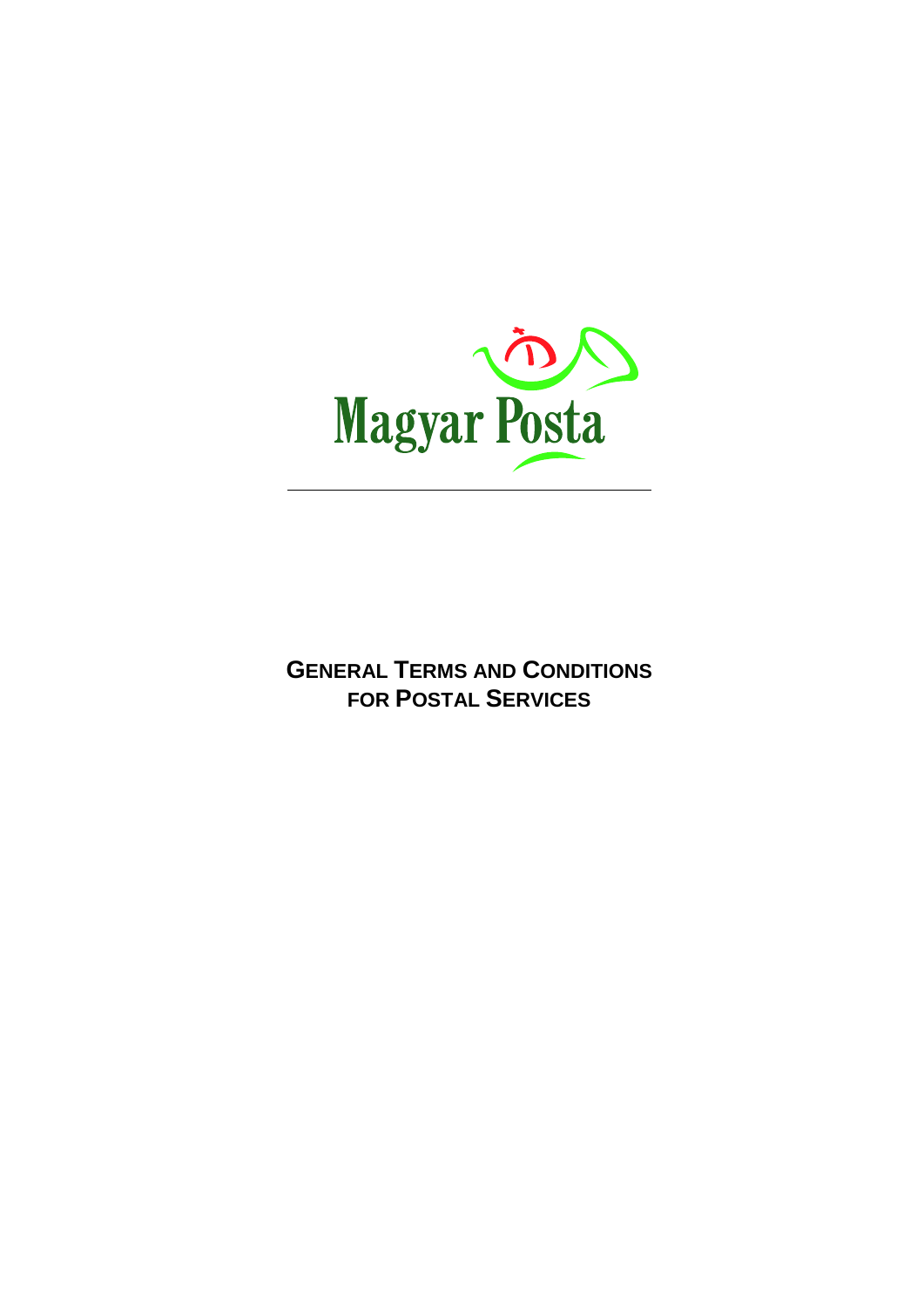

| 3. GENERAL CONDITIONS FOR THE USE OF THE SERVICE  7                                                    |  |
|--------------------------------------------------------------------------------------------------------|--|
|                                                                                                        |  |
|                                                                                                        |  |
|                                                                                                        |  |
|                                                                                                        |  |
| 3.4.1. Special rules for sealing letters and postal parcels posted with the insured additional service |  |
|                                                                                                        |  |
|                                                                                                        |  |
| 3.6.1. Documents in proof of dispatch, address labels and accompanying documents 15                    |  |
|                                                                                                        |  |
|                                                                                                        |  |
|                                                                                                        |  |
|                                                                                                        |  |
|                                                                                                        |  |
|                                                                                                        |  |
|                                                                                                        |  |
| 4.2.2. Items that can be posted under a postal service substituting the universal postal service 19    |  |
| 4.2.3. Items that can be posted under a postal service not substituting the universal postal service   |  |
|                                                                                                        |  |
| 4.3. Conclusion, amendment, refusal and termination of the postal service contract  20                 |  |
| 4.3.2. Amendment of the postal service contract - subsequent instructions  20                          |  |
|                                                                                                        |  |
|                                                                                                        |  |
|                                                                                                        |  |
|                                                                                                        |  |
|                                                                                                        |  |
| 5.2.1.1. Paying for postage with a postage stamp with no value indication  25                          |  |
|                                                                                                        |  |
|                                                                                                        |  |
|                                                                                                        |  |
|                                                                                                        |  |
|                                                                                                        |  |
|                                                                                                        |  |
|                                                                                                        |  |
|                                                                                                        |  |
|                                                                                                        |  |
|                                                                                                        |  |
|                                                                                                        |  |
|                                                                                                        |  |
|                                                                                                        |  |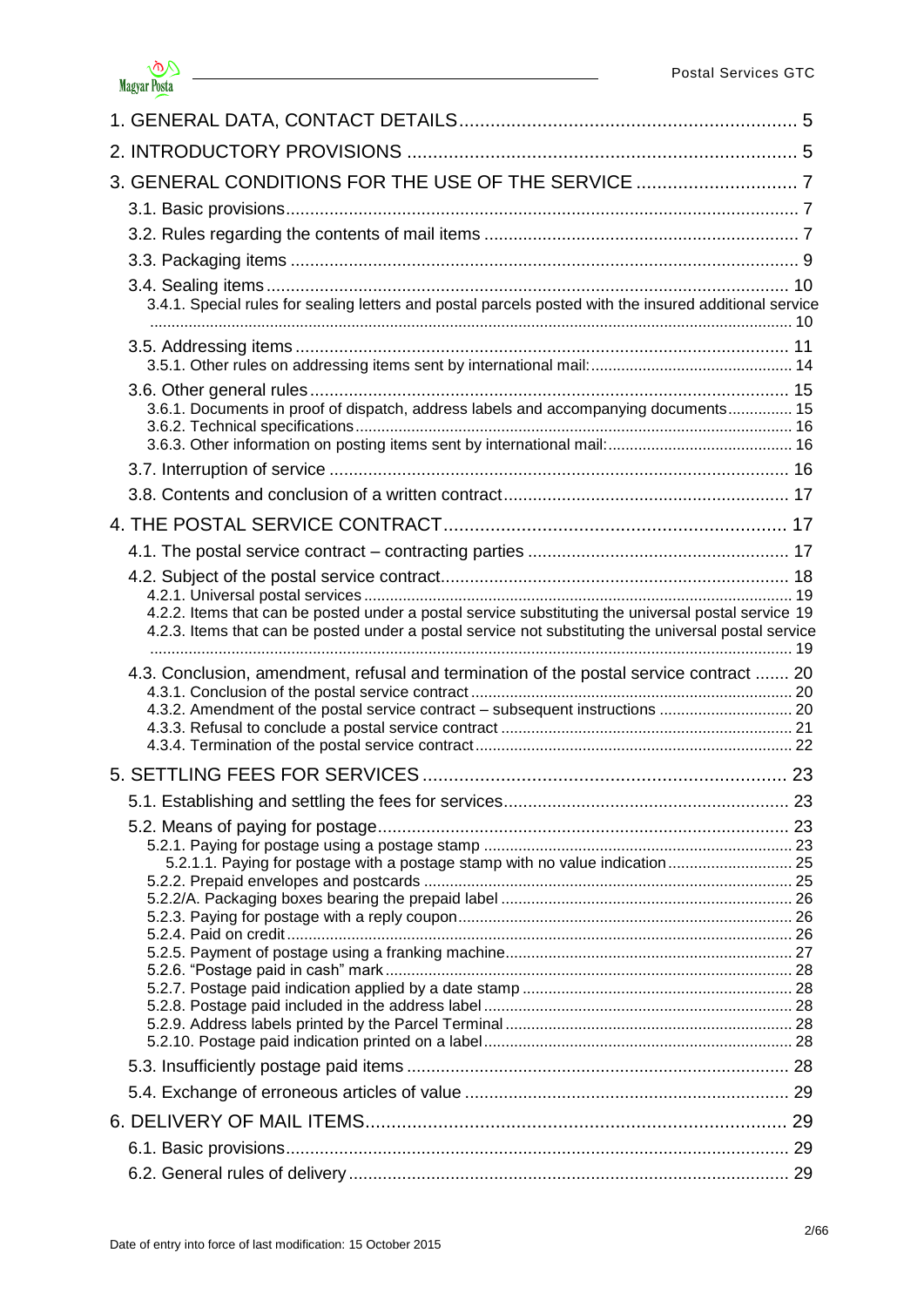| 6.4.3. Delivery of mail items addressed "Poste Restante" or to a Postal Point 36                                                                                                                          |    |
|-----------------------------------------------------------------------------------------------------------------------------------------------------------------------------------------------------------|----|
| 6.5. Delivery to the authorised representative, special rules for authorisation for the receipt of<br>6.5.2. Delivery to an organisation as the authorised representative ("authorised organisation"). 40 |    |
|                                                                                                                                                                                                           |    |
|                                                                                                                                                                                                           |    |
| 6.8. Delivery of registered mail items to a place other than the address  41                                                                                                                              |    |
|                                                                                                                                                                                                           |    |
| 6.10. Proving entitlement to receive mail items and personal identity  43                                                                                                                                 |    |
|                                                                                                                                                                                                           |    |
|                                                                                                                                                                                                           |    |
| 6.13. Undeliverable mail items and marking the reason for non-delivery  48                                                                                                                                |    |
|                                                                                                                                                                                                           |    |
|                                                                                                                                                                                                           |    |
|                                                                                                                                                                                                           |    |
|                                                                                                                                                                                                           |    |
|                                                                                                                                                                                                           |    |
|                                                                                                                                                                                                           |    |
|                                                                                                                                                                                                           |    |
|                                                                                                                                                                                                           | 55 |
|                                                                                                                                                                                                           |    |
|                                                                                                                                                                                                           |    |
|                                                                                                                                                                                                           |    |
| 9.2.3. Extent of liability for priority and non-priority international postal parcels and Europa+ parcels                                                                                                 |    |
|                                                                                                                                                                                                           |    |
|                                                                                                                                                                                                           |    |
| 9.2.5. Liability for the late delivery of international time-guaranteed mail items 60                                                                                                                     |    |
|                                                                                                                                                                                                           |    |
|                                                                                                                                                                                                           |    |
|                                                                                                                                                                                                           |    |
| 11.2. Transit time of the universal postal service and the postal service substituting the                                                                                                                |    |
|                                                                                                                                                                                                           |    |
| 11.2.1. Domestic transit times - compulsory transit times for letter-mail items under the universal                                                                                                       |    |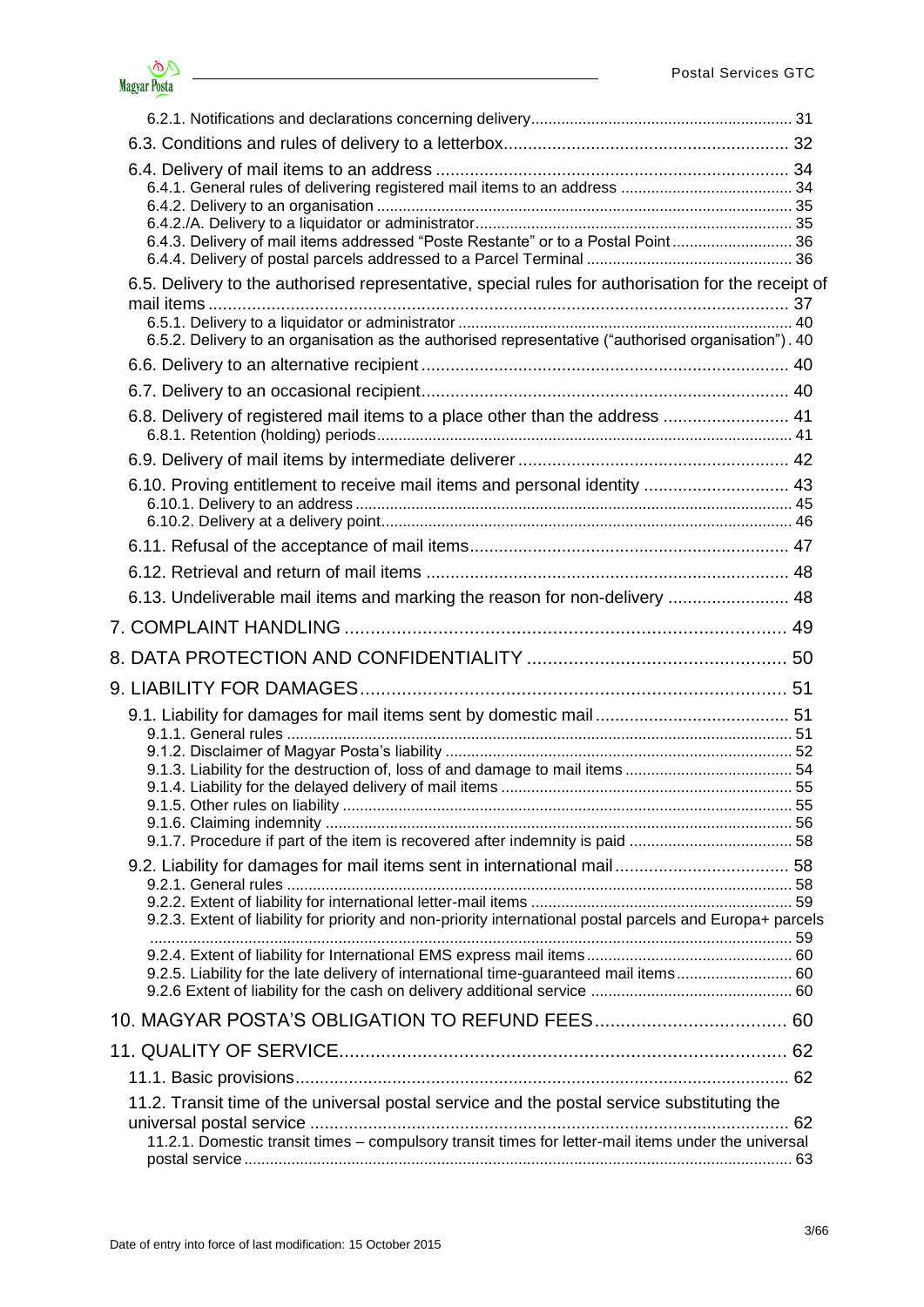

| 11.2.2. Domestic transit times - compulsory transit times for postal parcels under the universal                                                                                                                                                                                                                | 63 |
|-----------------------------------------------------------------------------------------------------------------------------------------------------------------------------------------------------------------------------------------------------------------------------------------------------------------|----|
| 11.2.3. Domestic transit times - compulsory transit times for official documents under the universal                                                                                                                                                                                                            |    |
| 11.2.4. Domestic transit times - compulsory transit times for mail items containing literature for the<br>blind under the universal postal service and mail items with other contents that may be dispatched<br>11.2.5. Domestic transit times - compulsory transit times for mail items under a postal service |    |
| 11.2.6. International transit times – compulsory transit times for letter-mail items under the                                                                                                                                                                                                                  |    |
| 11.2.7. International transit times - transit times for postal parcels under the universal postal                                                                                                                                                                                                               |    |
| 11.3. Requirements showing the reliability of the universal postal service  64<br>11.3.2. The indicator for partially lost or damaged registered mail items 64                                                                                                                                                  |    |
| 11.4. Requirements showing the reliability of the postal service substituting the universal                                                                                                                                                                                                                     |    |
|                                                                                                                                                                                                                                                                                                                 |    |
| 11.5.2. International transit times - for postal services not substituting the universal postal service                                                                                                                                                                                                         |    |
|                                                                                                                                                                                                                                                                                                                 |    |

<u> 1990 - Johann Barbara, martxa</u>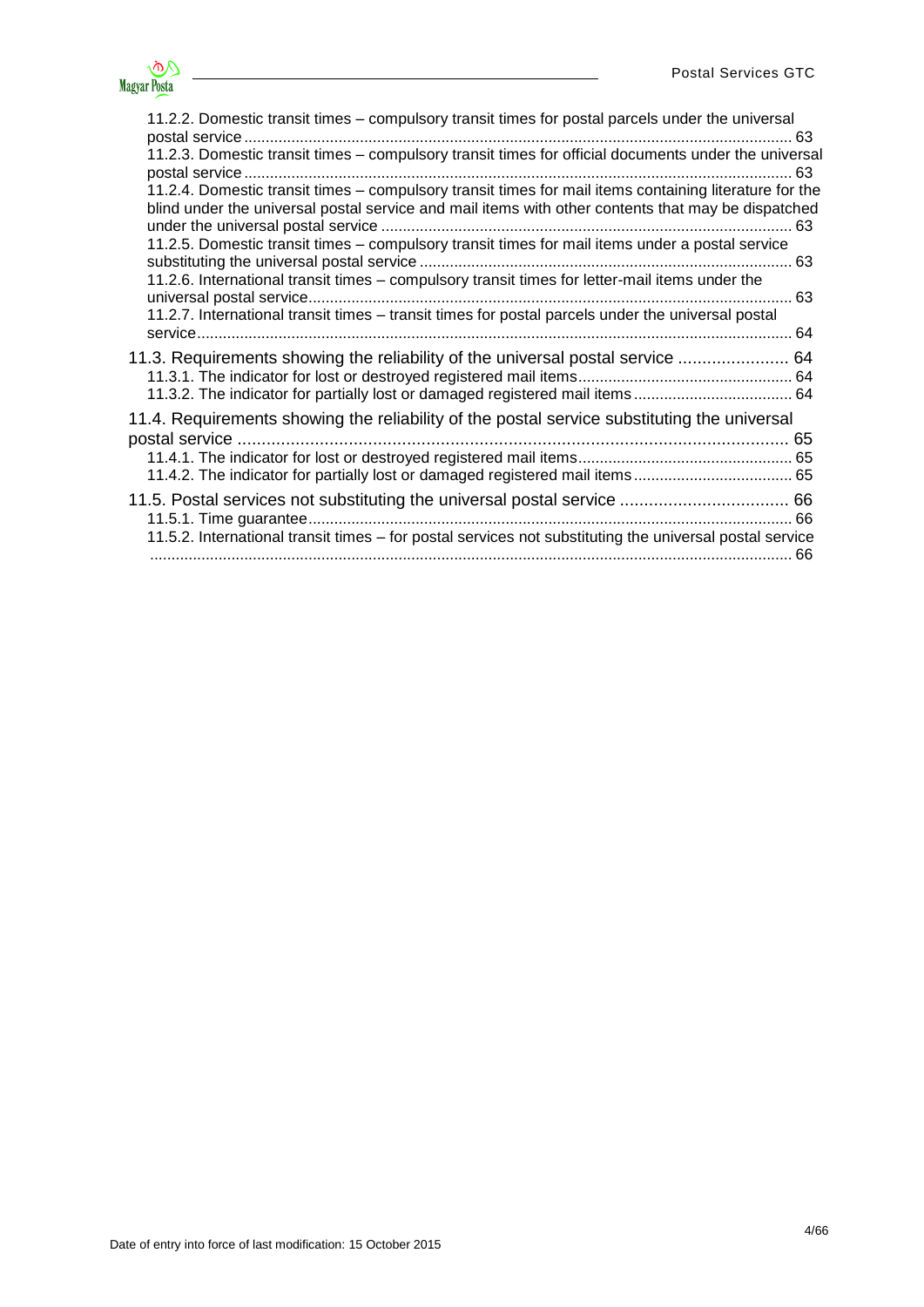

# <span id="page-4-0"></span>1. General data, contact details

### 1) Name and address of service provider

Magyar Posta Zártkörűen Működő Részvénytársaság Registered office: 1138 Budapest, Dunavirág utca 2-6 Postal address: Budapest 1540 Trade register number: 01-10-042463

### 2) Contact details of Central Customer Service

| <b>Contact details of Central</b><br><b>Customer Service</b> | <b>Customer Service for</b><br>private customers | <b>Customer Service for</b><br>business customers |
|--------------------------------------------------------------|--------------------------------------------------|---------------------------------------------------|
| Customer Service in person                                   | 1101 Budapest, Üllői út 114-                     | 1101 Budapest, Üllői út 114-                      |
|                                                              | 116                                              | 116                                               |
| Postal address                                               | 3512 Miskolc                                     | 3512 Miskolc                                      |
| Telephone number                                             | +36 (40) 464-646                                 | +36 (40) 313-233                                  |
| Fax number                                                   | +36 (46) 320-136                                 | +36 (46) 503-899                                  |
| E-mail                                                       | ugyfelszolgalat@posta.hu                         | uzleti.ugyfelszolgalat@posta.hu                   |
| Hours for phone and online                                   | Monday to Wednesday and                          | Monday to Friday 8 a.m. to 7                      |
| service                                                      | Friday 8 a.m. to 5 p.m.,                         | p.m.                                              |
|                                                              | Thursday 8 a.m. to 8 p.m.                        |                                                   |
| Hours for customer service                                   | Monday to Wednesday 8                            | Monday to Wednesday 8 a.m.                        |
| in person                                                    | a.m. to 5 p.m.,                                  | to $5 p.m.,$                                      |
|                                                              | Thursday 8 a.m. to 8 p.m.,                       | Thursday 8 a.m. to 8 p.m.,                        |
|                                                              | Friday 8 a.m. to 4 p.m.                          | Friday 8 a.m. to 4 p.m.                           |

\_\_\_\_\_\_\_\_\_\_\_\_\_\_\_\_\_\_\_\_\_\_\_\_\_\_\_\_\_\_\_\_\_\_\_\_\_\_\_\_\_\_\_\_\_\_\_\_\_\_\_\_\_\_\_\_\_\_\_\_\_\_\_\_\_\_\_\_\_\_\_\_\_\_\_

Other contact details of the Central Customer Service are given on the web page C[USTOMER](http://www.posta.hu/ugyfelszolgalat)  S[ERVICE](http://www.posta.hu/ugyfelszolgalat) and information on Magyar Posta's contact details is available in the document POSTAL C[ONTACTS](http://www.posta.hu/static/internet/download/PASZF_KI14_Postai_elerhetosegek_20140301.pdf).

### 3) Online contact

Address: WWW.[POSTA](http://www.posta.hu/).HU

### 4) Contact details of the market surveillance authority

Users with complaints related to the provision of postal services may turn to the National Media and Infocommunications Authority (hereinafter referred to as the Authority) in accordance with paragraph 11) of Point 7. The Authority's contact details are given on WWW.[NMHH](http://www.nmhh.hu/).HU.

#### 5) Access to the General Terms and Conditions

The General Terms and Conditions relating to the use of postal services (hereinafter referred to as the GTC) are available on Magyar Posta's website GENERAL T[ERMS AND](http://www.posta.hu/ugyfelszolgalat/aszf) CONDITIONS and at all postal service outlets.

### <span id="page-4-1"></span>2. Introductory provisions

\_\_\_\_\_\_\_\_\_\_\_\_\_\_\_\_\_\_\_\_\_\_\_\_\_\_\_\_\_\_\_\_\_\_\_\_\_\_\_\_\_\_\_\_\_\_\_\_\_\_\_\_\_\_\_\_\_\_\_\_\_\_\_\_\_\_\_\_\_\_\_\_\_\_\_

<sup>1)</sup> Magyar Posta Zrt. (hereinafter referred to as Magyar Posta) is the designated universal postal service provider.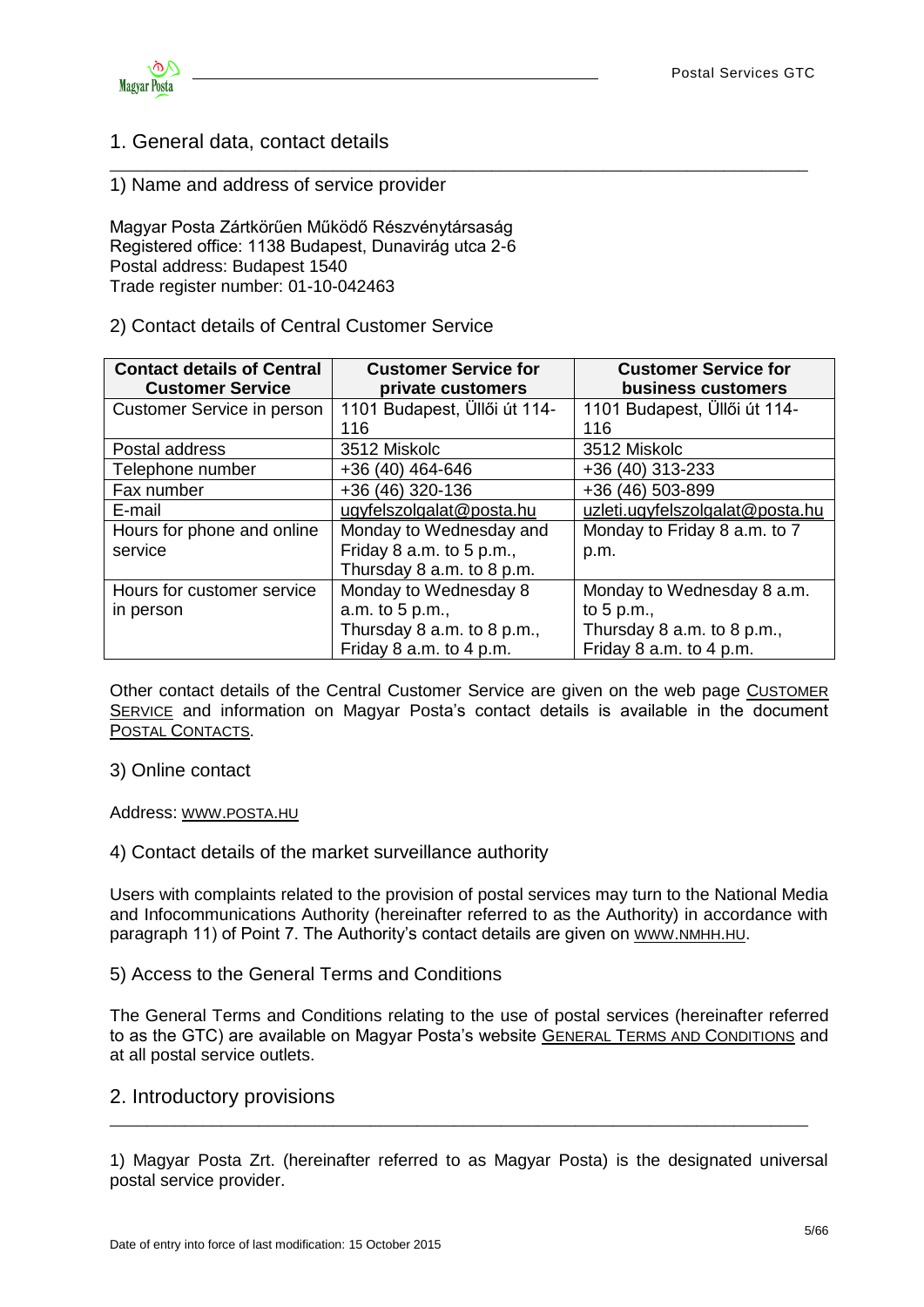

2) The GTC contain rules for the use of postal services and certain supplementary postal services provided by Magyar Posta which have been unilaterally pre-defined by Magyar Posta without the participation of the user. General rules for the use of all postal services are given in this main text, while the individual postal products/services, the additional services and the supplementary services are described on separate product sheets with different coloured headings.

3) The following legislation in particular applies to the postal services provided by Magyar Posta:

- a) Act CLIX of 2012 on postal services (hereinafter referred to as the Postal Services Act);
- b) Government Decree No. 335/2012 (XII.4) on the detailed rules for the provision of postal services and the postal service related to official documents, as well as on the general terms and conditions of postal operators, and on items excluded from postal services or items that may only be carried upon certain conditions (hereinafter referred to as the Decree),
- c) regarding international services, the Universal Postal Convention and its Final Protocol ratified by Act CXIII of 2012 and adopted at the 24<sup>th</sup> Geneva Congress of the Universal Postal Union, as well as the related Letter Post Regulations and Parcel Post Regulations together with bilateral or multilateral agreements concluded with the individual countries;
- d) Ministerial Decree 67/2012 (XII.15) NFM on the method of defining the tariff for domestic letter-mail items not weighing more than 50 grams posted under the universal postal service in accordance with single-piece tariffs as well as defining the fee for the domestic postal service for official documents;

and Universal Postal Public Service Contract no. IKF/153/2013-NFM\_SZERZ (hereinafter referred to as the Universal Service Contract or USC) together.

4) Magyar Posta provides services which are regulated in the GTC but are not classified as postal products/services or additional services under the provisions of these GTC, the legislation specified in paragraph 3), the USC, and the general provisions of Act IV of 1959 on the Civil Code (hereinafter referred to as the Civil Code) applying to contracts.

5) Magyar Posta will publish any changes to the GTC at least 15 days before they come into effect on its website GENERAL TERMS AND C[ONDITIONS](http://www.posta.hu/ugyfelszolgalat/aszf).

6) Magyar Posta is identified by any of the following inscriptions and coloured symbols used independently or by the simultaneous use of more than one of these inscriptions or coloured symbols on a mail item or on its accompanying document if an accompanying document is handed over to the authorised recipient:

- a) MP;
- b) MPRT;
- c) MPZRT;
- d) Magyar Posta;
- e) Magyar Posta Rt.;
- f) Magyar Posta Zrt.;
- g) Posta;
- h) postage paid impression containing the inscription "Magyarország" or its foreign language equivalent, e.g. Hungary;
- i) OLK (National Logistics Centre);
- j) FILAPOSTA;
- k) the symbol of the post horn and the stylised version of it (as trademark no. 171406 registered on 12 December 2001);
- l) the EMS express logo (as trademark no. 130542 registered on 12 January 1989);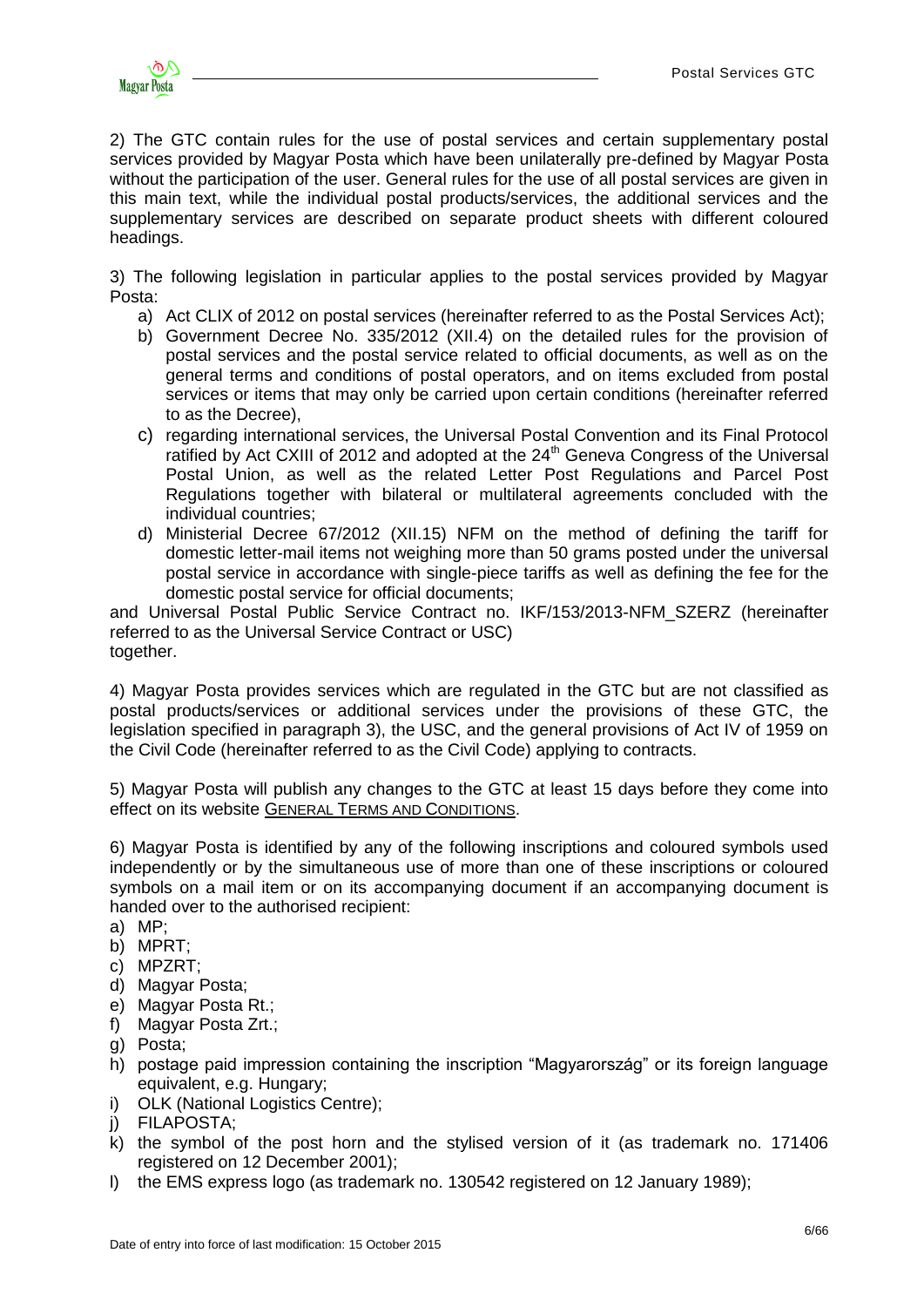

m) the symbol of the raven (as trademark no. 189248 registered on 19 September 2005);

- n) the MPL logo (as trademark no. 186616 registered on 11 July 2005);
- o) the DCM logo (as trademark no. 189727 registered on 21 March 2006);
- p) the BÉLYEG M logo (as trademark no. 189248 registered on 19 September 2005).

7) The inscriptions and coloured symbols listed in 6) may be used to mark mail when it is accepted by Magyar Posta or during the processing of mail items.

\_\_\_\_\_\_\_\_\_\_\_\_\_\_\_\_\_\_\_\_\_\_\_\_\_\_\_\_\_\_\_\_\_\_\_\_\_\_\_\_\_\_\_\_\_\_\_\_\_\_\_\_\_\_\_\_\_\_\_\_\_\_\_\_\_\_\_\_\_\_\_\_\_\_\_

#### <span id="page-6-0"></span>3. General conditions for the use of the service

#### <span id="page-6-1"></span>3.1. Basic provisions

1) Postal service outlets, acceptance and delivery points, and other apparatus enabling the fulfilment of the universal postal service are classified as postal facilities.

2) A postal service outlet is an acceptance or delivery point which provides access to postal services at a specified geographic location and time, excluding postboxes located by Magyar Posta or other devices for the purpose of acceptance or delivery ensuring the safety and integrity of mail items.

3) A permanent postal service outlet is a postal outlet which is open for more than two hours in total on each working day.

4) An acceptance point is a postbox or other device located by Magyar Posta for the purpose of posting mail items which ensures the safety and integrity of accepted mail items as well as the room or place designated for this purpose.

5) A mobile post is a postal service outlet provided at least at the place (access point) designated for this purpose through which Magyar Posta fulfils the acceptance and/or delivery of mail items that can be posted or delivered under the universal postal service.

6) The Parcel Terminal is a machine operated by Magyar Posta as an acceptance and delivery point which enables the safe acceptance and delivery of parcels ensuring their integrity as described in the provisions of the separate product sheet.

7) The name, address and contact details of the postal facilities operated by Magyar Posta as well as information about the services offered there are given in the document "Postal Service Outlets" on POSTAL S[ERVICES](http://www.posta.hu/ugyfelszolgalat/aszf/postai_aszf) GTC.

#### <span id="page-6-2"></span>3.2. Rules regarding the contents of mail items

1) Any mail item with contents that are prohibited by law from carriage by road, rail, sea or air is excluded from the postal service depending on the item's means of transport.

2) Dangerous goods defined in Act LXXXIX of 2015 on the announcement of and certain issues of the application in Hungary of Annexes A and B to the European Agreement concerning the International Carriage of Dangerous Goods by Road (hereinafter referred to as ADR) which do not enjoy exemption under ADR as articles that may be carried on special conditions or listed in special regulations may not be dispatched for carriage.

3) It is the sender's responsibility to ensure that the contents of the mail item comply with the conditions specified by law and the GTC. Certain articles and substances defined in the GTC may only be posted on the conditions laid down by the GTC.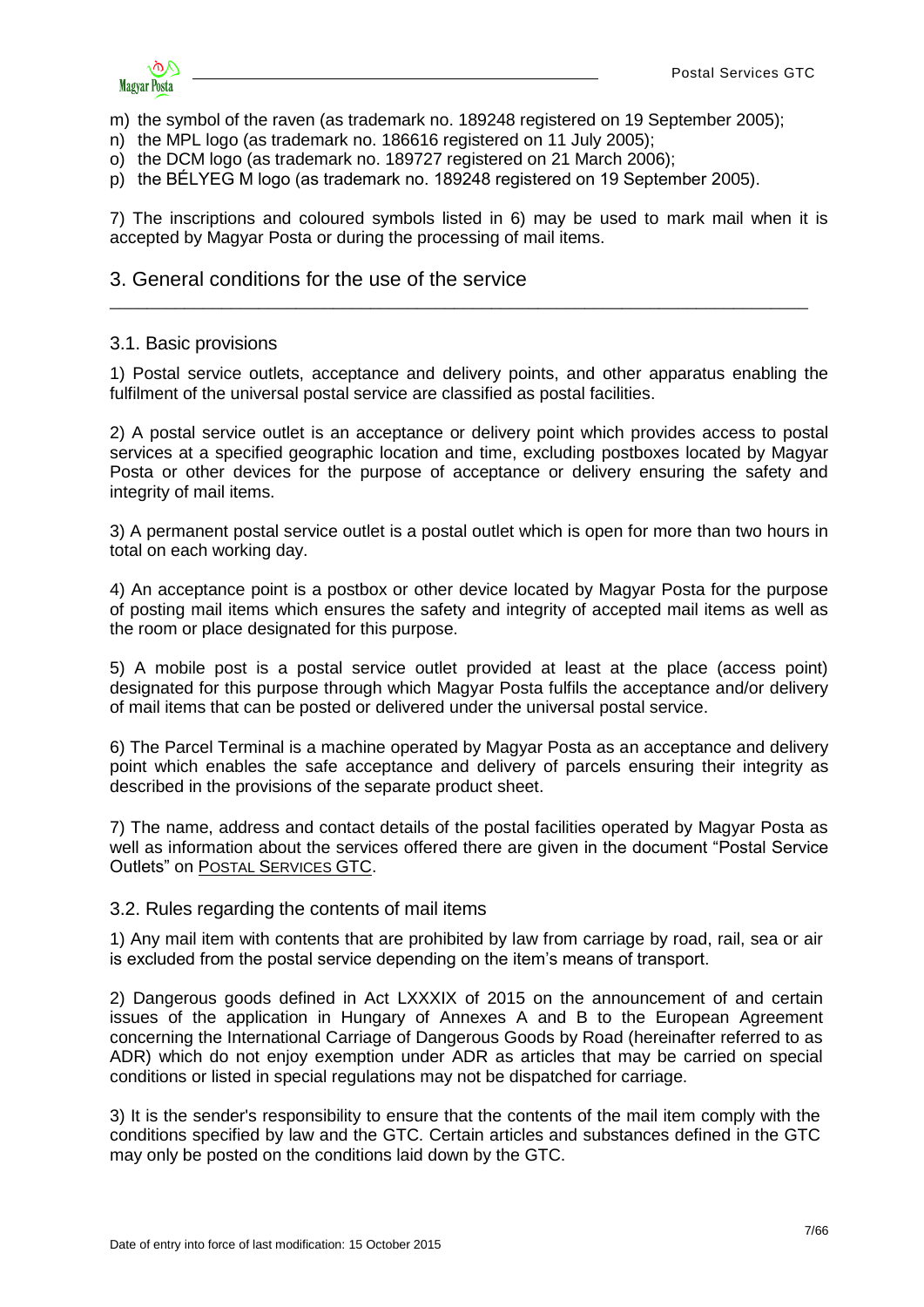4) Magyar Posta does not inspect the contents of mail items to check whether or not they are excluded from postal carriage or may only be carried upon certain conditions.<sup>1</sup> If, however, it establishes during any phase of the postal service that the contents of a mail item are excluded from postal carriage or the conditions required for carriage are wanting, the mail item will not be delivered to the addressee or other authorised recipient and will be withdrawn from carriage, simultaneously informing the sender thereof. The costs incurred by this will be borne by the sender. In this case Magyar Posta bears no liability for failure to perform the postal service contract.

5) If a mail item contains drugs or psychotropic substances, weapons, ammunition, explosives, incendiary substances, poisonous or other dangerous substances or articles, or devices that pose a particular danger to public safety, Magyar Posta will hand over the mail item withdrawn from postal traffic to the competent authority. The costs incurred by this and by the authority's procedure will be borne by the sender.

6) Magyar Posta is not obliged to reimburse the fee paid for using the postal service when dispatching items which are withdrawn from the postal service in accordance with paragraphs 4) and 5). If it is apparent at the time of the acceptance of a mail item that it is excluded from postal carriage, Magyar Posta is obliged to refuse to accept the item or, if it may be carried upon certain conditions, Magyar Posta will make its acceptance dependent on meeting the conditions necessary for transport.

7) The sender is liable for any damage caused by an item to the life, health or physical wellbeing of natural persons, and to any other object, postal equipment and other mail items, and is obliged to bear its own costs and the extra costs incurred by Magyar Posta (e.g. return, repacking, costs incurred paying damages, etc.) as well if these arose due to the sender not observing the regulations set out in law and the GTC.

8) Magyar Posta may refuse to enter into a postal service contract if there is reasonable suspicion that a mail item intended for dispatch does not fulfil the conditions for posting. In this case the sender must prove that the mail item complies with the conditions for posting. If, after providing evidence, Magyar Posta's supposition proves to be unfounded, Magyar Posta is obliged to repack the mail item safely free of charge. In this case Magyar Posta may not allude to inappropriate packaging.

9) Sometimes a foreign country which is an item's place of destination has rules that prohibit, or impose conditions on, the postal carriage of articles and substances whose international dispatch is otherwise permitted by law and the GTC, and fails to inform Magyar Posta of this. Magyar Posta bears no liability for measures taken by the country which is the item's place of destination related to mail items due to mail items not meeting international regulations.

10) If a mail item containing goods is destined for international mail and in particular for a foreign country which is a place of destination outside the European Union, details of the contents must be given on the address label for the service used or, in the absence of this, on the customs declaration form CN 22 or CN 23 in order to facilitate customs clearance in the country which is the item's place of destination. When giving details of the contents, general descriptions such as "gift" or "mechanical part" must be avoided because giving the most precise description possible of the contents accelerates customs clearance procedures in the country which is the item's place of destination.

1

<sup>1</sup> By law (the NAVSEC programme, Regulation EC No 300/2008, Commission Regulation (EU) No 185/2010, Government Decree 169/2010 (V.11.)), companies conducting an approved business activity at the airport, and thus Magyar Posta, must subject the contents of their export (outbound) mail in air transport to aviation security inspections. This content check primarily aims to filter out devices threatening aviation security, such as firearms, pointed articles, objects that can be used as a weapon, explosives and incendiary substances.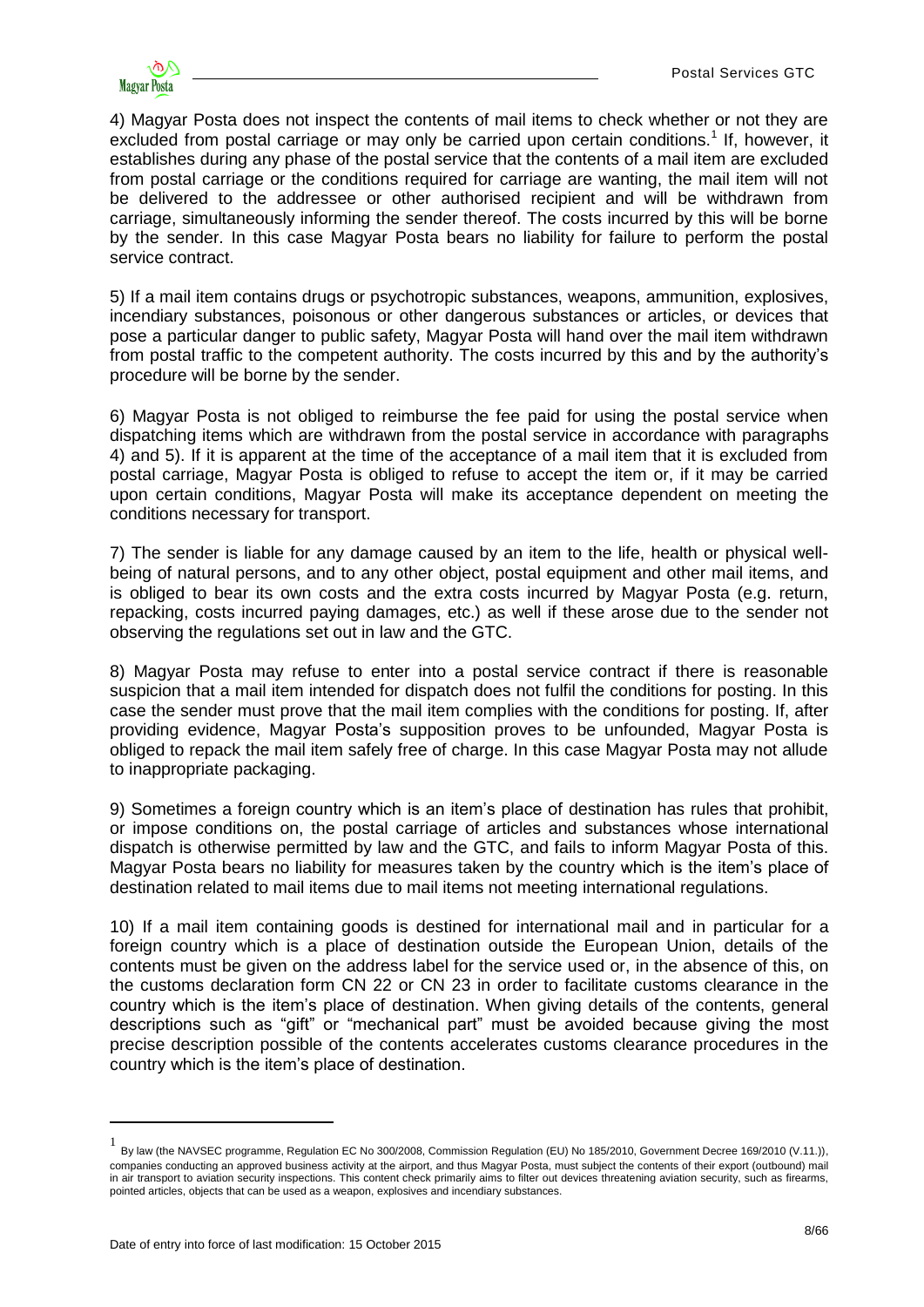

11) Information on articles excluded from postal carriage as well as articles which may only be carried upon certain conditions together with their conditions for posting is given in Appendix 1 and in the document "D[ANGEROUS](http://www.posta.hu/static/internet/download/PASZF_KI05_Szallitasbol_kizart_veszelyes_aruk_20130614_elozetes.pdf) GOODS EXCLUDED FROM TRANSPORTATION BY POST AND TRANSPORTABLE ON CERTAIN CONDITIONS".

12) With regard to goods ordered in international e-commerce, the addressee (the customer) must obtain information on and apply the security regulations of the foreign postal service provider which accepts the mail item for forwarding.

### <span id="page-8-0"></span>3.3. Packaging items

1) It is the sender's responsibility to ensure that an item's packaging complies with the conditions for posting unless the GTC provide otherwise.

2) The packaging must be suitable for the nature, characteristics, shape and weight of the contents, and ensure that the quality and good condition of the contents are protected in the course of carriage of the professional standard expected of Magyar Posta. The packaging must ensure that during carriage with the due care expected of Magyar Posta the integrity of the contents of the item is not compromised and that the item does not cause damage to the life, health or physical well-being of natural persons involved with performing the postal service or to other objects, postal equipment and other mail items. The packaging must be sufficiently strong to ensure that the integrity of the mail item is not compromised even if it comes into contact with (is stacked with) other mail items or is subject to physical effects implicit in the use of the automated mail processing technology (turning, placing address side up, grouping). Packaging may be a corrugated cardboard box, a sack, a wooden/metal/plastic box, and for items with content consisting of a single piece (e.g. a cupboard or a radiator) corrugated cardboard or bubble wrap must be used. Furthermore, the packaging must ensure the appropriate temperature required for the contents of a mail item for the entire duration of postal handling and in particular with regard to the extremes of temperature (-25°C and +65°C) which may be encountered in equipment used in the performance of the postal service directly exposed to the weather, e.g. a Parcel Terminal.

Conditions for posting which apply to packing items requiring special packaging for transport (e.g. fragile or dangerous goods) are given in Appendix 1.

3) Clean, light-coloured packaging material must be used as cover, which does not interfere with the legibility of the address label or postal handling and which is suitable for the permanent adherence of postage stamps and other markings.

4) Articles which are not usually wrapped in commercial practice (e.g. tyres, plastic barrels, metal/plastic cans, plastic containers, closed suitcases, handbags, travelling bags, fir trees) or not wrapped based on a written contract with the sender and whose integrity together with the health and physical well-being of natural persons performing the postal service, and the integrity of other objects, mail items and postal equipment can be insured without separate packaging do not need to be packed. Several objects may not be tied together without being wrapped except when fulfilling the provisions of Appendix 1 with regard to dangerous goods transportable on certain conditions and their conditions for posting.

5) The packaging must ensure that the contents cannot be accessed without causing obvious damage to the cover.

6) The envelope or cover used for a mail item posted with the insured additional service may not be transparent even in part except for mail items which contain a single piece and mail items which have separate, individually wrapped contents within the packaging as well as mail items which contain several objects wrapped together whose individual items may be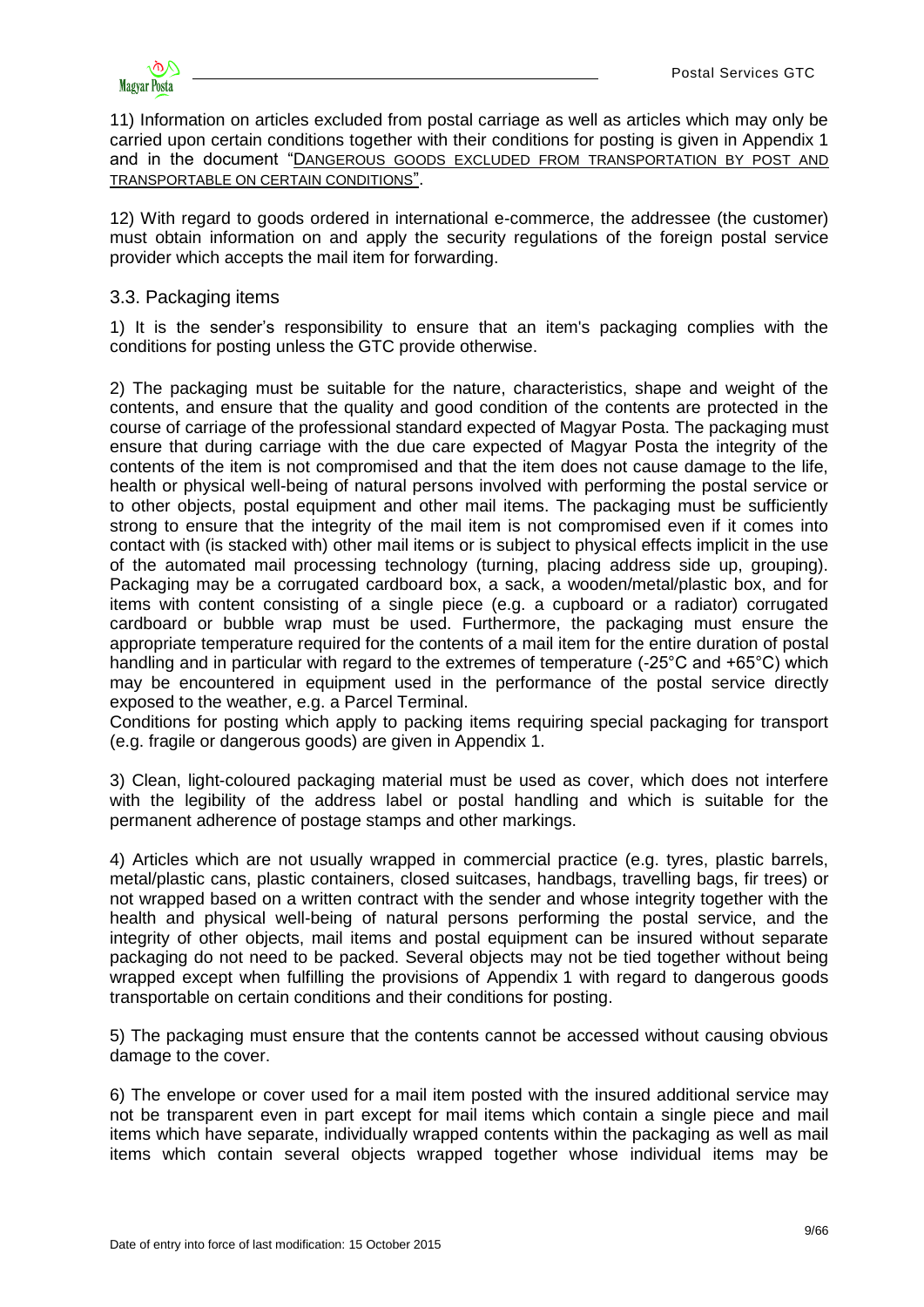

transported separately without wrapping in accordance with the provisions of Appendix 1 on dangerous goods transportable on certain conditions and their conditions for posting.

7) Cuboid letter-mail items to be sent abroad by international mail with the insured additional service or mail containing literature for the blind must comply with the following additional conditions:

- a) the packaging material must be wood, metal, plastic or other strong material and must be sufficiently durable for the contents; and
- b) the sides of wooden boxes must be at least 8 mm thick.

8) Special rules for packaging certain mail items which are not described under this point are given in the product sheets for each product or service as well as in the document INSTRUCTIONS ON CORRECT ADDRESSING AND PREPARATION OF MAIL ITEMS FOR DISPATCH published on Magyar Posta's website.

### <span id="page-9-0"></span>3.4. Sealing items

1) It is the sender's responsibility to ensure that, unless the GTC provide otherwise, items are sealed as required by the posting conditions and comply with the contents of the document I[NSTRUCTIONS ON CORRECT ADDRESSING AND PREPARATION OF MAIL ITEMS FOR DISPATCH](http://www.posta.hu/ugyfelszolgalat/helyes_cimzes)  published on Magyar Posta's website. The sealing must ensure that the contents of a mail item cannot be accessed without causing obvious damage to it.

2) The sender must seal the packaging of mail items posted by domestic mail with the insured additional service by applying a light-coloured label which is adhered with its entire surface in accordance with the requirements of Point 3.4.1 or must use a means of sealing guaranteeing the equivalent degree of integrity (e.g. wax or lead seal). If the sealing used by the sender does not comply with this, Magyar Posta makes the conclusion of the postal service contract conditional on using the postal sealing additional service, which is described in the provisions of the separate product sheet.

3) For mail items to be sent abroad by international mail with the insured additional service packed as described in paragraph 7) of Point 3.3, at the same time as complying with the provisions of paragraph 1), the bottom and top sides of the parcel must be covered in white paper so that the addressee's address, the insured amount and the service notes can be marked on it. If necessary to ensure the integrity of the mail item, the boxes must be tied crosswise with durable knot-free tape. The two ends of the tape must be secured using a wax seal bearing the sender's individual impression or special uniform marking.

<span id="page-9-1"></span>3.4.1. Special rules for sealing letters and postal parcels posted with the insured additional service

1) The general rules of sealing apply to postal parcels with a value up to a threshold of HUF 100,000 posted with the insured additional service.

2) For letters posted with the insured additional service and postal parcels with a value exceeding HUF 100,000 posted with the insured additional service, the sender must

- a) adhere, if an envelope is used, the label described in paragraph 2) of Point 3.4 to the sealed flaps of the envelope in addition to the existing sealing;
- b) adhere the joining edges of the wrapping material of letter mail sent in packaging other than an envelope and posted with the insured additional service, and of postal parcels with the label described in paragraph 2) of Point 3.4 or tie them with a single piece of knot-free tape and affix the ends of the tape with a label to the cover (the tape must be looped over itself where it meets to ensure that it cannot be removed from the postal parcel without cutting the tape);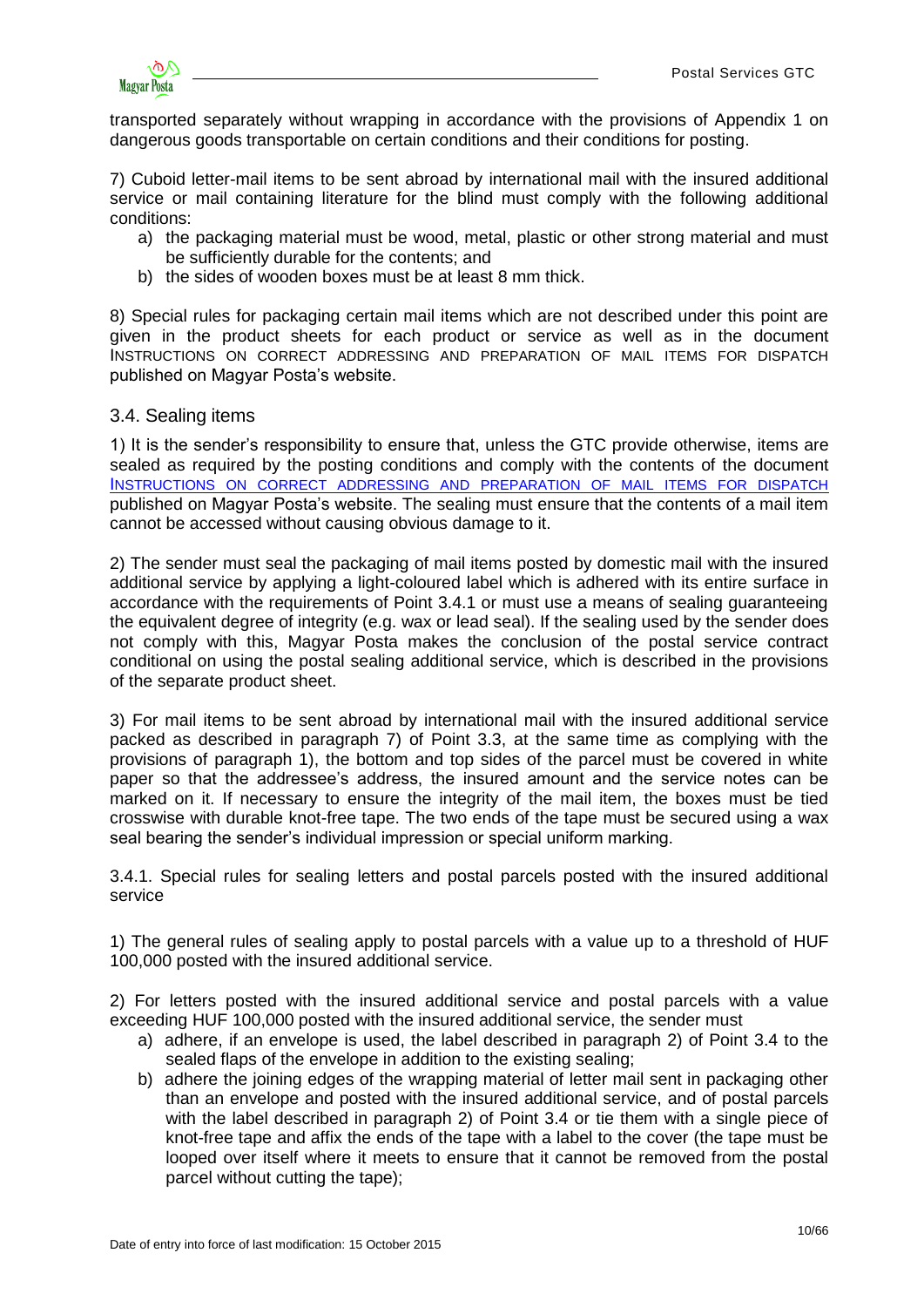

- c) ensure that the fully adhered label described in paragraph 2) of Point 3.4 is signed by the sender or that an individual stamp impression is applied in a way that part of the impression is applied to the label and the other part on the cover;
- d) ensure that the labels described in paragraph 2) of Point 3.4 are affixed so that they do not overlap and do not touch.

2/A) The provisions of Point 2)(b) may also be applied by using the sender's own sealing tape that ensures individual identification or a plastic seal instead of the single piece of knot-free tape in a way that the tape or seal may only be removed causing obvious damage to the cover or the sealing.

3) An adhered address label may be used provided it is affixed to the cover by its entire surface and cannot be removed without obvious damage to the packaging (cover). A sewn address label may not be used on a letter posted with the insured additional service or on a postal parcel with a value in excess of HUF 100,000 posted with the insured additional service.

### <span id="page-10-0"></span>3.5. Addressing items

1) Items must be addressed in clear, accurate, legible writing. Magyar Posta will not accept items for postal handling with an address that has been changed by crossing out, rewriting or any other means. The name of the addressee must appear on the item in its full form. More than one name may feature as the addressee.

2) The address must be typed, printed or handwritten in ink or ballpoint pen in Roman script and Arabic numerals on the cover or on an address label permanently affixed to the mail item, and on the accompanying document and list of addresses attached to the mail item ensuring that the text will remain easily legible throughout performing the postal service. Permanently affixed address labels, in particular for mail items without wrapping, may be hanging, adhered or sewn, and they must be affixed to the mail item ensuring that they cannot detach during postal handling.

3) The smallest dimensions of the side of postal parcels bearing the address and of hanging address labels: 120 x 175 mm.

4) On the front of letters a 70 x 100 mm blank rectangular space must be left for the details of the addressee and sender, and for postal notes for any potential additional and supplementary service(s), ensuring that the address of the sender and the addressee are clearly legible and separated.

5) The front of the mail item and in particular the space used for the postage paid marking (the right top corner of the mail item) may not contain a mark, label, imprint, drawing, etc. resembling a postage stamp in its material or shape.

6) On window envelopes the address must be marked on the content placed inside the envelope in a manner ensuring that the address is fully visible through the transparent film when the mail item is sealed. It is important that the inner content must not be able to move to an extent which results in the address label becoming partly or fully hidden. Mail items may not be posted in an envelope with an open window (without the transparent film).

7) Magyar Posta regards the addressing of a mail item to be correct if it contains the following data in the order below in Roman script and Arabic numerals (if necessary Roman numerals):

- a) name of the addressee(s);
- b) the destination of the item (name of town);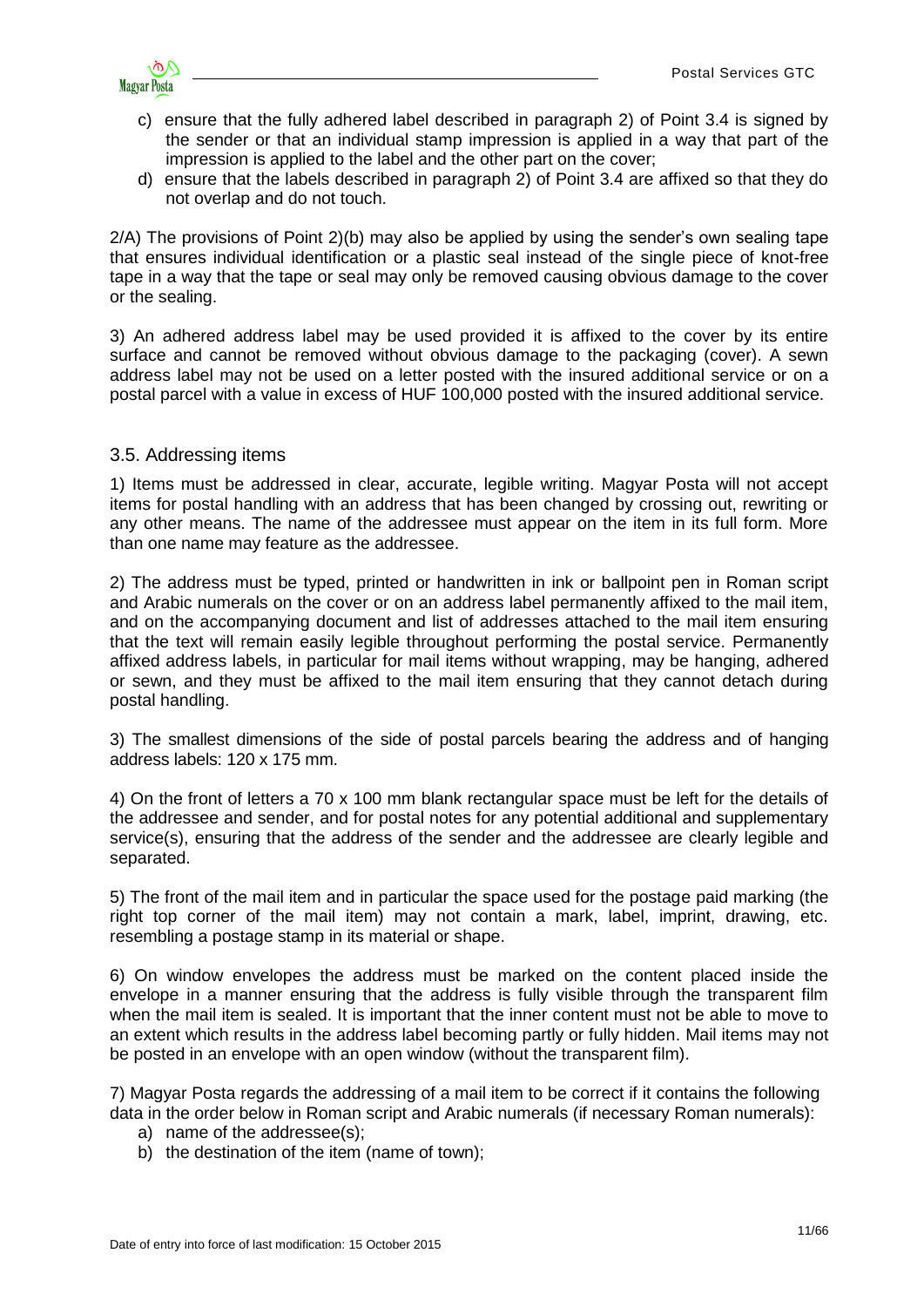

- c) further address details (name of street, road, square, etc. and house number) including, if applicable, details such as staircase, floor, door and flat number, (the street name and house number as well as further precise address details together are hereinafter referred to as the address);
- d) the postcode for the address.

7/A) If a legal person or other organisation (hereinafter together "organisation") whose affairs are being wound up or administered by a court is featured as the addressee(s), the abbreviation "f. a." must be added to the company's full or short name for companies that are being wound up and the abbreviation "v. a." for companies that are being administered.

8) If the addressee is a post office box holder, the destination town, the postcode of the postal service outlet providing the PO box and the number of the PO box must be given and, if a postal parcel is addressed to a parcel storage address, the postcode of the postal service outlet providing the parcel storage and the number of the parcel storage address must be given. On mail items addressed to a PO box or a parcel storage address, a motto or a madeup name may be used instead of the name of the addressee based on a written contract made with the addressee.

9) In the address of "Poste Restante" items, in addition to the name of the addressee and the inscription "Poste Restante", the name and postcode of the postal service outlet where the item is to be collected must be given, and the address label of postal parcels must bear the addressee's phone number suitable for receiving text messages or e-mail address if these are known to the sender. Information on the postal service outlets designated for the delivery of "Poste Restante" items is given in column "M" in the document "Postal Service Outlets" on the web page POSTAL S[ERVICES](http://www.posta.hu/ugyfelszolgalat/aszf/postai_aszf) GTC.

10) In the address of postal parcels addressed to a Postal Point, in addition to the name of the addressee and the destination town of the item, the name, street name, house number and postcode of the Postal Point where the postal parcel can be collected must be marked, and their address label must also bear the addressee's phone number suitable for receiving text messages or e-mail address. Information on Postal Points is given in the document ["MOL](http://www.posta.hu/static/internet/download/PASZF_KI03_MOL_PostaPontok_20130828.pdf)  P[OSTAL](http://www.posta.hu/static/internet/download/PASZF_KI03_MOL_PostaPontok_20130828.pdf) POINTS".

11) In the address of postal parcels addressed to a Parcel Terminal, in addition to the name of the addressee and the destination town of the postal parcel, the number of the Parcel Terminal and the postcode of the delivery point operating the Parcel Terminal where the item can be collected must be marked, and their address label must also bear the addressee's phone number suitable for receiving text messages and e-mail address. Information on Parcel Terminals is given on the web page <u>PARCEL T[ERMINALS](http://www.posta.hu/static/internet/download/PASZF_KI15_Csomagautomatak.pdf)</u> [\(http://www.posta.hu/ugyfelszolgalat/aszf/postai\\_aszf](http://www.posta.hu/ugyfelszolgalat/aszf/postai_aszf)).

12) On mail items with addressing listed in paragraphs 9) to 11) the name and address of the addressee as the mail item's secondary address must also be made available to Magyar Posta in the course of dispatch or by entering this information in the appropriate section of the online address label completion application HTTPS://WEBCIK.POSTA.HU/[BEJELENTKEZES](https://webcik.posta.hu/bejelentkezes.aspx).ASPX if the sender uses this program to produce the item's address label. This is to ensure that Magyar Posta can attempt to deliver the item to the address given as the secondary address in the event that delivery to the primary address is unsuccessful.

12/A) In the case of services related to postal parcels sent to an address where according to the provisions of the separate product sheet in respect of the available additional services the services also include getting into contact with the addressee without paying an additional fee, besides the address data set out in paragraph 7), Magyar Posta requires that the address label should also contain the addressee's phone number, or  $-$  if it is necessary for providing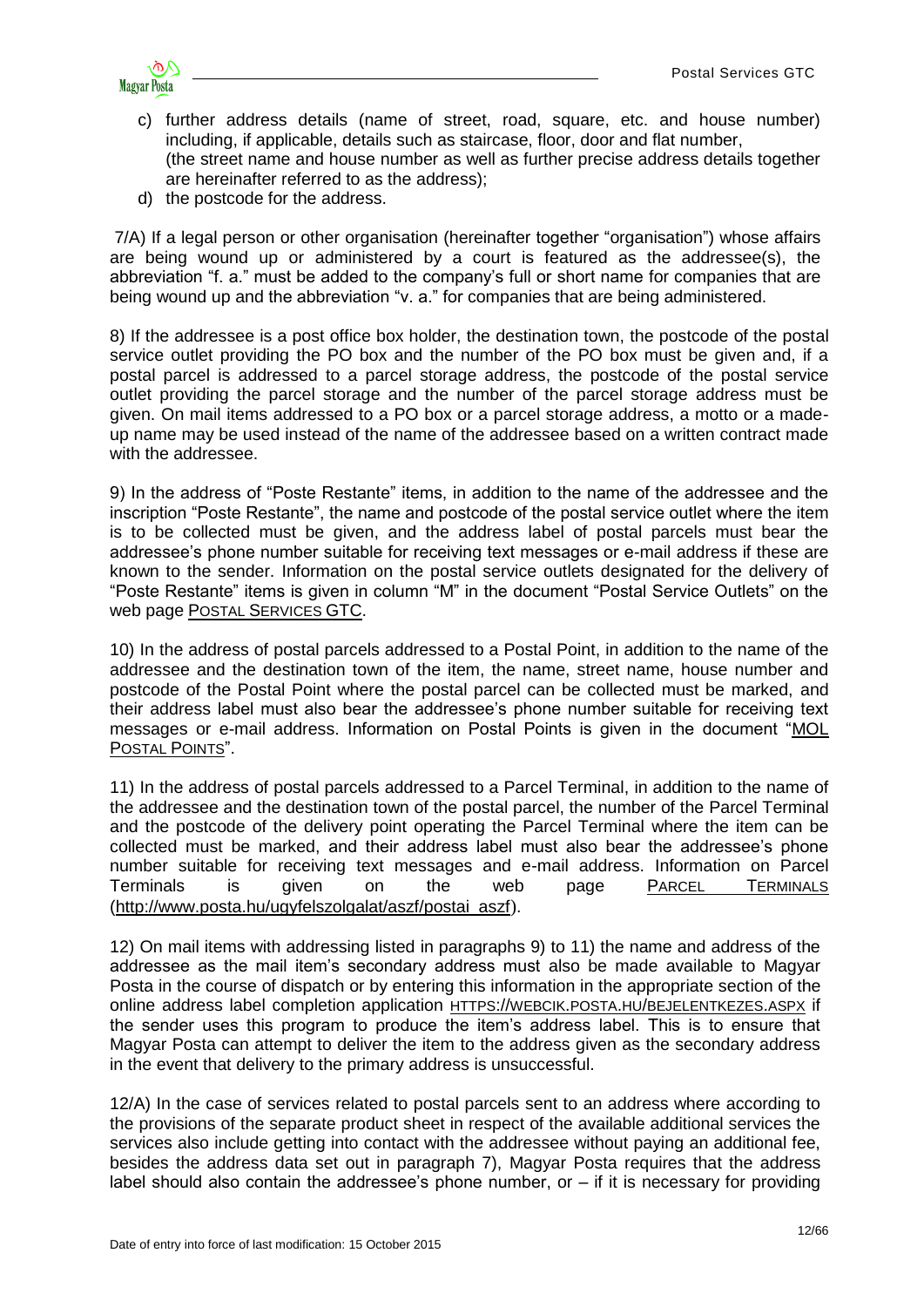

the additional service used – the addressee's phone number suitable for receiving text messages and e-mail address.

13) In the address of mail items addressed to places in an inhabited area outside urban areas and items to be delivered through a rural drop point, in addition to the name of the addressee, the town, the postcode, the number of the rural drop point and, if known by the sender, the number of the letterbox must also be given. If the sender also marked the exact street name, Magyar Posta will use the address specifying the rural drop point in the course of delivery.

14) For the universal postal service and for mail items to be delivered in person, the addressee must be indicated in every case.

15) If the address of a mail item posted under the universal postal service includes a land registry reference number instead of the street name and house number, Magyar Posta will endeavour to deliver the item but accepts no liability if it fails in the attempt.

16) On letters the name of the destination town must, if possible, be indicated on the lower part of the right-hand side of the address in the manner given by the Hungarian place name gazetteer (Helységnévtár), in compliance with the official form without any suffixes.

17) On mail items sent within Hungary by domestic mail the postcode must be indicated in a separate line in the address.

18) If a foreign legal person, company without legal personality or natural person without a place of residence in Hungary has a delivery agent, the name (company name) and residence (registered office) of the delivery agent must be marked as the address on the documents to be delivered to the foreign person.

19) The sender must indicate its own address details (name of sender, address of sender, or pursuant to paragraphs 22) and 23) below the address of the principal, and the postcode for the address) in the top left corner of the front of a letter-mail item, and on other mail items on the cover or an accompanying list to be used by Magyar Posta in case the item needs to be returned according to the following:

- a) on non-registered items, if the postage is not paid in cash, by postage stamp or reply coupon (for customers with a written contract);
- b) on registered items and items with free postage except for items containing tenders; and
- c) in the case of a mail consolidator.

19/A In the case of posting at the Parcel Terminal – in order to ensure the availability of the sender's statement needed for performing the postal service contract – the sender must also state its telephone number on the address label.<sup>2</sup>

20) On items containing tenders instead of the sender's address details the word "Pályázat" (Tender) must be indicated.

21) If the sender indicates more than one postal address on the item as the return address, the address marked in the first place will be considered, and, if one of the addresses is a post office box address, the PO box address will be used for that purpose. For postal parcels the return address of the sender may not be a post office box, Postal Point or Parcel Terminal, nor may it be addressed "Poste Restante".

<u>.</u>

<sup>2</sup> Valid from 20 October 2014.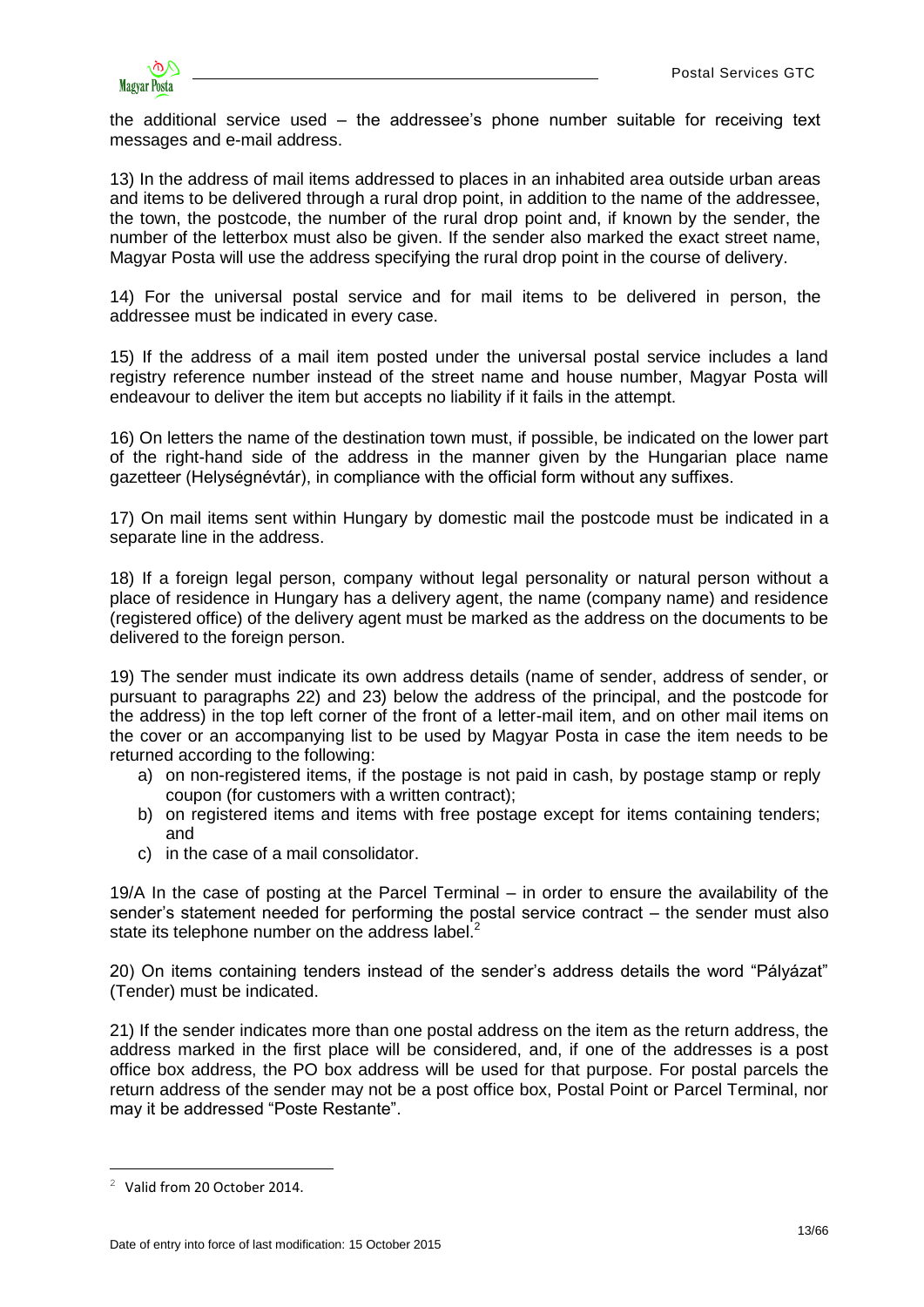

22) If a postal service contract is concluded with a mail consolidator, the consolidator and the principal must both be marked as the sender, and the address of the consolidator or the principal must also be marked as the return address in every case. The principal's address may be marked on the item as the address for return delivery if the written contract between the consolidator and Magyar Posta includes this and on this basis the consolidator instructs the principal to receive items. In order to exactly identify the sender and the principal, Magyar Posta expects the item to be marked with the names of the respective parties next to the titles or the clear abbreviation of the titles "Feladó" (Sender) or "Konszolidátor" (Consolidator) and "Megbízó" (Principal).

23) If the requirements for identifying the person of the sender and the principal are not fulfilled by marking these titles, Magyar Posta will regard the first person clearly marked in the area containing the sender's address details and other notes as the sender.

24) Magyar Posta publishes its recommendation and information regarding the addressing of mail items – with special attention to mail items posted by a mail consolidator – on its website in INSTRUCTIONS ON CORRECT ADDRESSING AND PREPARATION OF MAIL ITEMS FOR DISPATCH.

<span id="page-13-0"></span>3.5.1. Other rules on addressing items sent by international mail:

1) If in the country which is the item's place of destination script or numerals other than Roman script and Arabic numerals are used, the address must also be written in Roman script and Arabic numerals. The name of the destination town and the destination country must be written in capital letters together with the correct postcode. The name of the destination town must be marked in the bottom right of the address if possible.

2) On mail items sent by international mail the address details described in paragraph 7) of Point 3.5 must be indicated in accordance with the following:

- a) the order of the address details given in b) and c) is different for international mail items: the name of the addressee is followed in the next line by the street name, house number and, if available, other exact address details, followed by the postcode for the address and the name of the destination town in the third line of the address;
- b) in addition to the above, the name of the country which is the item's place of destination in Hungarian must also be marked. It is advisable to indicate the name of the country in English as well in order to ensure smooth international processing.

 $3)$ <sup>3</sup>

4) The postcode must be positioned as part of the address in accordance with the provisions of point a) of paragraph 2).

5) If the addressee is a post office box holder, the destination town, postcode of the postal service outlet providing the PO box and the number of the PO box must be given, and if a postal parcel is addressed to a parcel storage address, the postcode of the post office providing the parcel storage and the number of the parcel storage address must be given. On mail items addressed to a PO box or a parcel storage address, a motto or a made-up name may be used instead of the name of the addressee based on a written contract entered into with the addressee.

6) In the address of mail items addressed as "Poste Restante", in addition to the name of the addressee, the name and postcode of the postal service outlet where the item is to be collected must be given together with the country which is the item's place of destination, and the inscription "Poste Restante" must also be marked in the address.

1

Expires on 13 July 2015.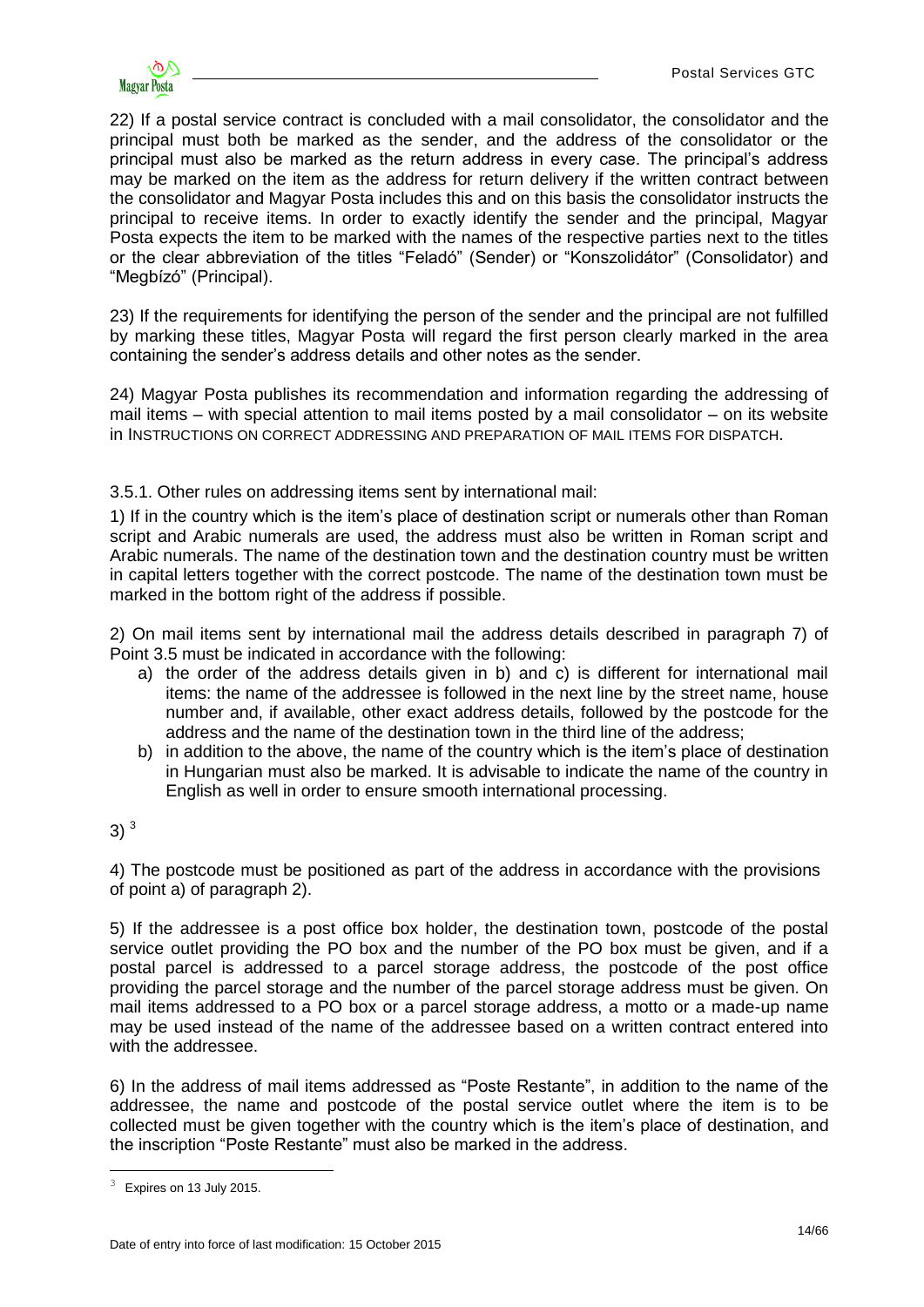

7) The cover or the envelope may only contain one postal address for the sender as well as the addressee.

8) Mail items with a front that is partly or fully divided into several parts for the purpose of writing continuous addresses into them may not be posted.

9) Special rules for addressing certain mail items which are not described under this point are given in the product sheets for each product or service.

10) Information on specimen addresses for mail items to be sent by domestic and international mail is given at S[PECIMENS](http://www.posta.hu/ugyfelszolgalat/aszf/postai_aszf/mintak).

### <span id="page-14-0"></span>3.6. Other general rules

<span id="page-14-1"></span>3.6.1. Documents in proof of dispatch, address labels and accompanying documents

1) The printed forms necessary for using postal services related to mail items posted in accordance with single-piece tariffs will be made available by Magyar Posta free of charge, in the quantity required for posting. Such forms must be handed over to Magyar Posta fully completed (except for data to be completed by Magyar Posta) at the time of posting the item unless the separate product sheet provides otherwise.

2) For mail items posted as registered, Magyar Posta provides the sender with a document as proof of posting and of entering into a postal service contract.

3) If there is a written contract between the sender and Magyar Posta, the document proving posting may be substituted by a code that may be traced by both contracting parties electronically, or by an electronically recorded database (hereinafter referred to as the electronic posting list). Under the provisions of the written contract between the sender and Magyar Posta an individually drafted document may also be used as the document in proof of posting.

4) The sender acknowledges that Magyar Posta may place an imprinted advertisement containing information of public interest or information regarding a postal service on the document proving posting or on the mail item or its accompanying document provided this does not influence the legibility of the dispatch and address details.

5) The address label prepared according to the given technical guide, the address label printed by the Parcel Terminal in the case of posting the postal parcel at the Parcel Terminal, or<sup>4</sup> the appropriately completed accompanying document available from the postal service outlet placed in the self-adhesive plastic pouch used for this purpose must be affixed to the front (on the flat surface of the biggest side) of the items according to the provisions of the separate product sheet.

6) Information about the documents in proof of dispatch, address labels and accompanying documents for services and products is given in the product sheets.

7) Information on completed specimens of the documents in proof of dispatch, address labels and accompanying documents is available at S[PECIMENS](http://www.posta.hu/ugyfelszolgalat/aszf/postai_aszf/mintak).

<u>.</u>

 $4$  The terms and conditions relating to posting at the Parcel Terminal herein shall be valid from 20 October 2014.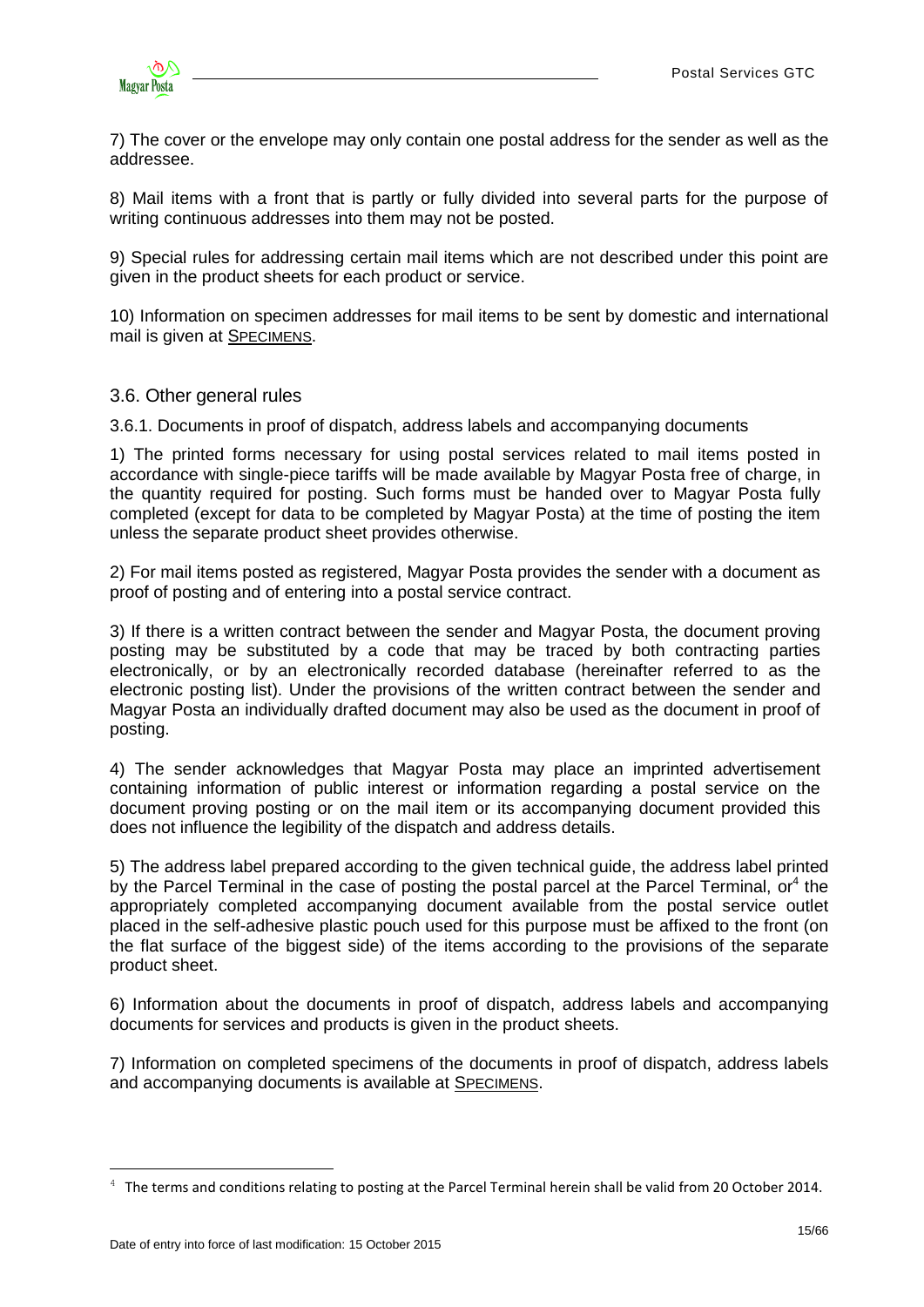#### <span id="page-15-0"></span>3.6.2. Technical specifications

1) Senders with a written contract with Magyar Posta concluded for this purpose may produce the documents in proof of dispatch, the address labels and accompanying documents, barcode identifier and other postal labels required for posting mail items themselves, or have them produced based on the technical guide made available by Magyar Posta (but they must be approved by Magyar Posta before use). Unless a relevant written agreement provides otherwise, the production of the address label or barcode identifier based on the technical guide or the software provided by Magyar Posta is the task of the sender.

2) Information about the technical specifications for services and products (documents in proof of dispatch, address labels and accompanying documents, barcode identifier, label) is given in the product sheets.

<span id="page-15-1"></span>3.6.3. Other information on posting items sent by international mail:

1) Import bans (restrictions) related to the contents of mail items may be in force in the destination country and in the countries participating in mail handling.

2) In relation to items sent by international mail, information on import bans known to Magyar Posta is available from the [RANGE OF ARTICLES EXCLUDED FROM INTERNATIONAL MAIL](http://www.posta.hu/level/level_kulfoldre/nemzetkozi_postai_forgalombol_kizart_targyak_kore) TRAFFIC and Magyar Posta's Central Customer Service (C[USTOMER](http://www.posta.hu/ugyfelszolgalat) SERVICE). Magyar Posta assumes no liability for not providing comprehensive information. Attention must be paid to special rules relating to the carriage of hazardous goods by air, which must be taken into account and applied in addition to those for road transport. Furthermore, it must also be noted that airlines may have stricter regulations than those prescribed by the general and special regulations, thus it is advisable to seek advice in every case prior to the transport of such goods. Prior to posting the items, further information regarding special provisions for specific

countries can be obtained from each country's embassy or trade mission in Hungary.

3) Information on customs clearance and the handling of international mail items is available in the document "C[USTOMS CLEARANCE](http://www.posta.hu/static/internet/download/PASZF_KI08_Vamkezeles_20130614_elozetes.pdf)".

4) Certain countries lay down specific customs regulations regarding import mail items to their country, primarily concerning the duty and tax burdens related to the item's contents and quantity, as well as certain preliminary requirements prior to import. Information regarding these can be obtained from each country's embassy or trade mission in Hungary prior to posting the items.

5) In order to accelerate delivery and, if necessary, customs clearance for a mail item sent abroad by international mail, it is expedient to indicate the addressee's telephone and fax number or e-mail address as well. This information should only be indicated with the prior consent of the addressee of the mail item.

6) Information on the conditions for posting and the delivery of items intended to be sent by international mail is given in the C[OUNTRY](http://www.posta.hu/level/level_kulfoldre/orszaglapok) GUIDE.

#### <span id="page-15-2"></span>3.7. Interruption of service

1) Interruption preventing the use of the universal postal service means a planned or unplanned temporary suspension of the operation of postal establishments during which time the provision of the universal postal service cannot be ensured within the normal course of business but, after the circumstance causing the suspension has ceased, the provision of the universal postal service will resume on conditions at least equivalent to those preceding the suspension.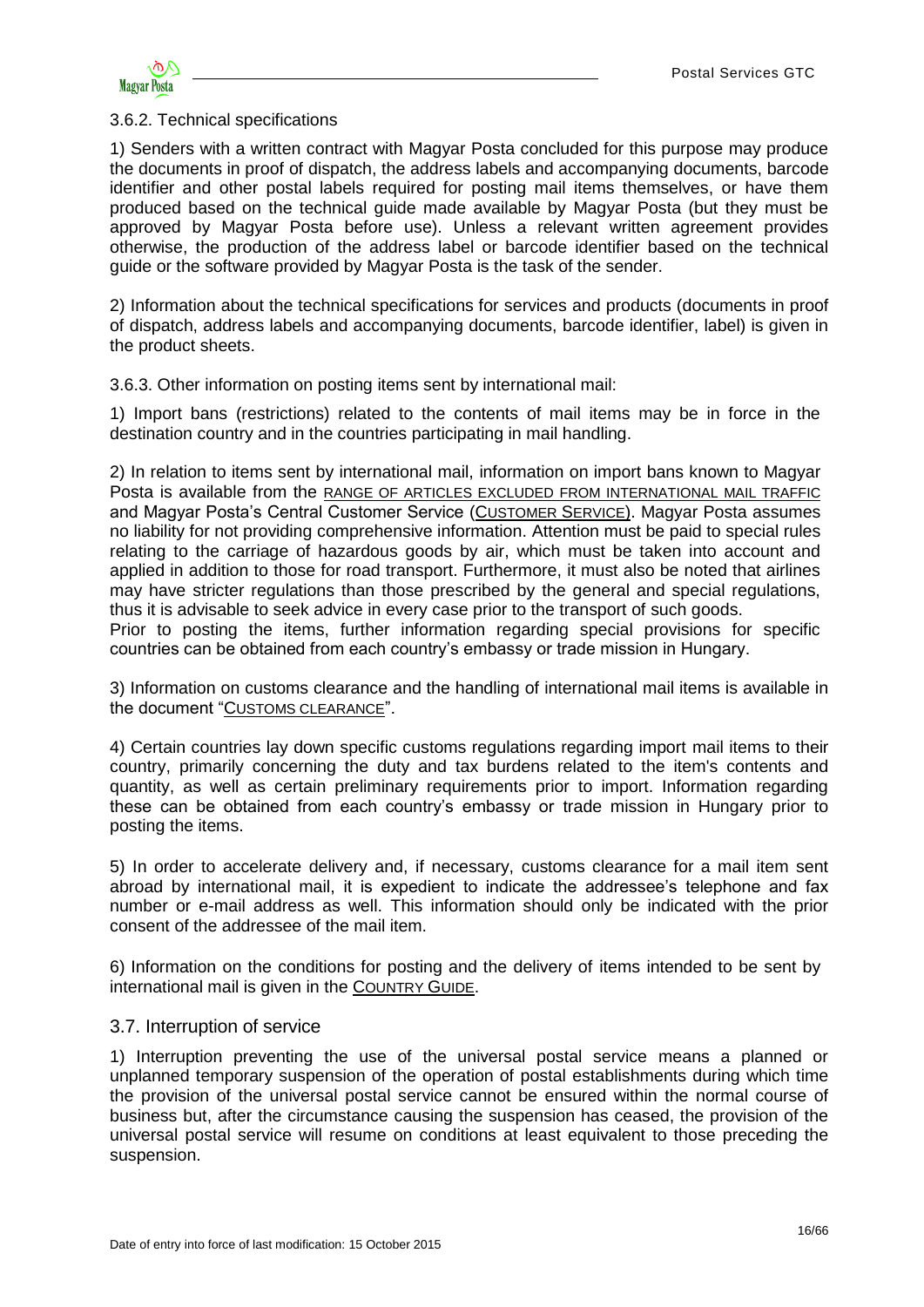

2) Magyar Posta provides information about planned interruptions in the provision of the universal postal services by announcement in the customary manner at the postal establishment in question prior to the planned date of the temporary suspension. Magyar Posta keeps an up-to-date version of the information relating to the daily opening hours of permanent postal outlets published on its website (in the document "Postal Service Outlets" on the web page POSTAL S[ERVICES](http://www.posta.hu/ugyfelszolgalat/aszf/postai_aszf) GTC) in order to provide information about planned interruptions.

3) During unplanned interruptions in the use of the universal postal service Magyar Posta advises users and the general public about where and when the universal postal service can be accessed through Magyar Posta's Central Customer Service (C[USTOMER](http://www.posta.hu/ugyfelszolgalat) SERVICE) and on its web page (in the document "Postal Service Outlets" on the web page POSTAL S[ERVICES](http://www.posta.hu/ugyfelszolgalat/aszf/postai_aszf)  [GTC\)](http://www.posta.hu/ugyfelszolgalat/aszf/postai_aszf). In the period of unplanned temporary suspension of service affecting a permanent postal service outlet, provided this is not excluded by the nature of the circumstance causing the interruption, Magyar Posta is obliged to give information in writing about the location and accessibility of the nearest permanent postal service outlet in time, positioned at the entrance of the permanent postal service outlet affected, in a manner that is also visible at the time when the establishment is closed.

4) Magyar Posta may refuse to enter into a postal service contract if the conditions required to perform the service are temporarily unavailable due to reasons beyond its control.

5) In order to comply with ADR regulations or dependent on the availability of its transport capacity, Magyar Posta may restrict the use of certain postal products or services, additional services and/or supplementary services if the contents of the mail item are deemed dangerous under the provisions of points 1 to 3 of Chapter II of the document A[PPENDIX](http://www.posta.hu/static/internet/download/PASZF_ASZF03_1_es_fuggelek.pdf) 1 published on Magyar Posta's website.

#### <span id="page-16-0"></span>3.8. Contents and conclusion of a written contract

1) If a written contract is concluded for the use of a service offered by Magyar Posta (including additional and supplementary services), with regard to its provisions the provisions of the Civil Code must be applied unless otherwise provided by an agreement between the parties, the GTC or the product sheet.

2) A condition of concluding a written contract is for the party contracting with Magyar Posta to provide proper proof of identify and of entitlement to conclude contracts. Magyar Posta regards the other party as properly identified if the identity of the other party is proved in accordance with paragraph 6) of Point 6.10 and, in the event that the other party is acting on behalf of another natural person or an organisation, his or her power of representation is supported by an authorisation in the case of a natural person and the documents listed in paragraphs 1), 3) and 5) of Point 6.10 in the case of an organisation.

3) In interpreting the GTC, Magyar Posta will hereafter also regard contracts which are concluded online by completing an electronic order after preliminary registration on the website WWW.[POSTA](http://www.posta.hu/).HU (My Post page) as a written contract.

\_\_\_\_\_\_\_\_\_\_\_\_\_\_\_\_\_\_\_\_\_\_\_\_\_\_\_\_\_\_\_\_\_\_\_\_\_\_\_\_\_\_\_\_\_\_\_\_\_\_\_\_\_\_\_\_\_\_\_\_\_\_\_\_\_\_\_\_\_\_\_\_\_\_\_

# <span id="page-16-1"></span>4. The postal service contract

#### <span id="page-16-2"></span>4.1. The postal service contract – contracting parties

1) The contracting parties of the postal service contract are the sender and Magyar Posta, and the subject of the contract is the provision of the postal service.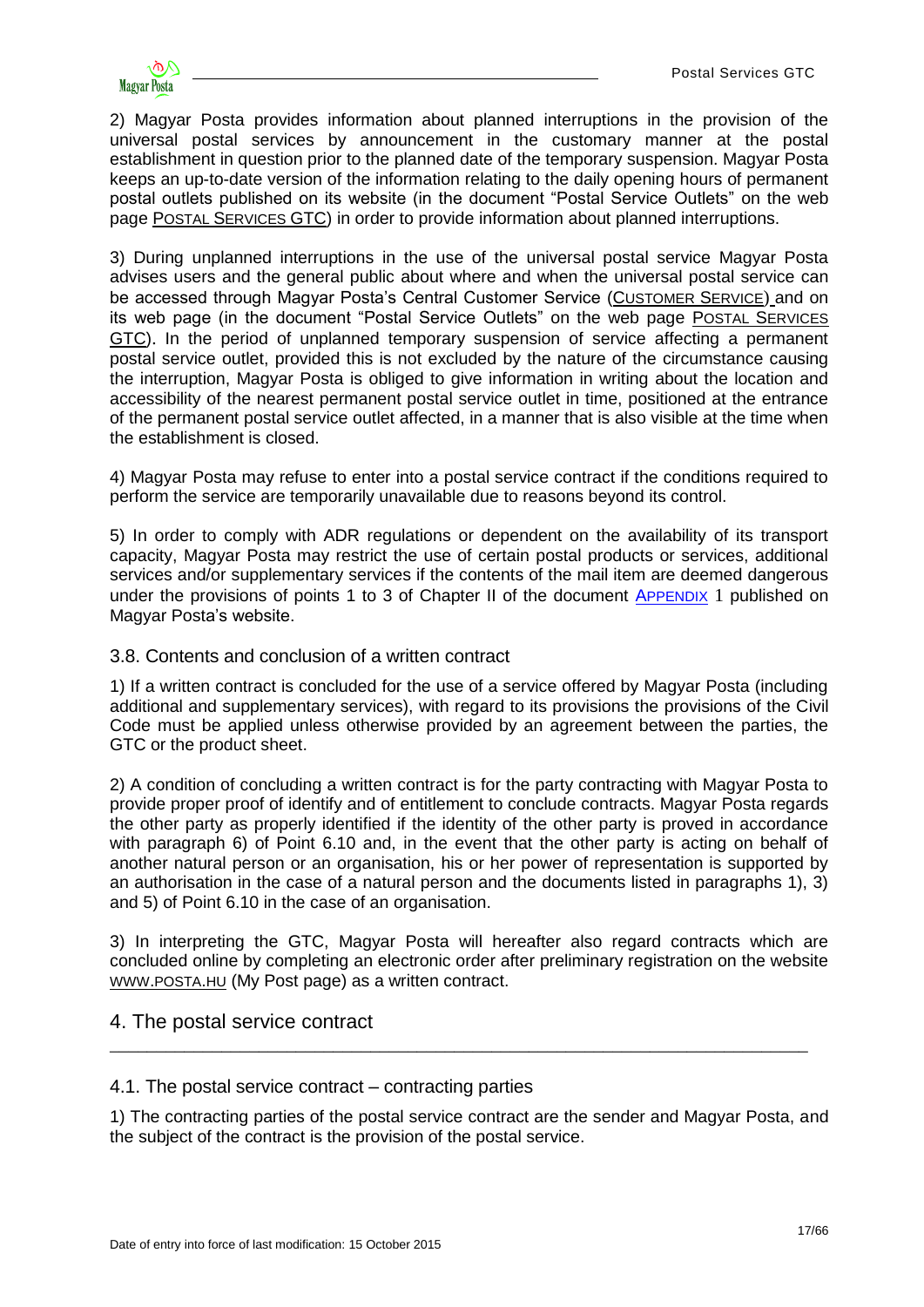

2) The postal service is a service covering the acceptance, collection if necessary, processing, transport and delivery of mail items, or any of these activities, provided in the framework of an economic activity.

3) Magyar Posta may involve a postal contractor intermediary (hereinafter referred to as the Post Partner) in the provision of the postal service who will perform this activity in the name, for the benefit and under the liability of Magyar Posta.

4) The sender is the person who enters into a postal service contract with Magyar Posta in the sender's own name.

### <span id="page-17-0"></span>4.2. Subject of the postal service contract

1) Pursuant to the postal service contract Magyar Posta undertakes to accept from and forward for the sender mail items of the content, packaging, sealing, size and weight that are weighed together with the necessary labels and accompanying document required for using the service and meet the criteria specified in the GTC and relevant legislation for a fee, and to deliver, or attempt to deliver, such items to the addressee or other authorised recipient at the address indicated by the sender unless otherwise instructed by the addressee within the specified time limit if the sender chose a time-guaranteed service. Magyar Posta undertakes to conclude the postal service contract based on the conditions indicated in the provisions of the separate product sheets for the given product or service for the contents that may be placed in the item in accordance with the sender's instructions, and accordingly to handle and charge for the mail item in the course of the provision of the service as a letter mail item or postal parcel.

2) It is the sender's duty to ensure the general conditions for using the service, and in particular those related to the contents, packaging, sealing and addressing of the items, in accordance with the provisions of Point 3 of these GTC prior to concluding the postal service contract.

3) Magyar Posta accepts domestic mail items that cannot be delivered to a letterbox due to their dimensions (with the exception of reply mail items) only as registered items regardless of the place of delivery (address, post office box). In defining the dimensions of mail items that cannot be delivered to a letter box Magyar Posta considers the size of the standard letterbox pursuant to MSZ EN 13724:2013 and the dimensions of the mail items that can be delivered to the standard letterbox (maximum size: 324 mm x 229 mm x 24 mm).

4) A mail item is an item with a maximum weight of 40 kg which has an address on the item itself, on its packaging or on the attached list, or any item qualifying as a mail item under the relevant legislation. For the purposes of these GTC mail items are letter-mail items (correspondence), official documents literature for the blind items and postal parcels.

5) Registered items are mail items whose acceptance Magyar Posta acknowledges in writing or by other means providing proof and whose delivery is acknowledged by the authorised recipient on the document specifically for this purpose or on another technical device for recording signatures, or using another method enabling the recording of the identifier verifying the entitlement to receive the item in accordance with Point 6.4.4. Of the services offered in these GTC, postal services related to registered mail items are classified as services which subsequently provide proof of posting a mail item.

6) Under the universal postal service Magyar Posta ensures the acceptance of mail items listed under Point 7) on working days as well as the attempted delivery to the address fulfilling the obligation laid down in Points 11.2.1 to 11.2.4 and 11.2.6 to 11.2.7, taking into account the exceptions laid down by law.

7) Services related to the following mail items are classified as universal postal services: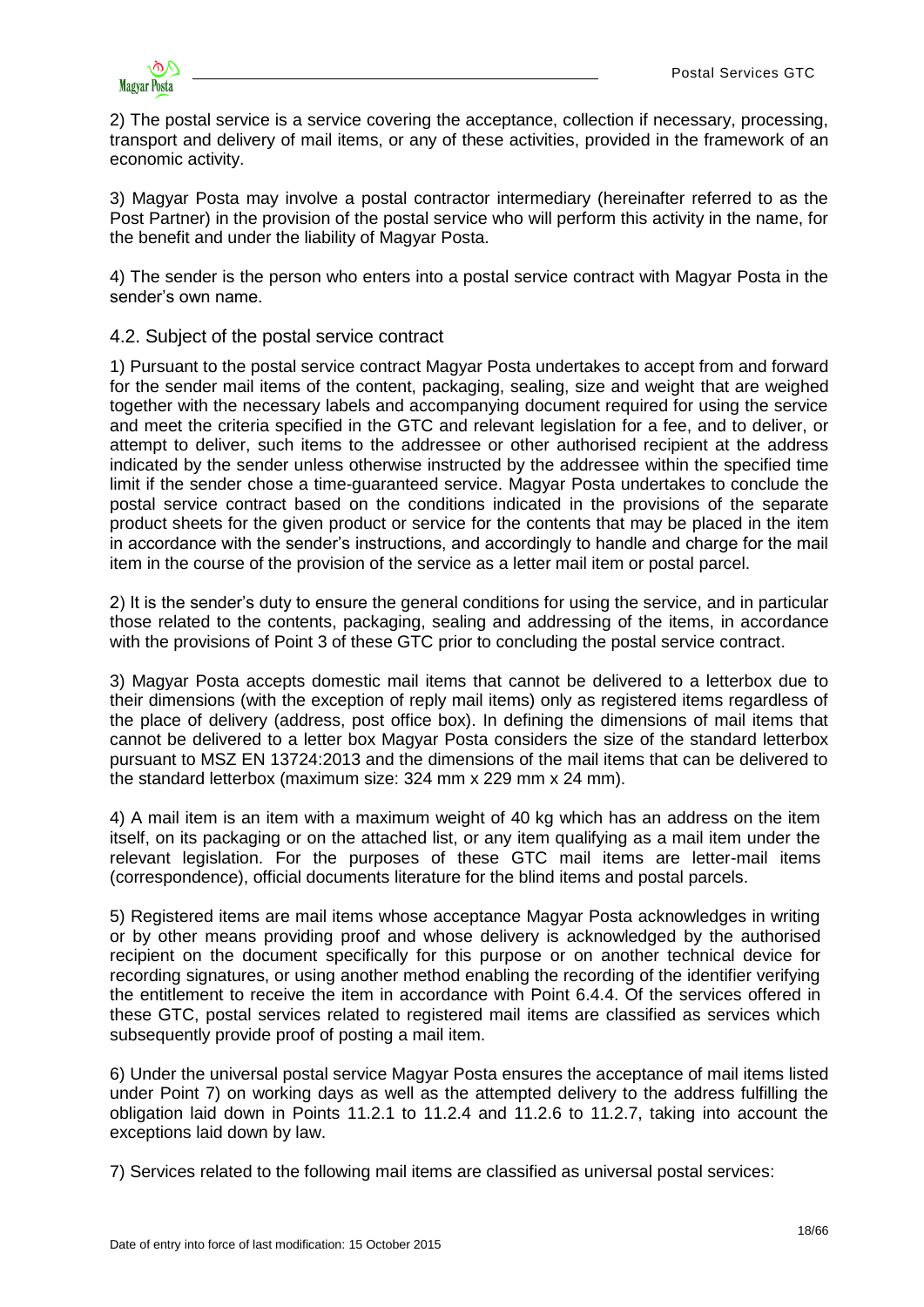

- a) non-registered domestic and international mail items weighing no more than two kilograms other than the items defined in paragraphs b) to d);
- b) domestic and international postal parcels weighing no more than twenty kilograms;
- c) domestic and international mail items containing literature for the blind; and
- d) official documents.

8) Under the universal postal service Magyar Posta enables, based on the sender's instructions, the use of the registered additional service for mail items specified under points a) and c) of paragraph 7) and the use of the advice of delivery and insured additional services for items specified under points a) to c) of paragraph 7).

- <span id="page-18-0"></span>4.2.1. Universal postal services
- 1) Services related to letter-mail items
	- Priority and non-priority letter, postcard, picture postcard
	- Priority letter, postcard, picture postcard
	- a) Other services available with domestic letter-mail items
		- Domestic reply mail service
		- Contractual, discount direct mail (k-dm)
	- b) Other services available with international letter-mail items
		- FLEXI Business letter (priority, normal)
		- **International business reply mail service**
		- **International direct mail IDM**
		- "M" sack
- 2) Official document, official document to addressee in person
- 3) Services related to postal parcels
	- a) Services available with postal parcels in domestic mail
		- MPL postal parcel
	- b) Services available with postal parcels in international mail
		- Priority and non-priority international postal parcel
- 4) Literature for the blind items

<span id="page-18-1"></span>4.2.2. Items that can be posted under a postal service substituting the universal postal service

1) Magyar Posta provides a postal service substituting the universal postal service for the following letter-mail item:

a) delivery-after-payment letter

2) Magyar Posta provides and may provide postal services substituting the universal postal service based on conditions other than those specified in these GTC and laid down by written contract with individual tariffs.

<span id="page-18-2"></span>4.2.3. Items that can be posted under a postal service not substituting the universal postal service

- 1) Domestic services related to letter-mail items
	- "Delivery to addressee only" letter
- 2) Services related to postal parcels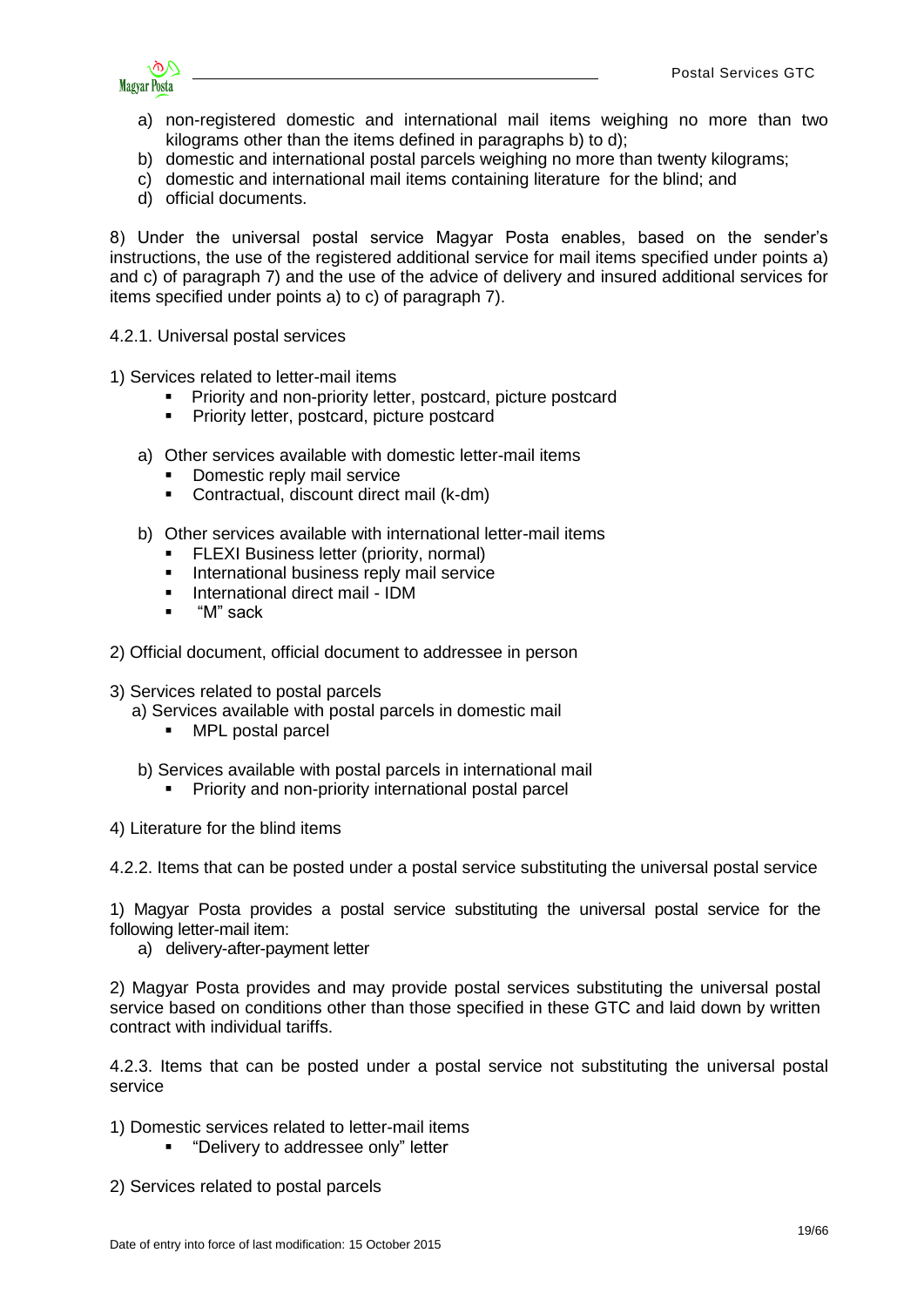

- a) Other services available with domestic postal parcels
	- Domestic EMS express mail
	- **MPL Courier service**
	- **Simplified Cash On Delivery parcel**
	- **MPL Business parcel**
	- **NPL Net parcel**
- b) Other services available with international postal parcels
	- International EMS express mail
	- Europa+ parcel
	- **International commercial parcel (only by written contract, pursuant to the provisions** of the written contract)
	- Posta Sped International (only by written contract, pursuant to the provisions of the written contract)
	- **Direct Parcel (only by written contract, pursuant to the provisions of the written** contract)

<span id="page-19-0"></span>4.3. Conclusion, amendment, refusal and termination of the postal service contract

<span id="page-19-1"></span>4.3.1. Conclusion of the postal service contract

1) The postal service contract is concluded between Magyar Posta and the sender upon the acceptance of the mail item at the acceptance point or by undertaking to perform a service.

2) Magyar Posta's acceptance points:

- a) postal service outlets classified as acceptance points that are not at operational units;
- b) the National Logistics Centre, International Office of Exchange, Logistics Units, the Pest Letter Centre Post Office and the Complex Logistics Services Unit:
- c) the mobile post service, postboxes, the Parcel Terminal and other devices for the acceptance of mail items ensuring their safety and integrity.

3) The date and time when the sender appears at the acceptance counter in order to hand over a mail item for acceptance and dispatch, and the actual date and time when Magyar Posta closes the acceptance process (i.e. enters into a postal service contract unless this happens at the time of undertaking a service) may differ, especially in periods of heavy traffic (e.g. period of tax returns, last day of posting deadlines). Magyar Posta marks the date of the actual day when the postal service contract is entered into on the document issued in proof of dispatch and (also) on the mail item if a date stamp is used on it. For time-guaranteed services the specific time is marked in addition to the date on the document issued in proof of dispatch.

4) If the sender has an interest in posting a mail item by or at a specific time or in having the acceptance of a mail item (i.e. entering into a postal service contract) acknowledged by or at a specific time, the sender must pay attention to the fact that the date and time of appearing at the acceptance counter in order to dispatch a mail item, and the actual date and time when Magyar Posta closes the acceptance process (i.e. enters into a postal service contract) differ, and must bear in mind the differences in the operation of the acceptance points including opening hours, period of availability and possibly longer than average queuing times in extraordinary periods as described above.

<span id="page-19-2"></span>4.3.2. Amendment of the postal service contract – subsequent instructions

1) The sender of a mail item may give a subsequent instruction to change the address details of the mail item, and (with the exception of "Delivery-after-payment" letters, "Delivery to addressee only" letters and e-notification) may request additional and supplementary services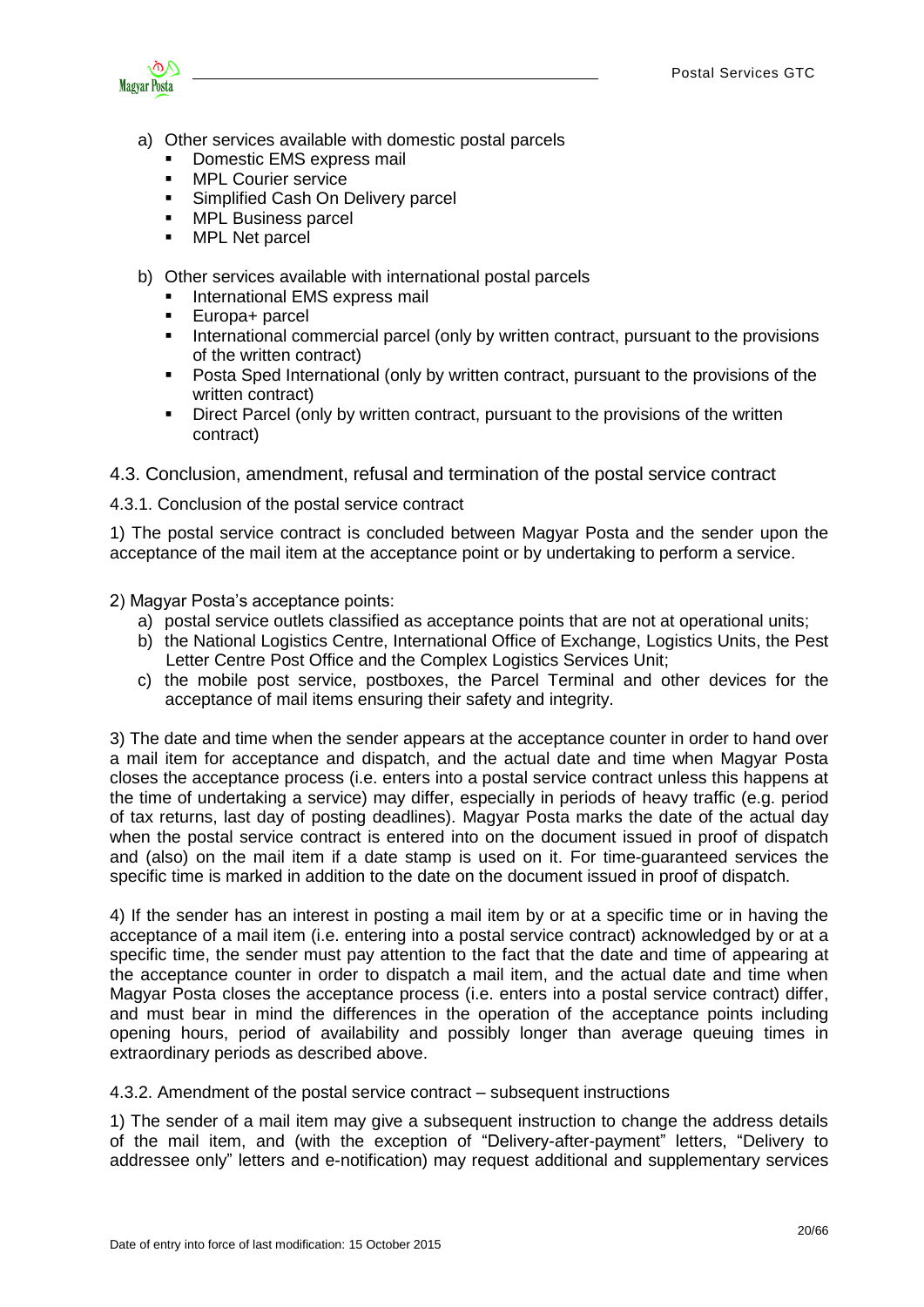as well as the priority service, and may make amendments to or cancel ordered services, or request the return of the mail item.

2) Magyar Posta endeavours to fulfil subsequent instructions, but accepts no liability for not performing them due to reasons beyond its control.

3) Subsequent instructions, with the exception of a request to return a mail item made at the postal service outlet which accepted the mail item for postal handling, may be given at any postal service outlet in writing by presenting proof of the sender's identity and the original document in proof of dispatch for the mail item (dispatch receipt, posting list, dispatch book), or for non-registered letter-mail items by attaching a copy of the mail item's address label which is identical to the original. Magyar Posta will return the original document in proof of dispatch (dispatch receipt, posting list, dispatch book) of registered mail items after the instruction has been registered. The sender may authorise other persons to give subsequent instructions by providing a letter of authorisation for this purpose.

4) For subsequent instructions an extra fee covering the costs incurred by changing the postal service contract must be paid.

5) If changing the sending address of the mail item results in the forwarding or returning of the mail item to another postal service outlet, the sender must also pay the fee for forwarding or returning the mail item.

6) Magyar Posta's Central Customer Service (C[USTOMER](http://www.posta.hu/ugyfelszolgalat) SERVICE) provides information about the possibility of subsequent instructions for mail items sent abroad as well as the countries providing this service.

<span id="page-20-0"></span>4.3.3. Refusal to conclude a postal service contract

1) Magyar Posta may refuse to enter into a postal service contract if

- a) the fulfilment of the postal service contract infringes the law or an agreement executed under an international agreement concluded in accordance with the Universal Postal Convention;
- b) paragraph 2) of Point 3.2 applies;
- c) paragraph 8) of Point 3.2 applies;
- d) the preparation of the mail item or the data required for the performance of the postal service contract given on the documents in proof of dispatch, on the address labels or on the accompanying documents do not comply with the regulations specified in Point 3) of the GTC or other regulations laid down in Appendix [1](http://www.posta.hu/static/internet/download/PASZF_ASZF03_1_es_fuggelek.pdf) or referred to by the separate product sheet.

1/A) Concluding a postal service contract, or using any additional and supplementary service or discount simultaneously with concluding a postal service contract infringes the law particularly if there is reasonable suspicion that the user's intention in using the service violates the principle of good faith and fairness.

2) If Magyar Posta becomes aware of any of the reasons for refusal specified in Point 1) after the conclusion of the postal service contract, Magyar Posta is obliged to refuse to perform (or to continue to perform) the service, and notify the sender thereof providing the reason hindering the performance of the service or the continuation of the performance of the service. Any additional costs incurred by returning the mail item to the sender or by delivering it to another location (including those incurred by official actions) must be borne by the sender.

3) Apart from the reasons described in paragraph 1), Magyar Posta may only refuse to enter into a universal postal service contract with respect to mail items conforming with the weight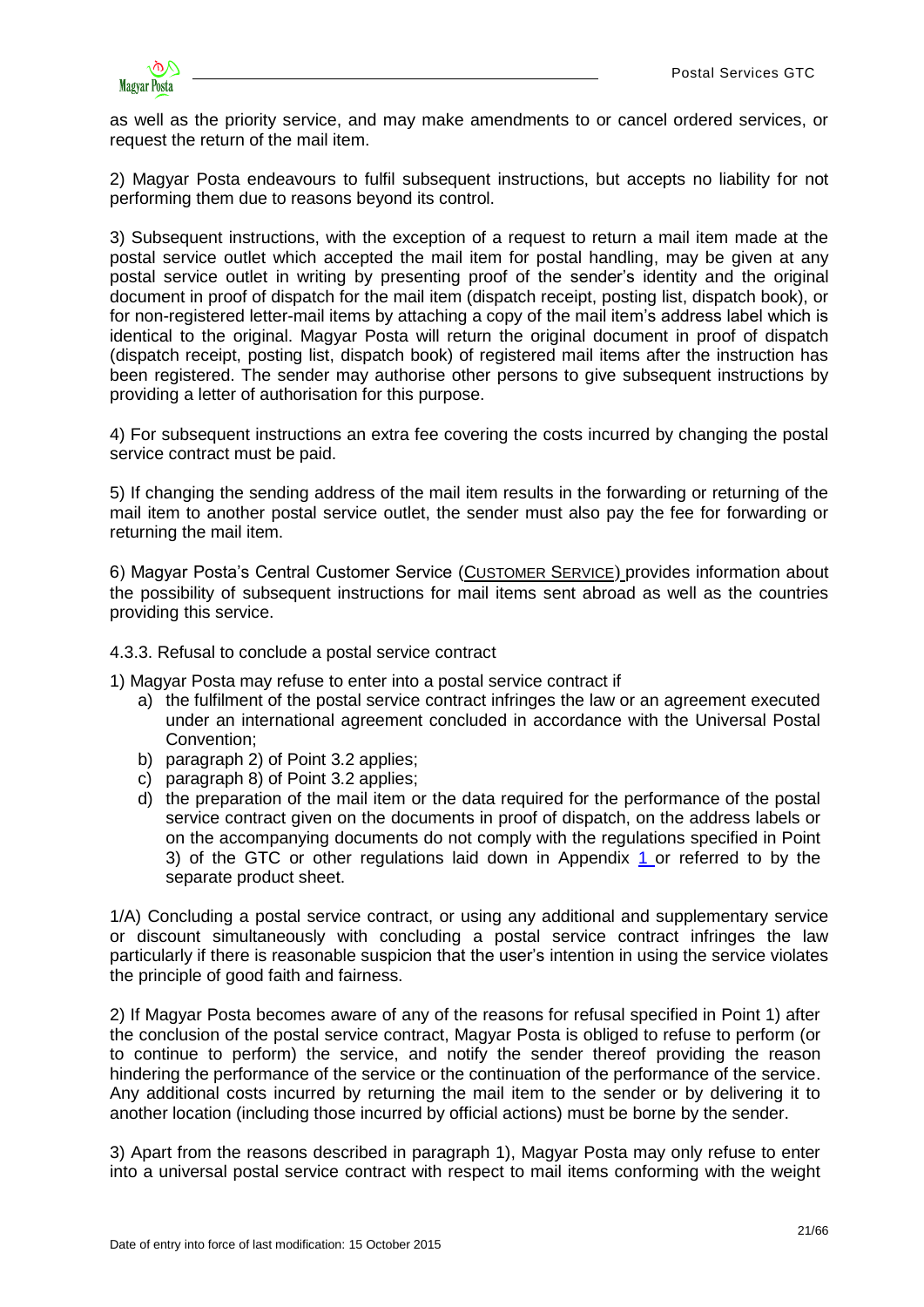

and size limits to be sent under the universal postal service if the provision of the universal postal service is suspended or restricted in accordance with Point 3.7 or in accordance with the law.

<span id="page-21-0"></span>4.3.4. Termination of the postal service contract

1) The postal service contract will terminate

- a) if the termination of a postal service contract for a non-registered mail item is initiated by the sender following its acceptance but prior to the collection of mail;
- b) if the sender initiates the termination of a postal service contract for a registered mail item and the sender's declaration to this end can be fulfilled based on paragraph 2);
- c) if Magyar Posta refused to perform the postal service contract after entering into the contract;
- d) when Magyar Posta has performed the service undertaken in the postal service contract.

2) Magyar Posta considers the sender's declaration to terminate a postal service contract possible to fulfil if a registered mail item is still in the phase of preparation for delivery.

3) Magyar Posta will endeavour to fulfil the request contained in the sender's declaration to terminate a postal service contract but accepts no liability for not performing as requested. In the event that the postal service contract is terminated as described in this paragraph, Magyar Posta will reimburse the fee paid upon posting, reduced by the costs incurred, to the sender.

#### 4) If the sender

- a) terminates the postal service contract after posting a mail item while the mail item is still at the acceptance point, Magyar Posta will reimburse the postage paid;
- b) terminates the postal service contract after the mail item has been forwarded from the acceptance point to the sorting centre, Magyar Posta will reimburse the difference of the postage paid and the costs incurred in order to perform the postal service contract.

4/A) Magyar Posta will perform the service undertaken in the postal service contract

- a) by delivering the mail item to the authorised recipient, or
- b) by returning to the sender mail items that cannot be delivered to the authorised recipient, or
- c) by retaining mail items that cannot be returned to the sender as described in paragraph 7) and following the process thereafter.

5) Unless a written contract between Magyar Posta and the sender provides otherwise, Magyar Posta will not deliver a mail item if the sender – or the addressee or authorised recipient under the additional "addressee pays" service – failed to pay the postage.

6) Magyar Posta will return the mail item described in paragraph 5) to the sender. Upon return delivery, Magyar Posta may make the handover of the mail item to the sender conditional on the reimbursement of the costs of the return. Information on this is available from the document "O[THER FEES RELATED TO](http://www.posta.hu/static/internet/download/PASZF_KI09_Postai_egyeb_dijak_20130614_elozetes.pdf) POSTAL SERVICES" published on Magyar Posta's website. If the sender does not reimburse the costs of the return delivery or the return is not possible for reasons beyond Magyar Posta's control, the mail item will be classified as undeliverable.

7) Magyar Posta will retain the undeliverable mail item. With regard to retention Magyar Posta will apply the rules of the Civil Code concerning responsible custody with the following exceptions. Magyar Posta will

- a) keep mail items for three months from their date of posting and then destroy them, except for the cases specified in points b) and c);
- b) keep postal parcels for three months from their date of posting and then open them;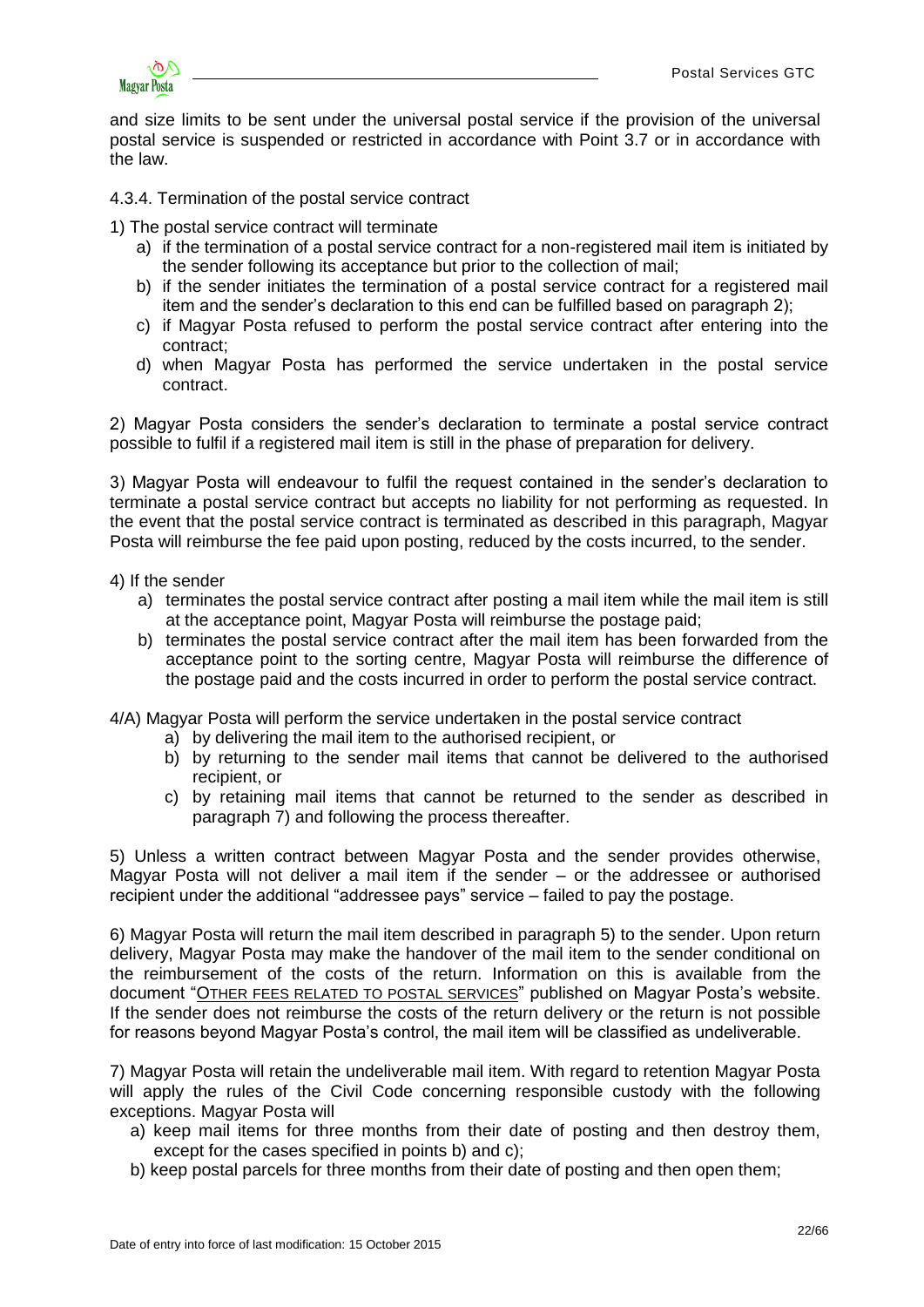

c) open mail items immediately if there is suspicion that the content of a mail item is hazardous or perishable, the retention of which cannot be expected of Magyar Posta for the period specified in points a) and b).

8) After opening an item, if the mail item contains goods of commercial value, Magyar Posta will sell the goods, and in other cases will destroy the contents of the mail item.

9) Magyar Posta performs the opening, sale and destruction of mail items in a two-member committee and records the events. Magyar Posta appoints the members of the committee from its employees, members, agents or postal contractors. Magyar Posta retains the record of the events for one year from the date of posting.

10) Magyar Posta devotes the proceeds from the sale of items described in paragraph 8) to reducing the costs generally incurred by the retention of undeliverable mail items or retains them for this purpose.

\_\_\_\_\_\_\_\_\_\_\_\_\_\_\_\_\_\_\_\_\_\_\_\_\_\_\_\_\_\_\_\_\_\_\_\_\_\_\_\_\_\_\_\_\_\_\_\_\_\_\_\_\_\_\_\_\_\_\_\_\_\_\_\_\_\_\_\_\_\_\_\_\_\_\_

# <span id="page-22-0"></span>5. Settling fees for services

#### <span id="page-22-1"></span>5.1. Establishing and settling the fees for services

1) Users of services must pay the fees for the services used as announced in these GTC in the legal tender of Hungary in accordance with the provisions of the separate product sheets. Magyar Posta may claim the fees for services and any other charge due on mail items for up to one year from the date of accepting a mail item.

2) The fees payable for the postal service must be paid upon the conclusion of the postal service contract unless the law or the parties provide otherwise. It is to be borne in mind that the means of paying the fees for certain services are subject to restrictions, which are described in the provisions of the product sheet for the given service.

3) No indication referring to the payment of a fee or to its means of payment may appear on a mail item for which the settlement of the fee for the service or additional/supplementary service did not take place.

4) The service fee is comprised of the basic fee and the fee for any requested additional or supplementary service. Information about the amount of discounts applicable to postal services offered by Magyar Posta and the conditions of applying such discounts is available on the web page [Postal Services GTC.](http://www.posta.hu/ugyfelszolgalat/aszf/postai_aszf)

5) Information on the postage paid marks used by Magyar Posta is given in the document "P[OSTAGE PAID INDICIA](http://www.posta.hu/static/internet/download/PASZF_KI12_Bermentesetesi_jelzesek_20130614_elozetes.pdf)".

### <span id="page-22-2"></span>5.2. Means of paying for postage

#### <span id="page-22-3"></span>5.2.1. Paying for postage using a postage stamp

1) Postage stamps are stamps issued by Magyar Posta which can be used to pay for the postage of mail items and are marked with their face value and the country's name "Magyarország" or its foreign language equivalent, e.g. Hungary.

2) Magyar Posta accepts postage stamps with a face value in whole Hungarian forint issued in Hungary after 1 August 1946 marked with the inscription "Magyarország" only to settle the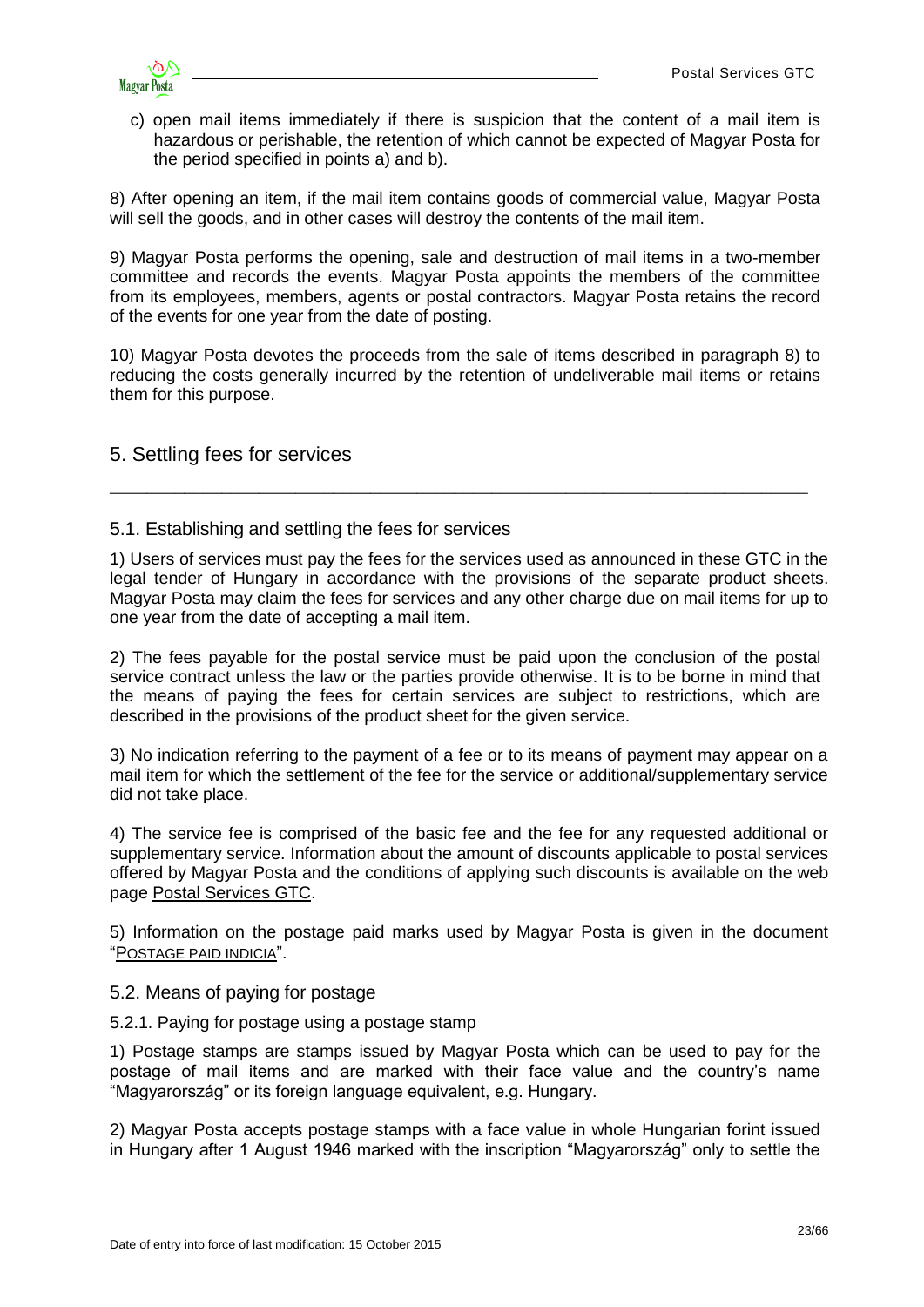

fee for postal services for letter-mail items that can be posted under the universal postal service.

3) Magyar Posta does not accept the following items to settle the fee for postal services for letter-mail items that can be posted under the universal postal service:

- a) cut out or separated postage stamps, value indications, value imprints or the black print versions of postage stamps;
- b) postage stamps or postage paid indicia already used to pay for postage earlier or which are damaged or incomplete;
- c) postage stamps which are adhered on each other, one covering the other;
- d) postage stamps or postage paid indicia which are not clearly visible and postage stamps which cannot be cancelled in accordance with the rules;
- e) postage stamps or other postage paid indicia on which the stamp design or the postage paid indicia have been altered in any way;
- f) postage stamps and other postal articles of value with a face value in fillér and not whole forints;
- g) postage stamps and other postal articles of value issued with the inscription "Magyar Posta".

4) If possible, senders should use a single postage stamp of the appropriate value issued in Hungary to pay for postage on letter-mail items and the postage stamp must be adhered with its entire surface in the right top corner of the front of the mail item.

4/A) If the sender posts a value-indicated envelope, postcard or picture postcard (with an imprinted stamp) as a mail item, any difference in price arising from the service used, the priority service, or an additional or supplementary service may be paid in cash or by a postage stamp, postage stamp with no value indication, franking machine or a postage paid label substituting the postage stamp ensuring that the value indication is not covered. A valueindicated envelope (with an imprinted stamp) may be used to pay for a service with a fee which is less than the value imprinted on the envelope, but in this case the sender is not entitled to the difference in price.

5) Magyar Posta has no objection to the sender adhering a large postage stamp on the postcard, picture postcard or envelope folded onto the back provided the stamp is completely intact.

6) If more than one postage stamp is required to pay for postage, the stamps must be placed above the address proceeding from right to left. If there are so many postage stamps that this space is insufficient, the stamps may be adhered to the empty spaces on the front and only if necessary to the back of the mail item. On postcards and picture postcards postage stamps may only be adhered onto the front of the item to pay for postage. Postage stamps adhered to the back of postcards and the picture side of picture postcards will not be considered paying postage.

7) Magyar Posta issues and sells postage stamps with a surcharge. On postage stamps with a surcharge either the amount of the postage paid or the service available for letter-mail items posted under the universal postal service is indicated as well as the surcharge separated by a "+" sign. When the period for collecting the surcharge expires, a postage stamp with a surcharge can also be sold without the surcharge. The surcharge serves a public purpose and cannot form part of the postage paid amount. The fee for a postal service for letter-mail items that can be posted under the universal postal service can also be settled with a postage stamp with a surcharge.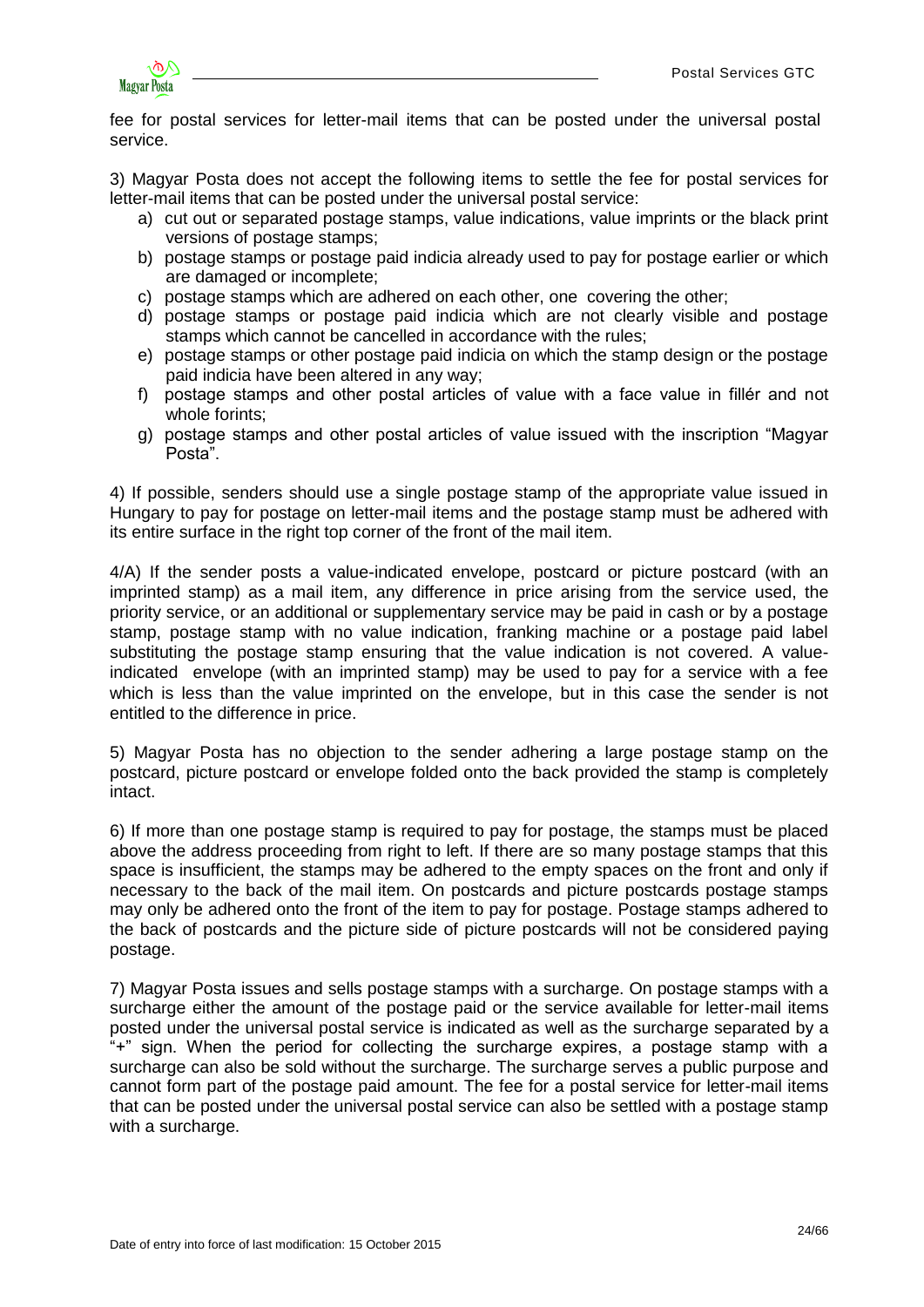

8) Magyar Posta accepts special postage stamps and a letter-mail item with a First Day Cover to pay for postage within five working days of cancellation including the day of cancellation. If posting occurs later than this, the fee for the service must be paid again.

<span id="page-24-0"></span>5.2.1.1. Paying for postage with a postage stamp with no value indication

1) Stamps without an amount in HUF may also be used after price changes for no additional charge. The inscriptions of stamps, services paid for by stamps and other services available with additional postage are described in the document "POSTAGE STAMPS WITH NO VALUE [INDICATION](http://www.posta.hu/static/internet/download/PASZF_KI11_Ertekjelzes_nelkuli_postabelyegek_20130614_elozetes.pdf)", while the selling price of postage stamps is given in the document "O[THER FEES](http://www.posta.hu/static/internet/download/PASZF_KI09_Postai_egyeb_dijak_20130614_elozetes.pdf)  [RELATED TO POSTAL SERVICES](http://www.posta.hu/static/internet/download/PASZF_KI09_Postai_egyeb_dijak_20130614_elozetes.pdf)".

2) Paying the fee by postage stamp with no value indication:

- a) By paying additional postage, further domestic and international services, and additional and supplementary services may be used for letter-mail items which have postage stamps with no value indication. The difference in the fees for the mail item, and the fees for the requested priority or additional and supplementary services may be paid by postage stamp, postage stamps with no value indication, cash, postage franking machine and a postage paid indication printed on a label, ensuring that the postage stamp with no value indication (including Your Own Stamps) is not covered;
- b) in all cases the total postage fees of the postal services appear on the document proving posting of the mail item;
- c) several types of stamp with no value indication and several stamps of the same type may be used to post a letter-mail item;
- d) a postage stamp with no value indication may be used to pay for the postage of lettermail items with a postage fee which is lower than the fee for the service that may be used with the stamp with no value indication, but the sender may not claim a refund of the difference in postage;
- e) the postage of mail items to be sent by international mail may be paid for with stamps with no value indication inscribed "Belföld" (Domestic) (including Your Own Stamps) supplementing the fee as necessary. Likewise, the postage fee of an item to be sent by domestic mail may be paid for by European priority and outside Europe priority inscribed stamps with no value indication, but the sender may not claim a refund on the difference in postage.

#### <span id="page-24-1"></span>5.2.2. Prepaid envelopes and postcards

1) Prepaid envelopes and postcards are postal articles of value with stamp imprints which contain no value indication in HUF. The envelope serves to post letter-mail items and may be posted after sealing the entire flap of the envelope, and there is no weight limit within the weight category relating to letters.

2) Prepaid envelopes may only be used in the range indicated on the envelopes or separately given in the document P[OSTAGE PAID INDICIA](http://www.posta.hu/static/internet/download/PASZF_KI13_Bermentesitesi_jelzesek.pdf) (domestic or international).

3) Further additional and supplementary services for both domestic and international destinations may be used for items posted in prepaid envelopes and for prepaid postcards by paying additional postage, and such items may also be posted as priority if the prepaid envelope does not contain this service already. In all cases the total postage of the postal services appears on the document which proves the posting of the mail item.

4) Information on the prepaid envelopes and postcards sold by Magyar Posta is given in the document "P[OSTAGE PAID INDICIA](http://www.posta.hu/static/internet/download/PASZF_KI12_Bermentesetesi_jelzesek_20130614_elozetes.pdf)".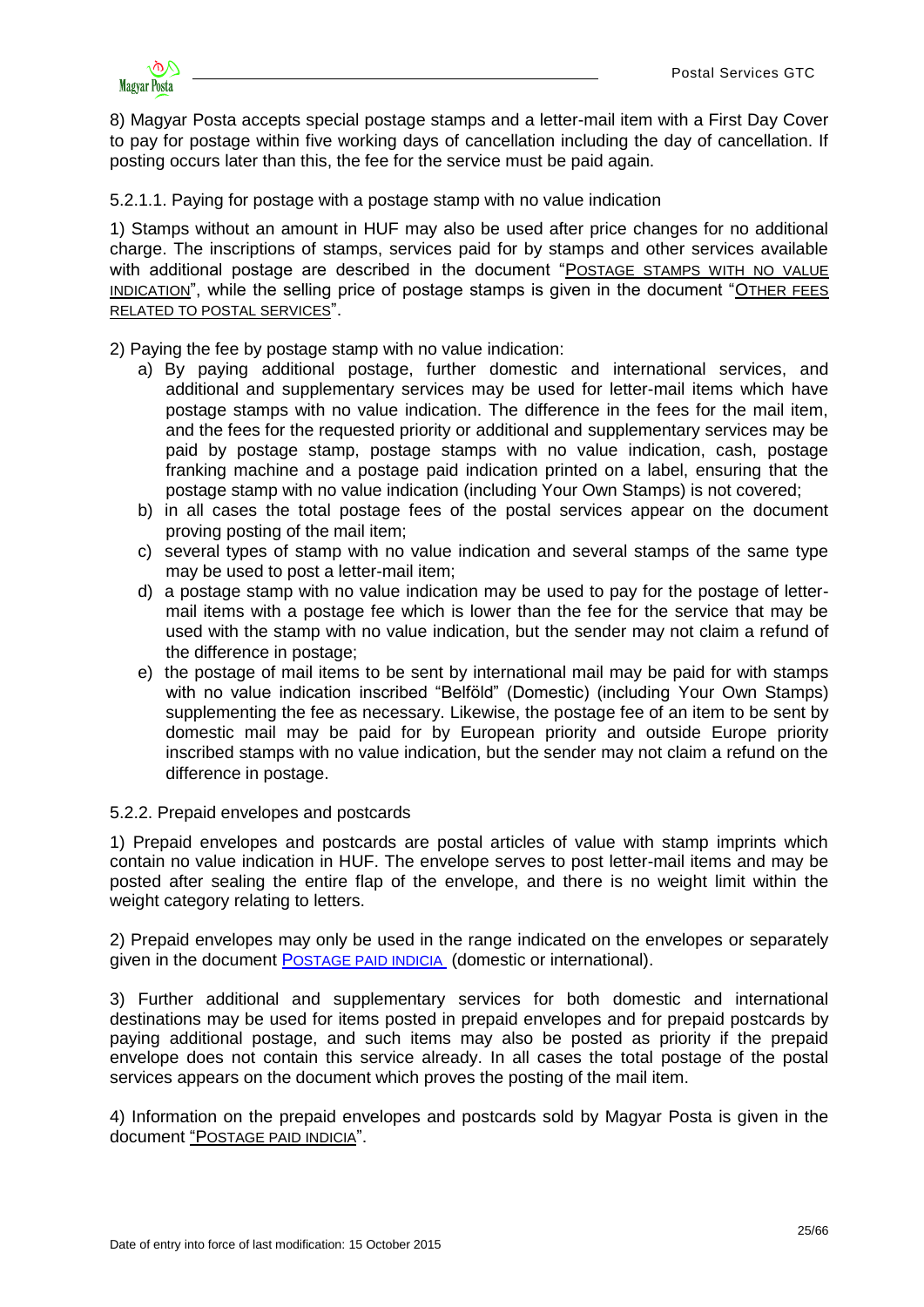

### <span id="page-25-0"></span>5.2.2/A. Packaging boxes bearing the prepaid label

1) Packaging boxes bearing the prepaid label are postal articles of value with no value indication (not indicating a HUF amount), which can be used exclusively in the case of services, where the separate product sheet contains an explicit instruction relating to the possibility of using this method of paying for postage.

2) Further additional and supplementary services are also available with additional postage for items posted in packaging boxes bearing the prepaid label. In all cases the total postage of the postal services appears on the document in proof of dispatch and the address label for the mail item.

3) Information on the packaging boxes bearing the prepaid label and sold by Magyar Posta is given in the document "P[OSTAGE PAID INDICIA](http://www.posta.hu/static/internet/download/PASZF_KI12_Bermentesetesi_jelzesek_20130614_elozetes.pdf)".

#### <span id="page-25-1"></span>5.2.3. Paying for postage with a reply coupon

1) Magyar Posta exchanges reply coupons issued based on the Universal Postal Convention for postage stamps and accepts them as postage to settle the fee for postal services for lettermail items that can be posted under the universal postal service.

2) The international reply coupon is issued by the Universal Postal Union. Magyar Posta counts the reply coupon in the postage of a mail item to be sent by domestic or international mail at the value of the postage of a non-standard, 20 g, non-registered priority letter to "other countries", or, upon request, exchanges the reply coupon for a postage stamp of the same value until the expiry of the validity period marked on the reply coupon.

3) Magyar Posta does not accept a reply coupon for paying for postage if it is damaged or incomplete or if the period for acceptance marked on it has expired. Furthermore, Magyar Posta does not accept old-style reply coupons which do not feature an expiry date for paying for postage.

#### <span id="page-25-2"></span>5.2.4. Paid on credit

1) The fees for domestic and international mail items, and for the related additional and supplementary services may be settled subsequently by bank transfer (paid on credit).

2) Under the contract for services paid on credit postal services may be used at the postal service outlets specified as acceptance points in a written contract concluded with Magyar Posta.

3) When using contract for services paid on credit, the sender undertakes to fulfil the following conditions:

- a) the monthly turnover specified in written contract for services paid on credit must be met. If Magyar Posta establishes in a turnover review that the sender's average monthly net turnover does not reach the amount specified by the written contract, Magyar Posta may discontinue paid on credit with immediate effect, simultaneously notifying the sender, and terminate the written contract;
- b) the sender's details are indicated on the mail items in accordance with Point 3.5;
- c) mail items must be given a barcode item identifier as well as appropriate postal labels to indicate the use of the priority or additional and supplementary services. Mail items must be addressed in accordance with the provisions of Point 3.5 (name of addressee, destination town, street and house number and other details, postcode) and/or supplied with an address label or accompanying document bearing the address and after that the items must be weighed;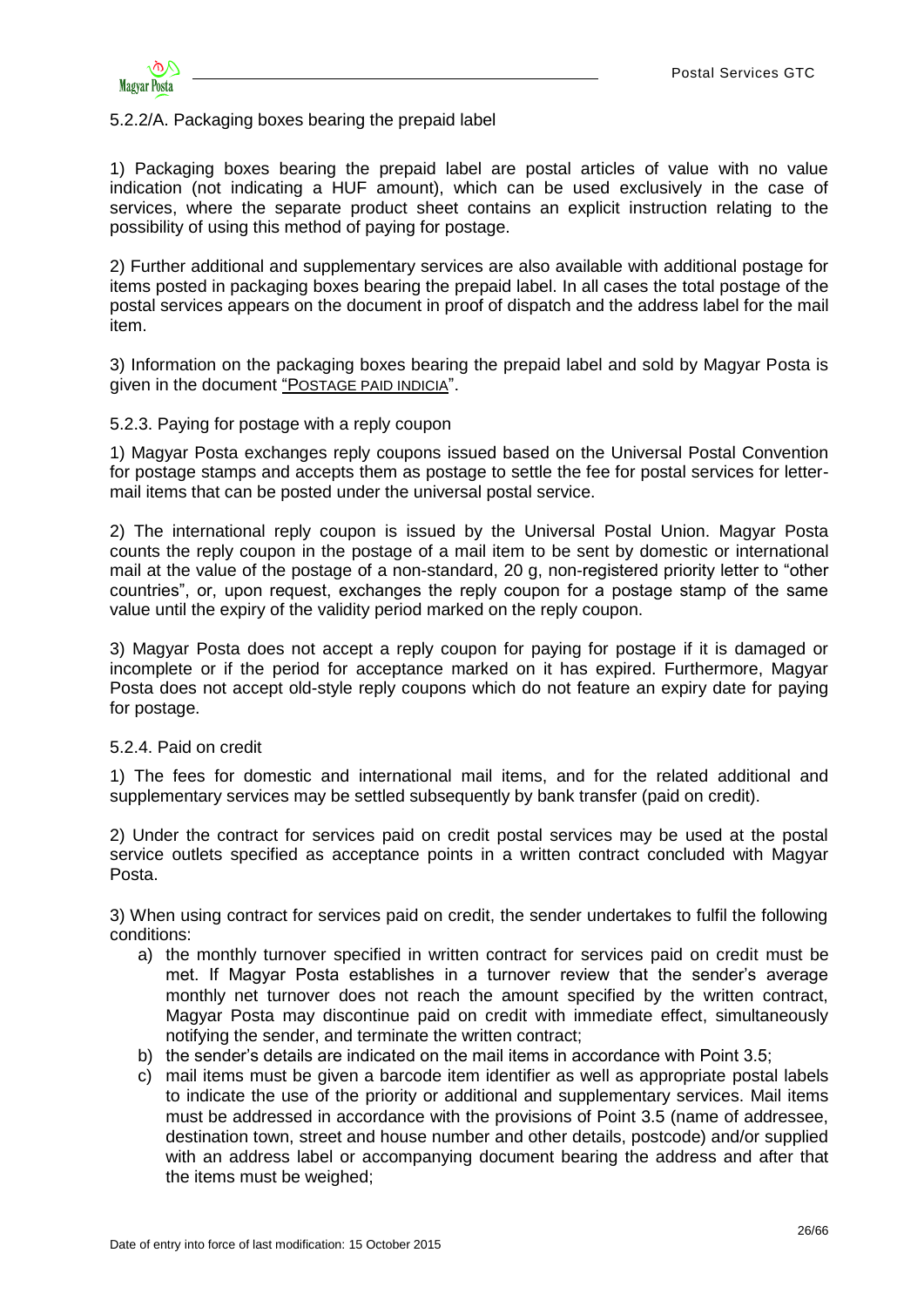

- d) the inscription "Díj hitelezve" (Postage paid) (for international mail "Taxe Percue") must be indicated on the mail item in the manner described in P[OSTAGE PAID INDICIA](http://www.posta.hu/static/internet/download/PASZF_KI12_Bermentesetesi_jelzesek_20130614_elozetes.pdf);
- e) the items must be priced according to item type and domestic or international destination, and the data must be entered in either a paper-based or an electronic posting list or dispatch book. The posting list or dispatch book must be issued in accordance with postal regulations and in the number of copies specified therein;
- f) apart from the address details, the item's ID number, the name of the postal service outlet classified as the acceptance point, the date of posting, and the additional and supplementary service sections must also be completed on the accompanying documents and on the advice of delivery form;
- g) mail items must be prepared for posting as follows:
	- non-registered items must be grouped according to domestic and international destinations, item type, weight category and number of items;
	- registered items must be grouped according to domestic and international destinations and fee factor, and within this with the ID numbers in ascending order, arranged according to the sections of the posting list or dispatch book;
	- priority items must be grouped separately from non-priority items in the same manner as described in the previous two subparagraphs;
- h) EMS express mail items for posting must be handed to the collector of mail items at the premises specified when ordering the service, and MPL Courier service items to the postal courier employee, accompanied by the posting list or dispatch book.
- 4) Magyar Posta undertakes the following under the contract for services paid on credit:
	- a) to make available free of charge the necessary barcode identifiers and postal labels for grouping mail items, equipment necessary for transport as well as printed postal forms for posting in the quantity required in view of the sender's turnover;
	- b) to issue plastic pouches to hold the document for the "Delivery-after-payment" letter service and the accompanying document of postal parcels dependent on use prior to posting the item.

5) If in the course of posting mail items at postal service outlets classified as acceptance points Magyar Posta finds mail items which do not meet the posting criteria in terms of packaging, sealing or addressing, or finds an inappropriate entry in the relevant documentation, Magyar Posta will correct these errors. Magyar Posta also inspects whether the tariff established by the sender is correct and rectifies inappropriate data if the tariff is incorrect. With differences or irregularities that cannot be corrected, the mail items and the posting list or dispatch book are returned to the sender in order to have them corrected or rearranged, or a new list issued.

5/A) If in the course of accepting part or all of the mail items handed over to Magyar Posta at the same time for dispatch under the contract for services paid on credit the acceptance process cannot be completed on the day of the handover due to an unavoidable obstacle, Magyar Posta will perform the remaining activities on the next working day.

6) Other conditions for the use of paid on credit are given in the relevant written contract.

### <span id="page-26-0"></span>5.2.5. Payment of postage using a franking machine

1) Based on a written contract signed with Magyar Posta and pursuant to the conditions laid down in it, senders who have a franking machine may pay the postage on mail items to be dispatched using a franking machine, and the value imprint of the franking machine serves to indicate this.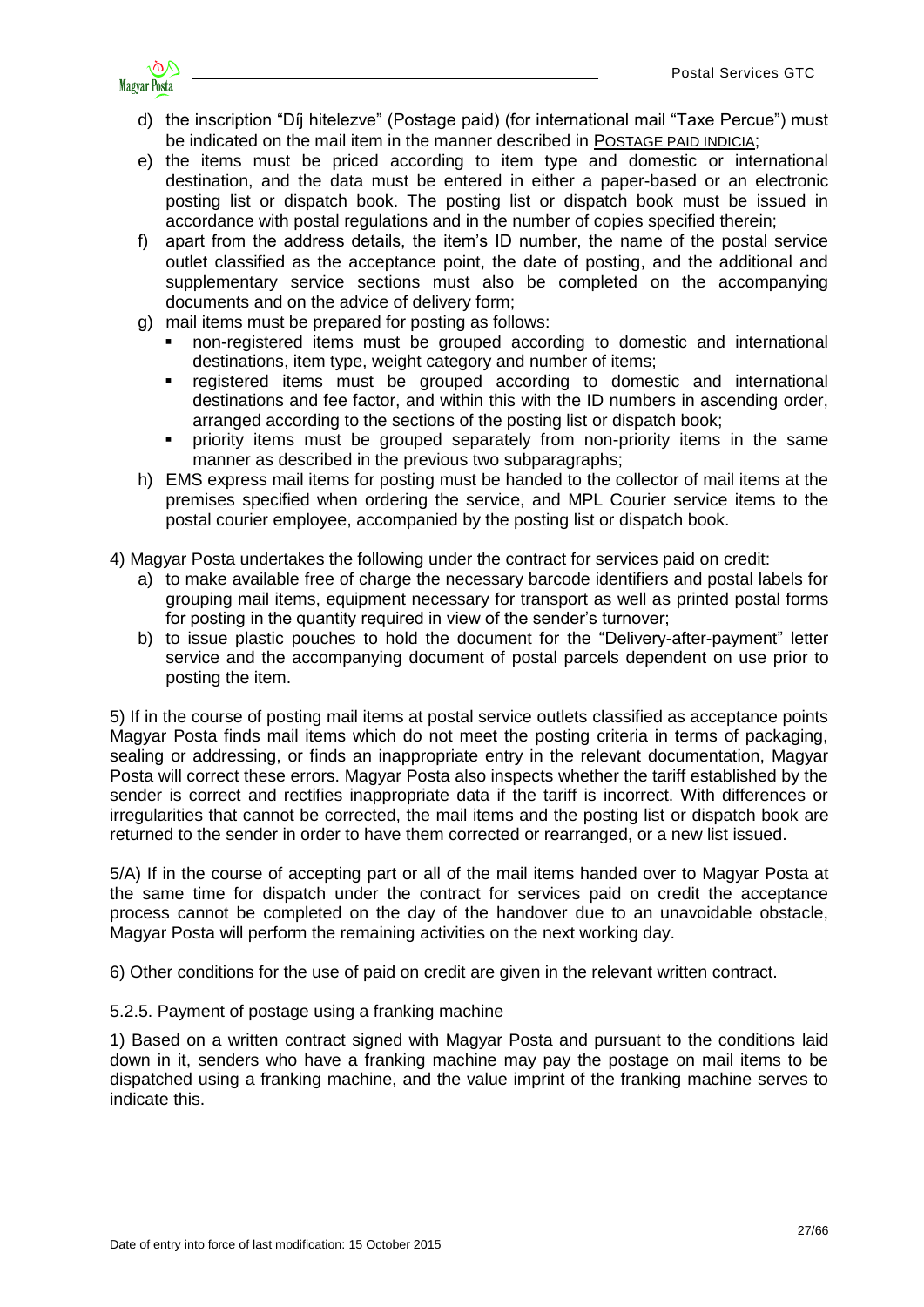<span id="page-27-0"></span>5.2.6. "Postage paid in cash" mark

1) Magyar Posta uses a stamp imprint "készpénzzel bérmentesítve" (postage paid in cash) to indicate the payment of the postage of at least 100 letter-mail items simultaneously. Magyar Posta uses the same postage paid mark if on letter-mail items postage stamps of the same value as the paid fee for the service (the required priority or additional and supplementary service) can only be positioned as described in points c) and d) of paragraph 3) of Point 5.2.1.

2) Magyar Posta uses the "postage paid in cash" mark on letter-mail items to indicate that the difference in fees has been paid for a mail item posted using a postal article of value which covers part of the fee for the postal service required. Magyar Posta takes into account the price of the postal article of value based on its marked face value in the payment of the fee.

#### <span id="page-27-1"></span>5.2.7. Postage paid indication applied by a date stamp

1) A postage paid indication used by Magyar Posta applied by postal service outlets which have no possibility to print the postage paid label substituting the postage stamp on mail items posted under a postal service containing value added tax.

<span id="page-27-2"></span>5.2.8. Postage paid included in the address label

1) Postage paid for services relating to postal parcels provided by Magyar Posta is indicated by a date stamp in the case of item acceptance at postal service outlets not having the possibility to print the address label, while in other cases it is indicated by the address label..

<span id="page-27-3"></span>5.2.9. Address labels printed by the Parcel Terminal<sup>5</sup>

1) If the postal service contract is concluded by accepting the postal parcel at the Parcel Terminal, following payment of the service fee the address label printed by the Parcel Terminal – containing data indicating the number of the Parcel Terminal stated as the place of acceptance, the date of acceptance and the identification number of the postal parcel – shall certify settlement of the fee.

#### <span id="page-27-4"></span>5.2.10. Postage paid indication printed on a label

1) A postage paid indication (stamp) placed by Magyar Posta on the cover of a mail item which proves that the service fee has been paid.

# <span id="page-27-5"></span>5.3. Insufficiently postage paid items<sup>6</sup>

1) Unless a written agreement provides otherwise, if letter-mail items to be sent by domestic mail – including mail items accepted through a postbox – are posted without paying the fee for the service at the same time and with no postage paid indication or with insufficient postage paid, the addressee or other authorised recipient must pay the fee for the service or the part of the postage due plus an extra charge.

2) If the addressee or other authorised recipient does not pay the postage due and the extra charge, Magyar Posta will return the mail item to the sender.

3) In the case of postal parcels accepted at the Parcel Terminal, if the fee of the services is not paid on acceptance, or if it is paid deficiently, or when using packaging boxes bearing the

1

<sup>&</sup>lt;sup>5</sup> Valid from 20 October 2014.

 $6$  The terms and conditions relating to posting at the Parcel Terminal herein shall be valid from 20 October 2014.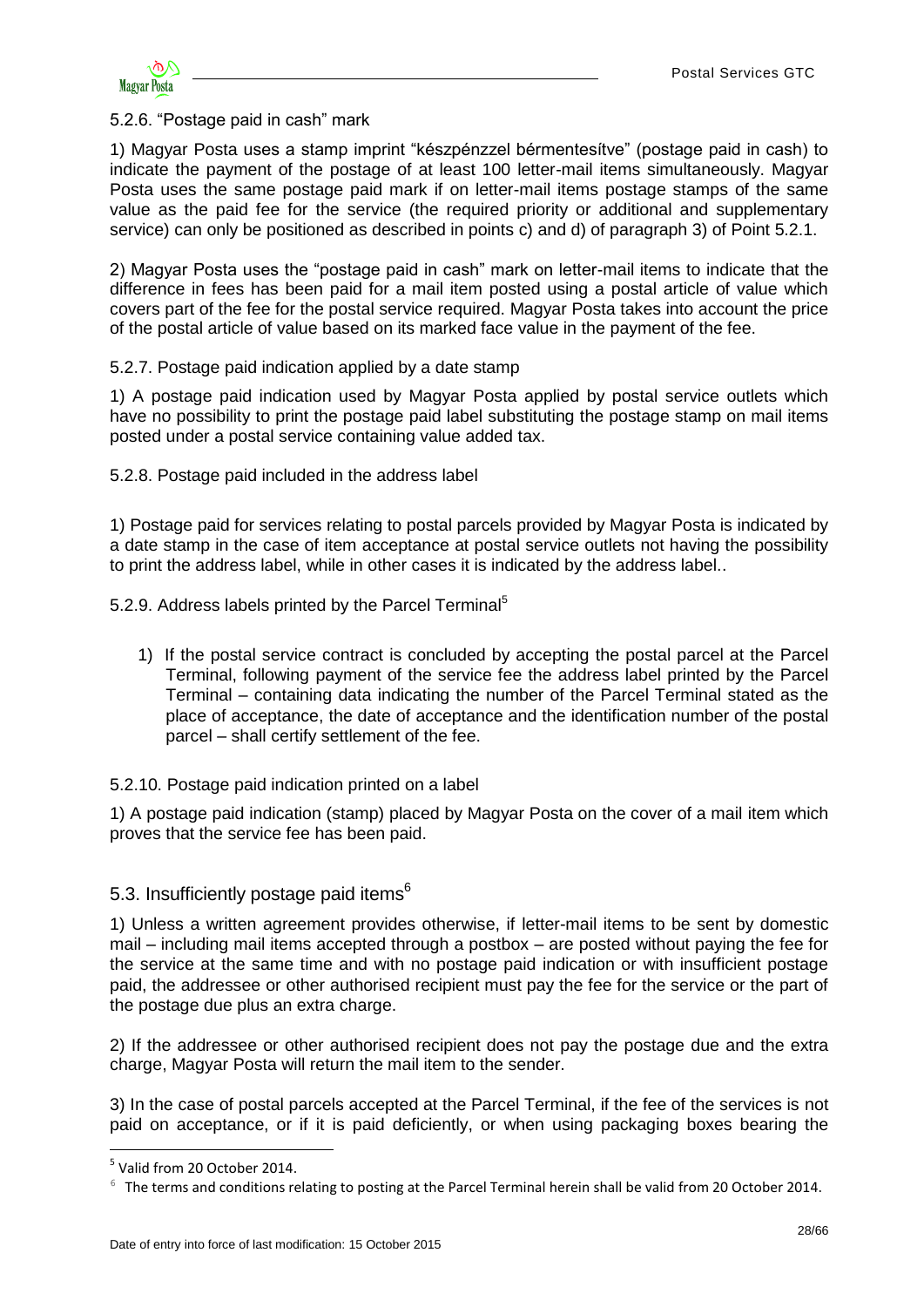

Prepaid label a difference is detected between the service used and the fee paid during inspection performed by Magyar Posta following forwarding from the acceptance point, Magyar Posta shall contact the sender on the telephone number made available by the sender, in order to be able to perform the postal service contract.

4) If the sender cannot be contacted on the telephone, Magyar Posta shall return the postal parcel accepted at the parcel Terminal to the sender, without attempting delivery to the addressee.

5) If on the basis of the postal service contract the charge, extra charge or the difference is not paid either by the addressee or a different authorised recipient, or by the sender, Magyar Posta shall handle the postal item as an item that cannot be returned to the sender.

### <span id="page-28-0"></span>5.4. Exchange of erroneous articles of value

1) With the exception of postage stamps, Magyar Posta exchanges for a fee all undamaged and unused postal articles of value sold by Magyar Posta and currently in circulation for another postal article of value bearing the same value at all postal service outlets, but does not repurchase such products.

2) Magyar Posta exchanges for a fee sound, undamaged postage stamps sold by Magyar Posta and currently in circulation adhered to an unposted mail item, cover or postal form as well as erroneous or damaged postal items of value with no sign of postal handling on them for another postal article of value or postage stamp of the same value, but does not repurchase such products.

### <span id="page-28-1"></span>6. Delivery of mail items

### <span id="page-28-2"></span>6.1. Basic provisions

1) Delivery is the activity performed by Magyar Posta during which a mail item leaves Magyar Posta's network and direct control by personal delivery to the person entitled to receive the item, or by deposit in a letterbox or other facility for the delivery of mail.

\_\_\_\_\_\_\_\_\_\_\_\_\_\_\_\_\_\_\_\_\_\_\_\_\_\_\_\_\_\_\_\_\_\_\_\_\_\_\_\_\_\_\_\_\_\_\_\_\_\_\_\_\_\_\_\_\_\_\_\_\_\_\_\_\_\_\_\_\_\_\_\_\_\_\_

2) A delivery point is any place or premises designated by Magyar Posta for the purposes of delivering mail items which is accessible to users as well as any facility created by Magyar Posta to enable mail delivery.

3) A Postal Point is a room operated by a postal intermediary which is classified as a delivery point and is accessible to users where the delivery of mail items is ensured with the restrictions described herein.

4) Magyar Posta regards accepted mail items as the property of the sender until their delivery to the addressee or other authorised recipient until proven otherwise.

### <span id="page-28-3"></span>6.2. General rules of delivery

1) Magyar Posta delivers mail items to the location indicated as the address, or to a different location in the cases specified in paragraph 2).

2) Instead of the place indicated in the address, Magyar Posta delivers mail items to a location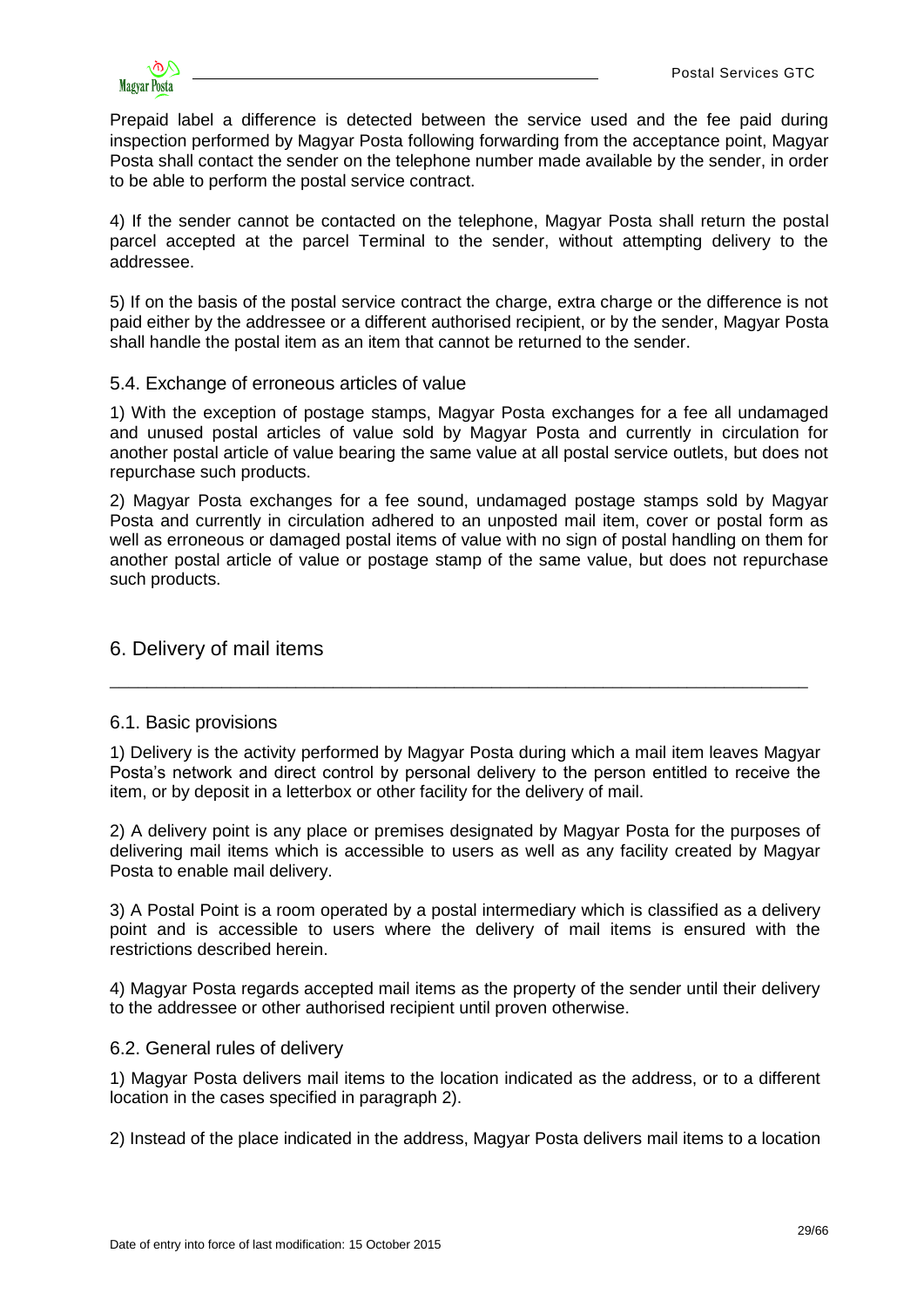

- a) which was last given by the sender or the addressee (if the postal service contract contained the possibility for the sender or the addressee to change the address and the user exercised this option);
- b) which was given by the addressee in a written contract signed with Magyar Posta instructing Magyar Posta to deliver mail items addressed to the addressee to a location other than the address given on the mail item (in particular to a new address under the redirecting service or to a post office box). In order to ensure the performance of these services and safe delivery to the addressee or other authorised recipient, Magyar Posta keeps a register of addresses (name, address, registered office or establishment) for the term of this contract;
- c) unless the separate product sheet provides otherwise, Magyar Posta delivers mail items at a delivery point when the insured additional service is used under the universal postal service and the insured amount of a mail item exceeds HUF 100,000. In settlements serviced by a mobile post Magyar Posta delivers, or attempts to deliver, mail items to the address without regard to the value limit.

3) Magyar Posta delivers mail items addressed to an inhabited area outside urban areas which can be deposited in a letterbox and leaves a notification of the arrival of a mail item to be delivered by personal delivery (without attempting delivery) to rural drop points with letterboxes assigned to individual addresses, and installed and operated by Magyar Posta at designated places along public highways.

4) Users moving to an inhabited area outside an urban area must advise the nearest postal service outlet of taking up residence at their new address in writing in the manner described in Point 6.2.1 to ensure the delivery of mail items addressed to them.

5) The method of delivery is specified based on the geographical and infrastructural features of the inhabited area outside the urban area. Magyar Posta informs users concerned about the method of delivery in writing. Until the introduction of a delivery method suitable for the geographical and infrastructural features, Magyar Posta ensures a possibility for users to collect mail items arriving for them at a post office box offered free of charge at the permanent postal service outlet nearest the home address of the user.

6) In the absence of the addressee, unless otherwise prescribed by law, Magyar Posta delivers mail items to another authorised recipient. Other authorised recipients are the occasional recipient described in paragraph 4) of Point 6.4.2 and Point 6.7, the alternative recipient described in Point 6.6, the authorised representative described in Point 6.5, and the intermediate deliverer described in Point 6.9.

7) Apart from the address details specified in Point 3 of the GTC, Magyar Posta does not consider any other data marked on the mail item in the course of delivery.

8) Magyar Posta does not examine whether or not there is another natural person of the same name at the same address who may claim the mail item.

9) Magyar Posta regards mail items as addressed to an organisation, with the exception of mail items addressed "Poste Restante" and mail items described in paragraph 9/A), even if in the address next to the organisation's name a natural person's name is marked irrespective of whether or not the nature of the organisation, an organisational unit or a position is marked next to the name of the natural person.

9/A) If next to the organisation's name in the address of the mail item containing tax authority documents a natural person's name or another organisation's name is marked with an indication that this natural person or other organisation acts in the capacity of an authorised representative in taxation affairs, Magyar Posta will regard the authorised representative in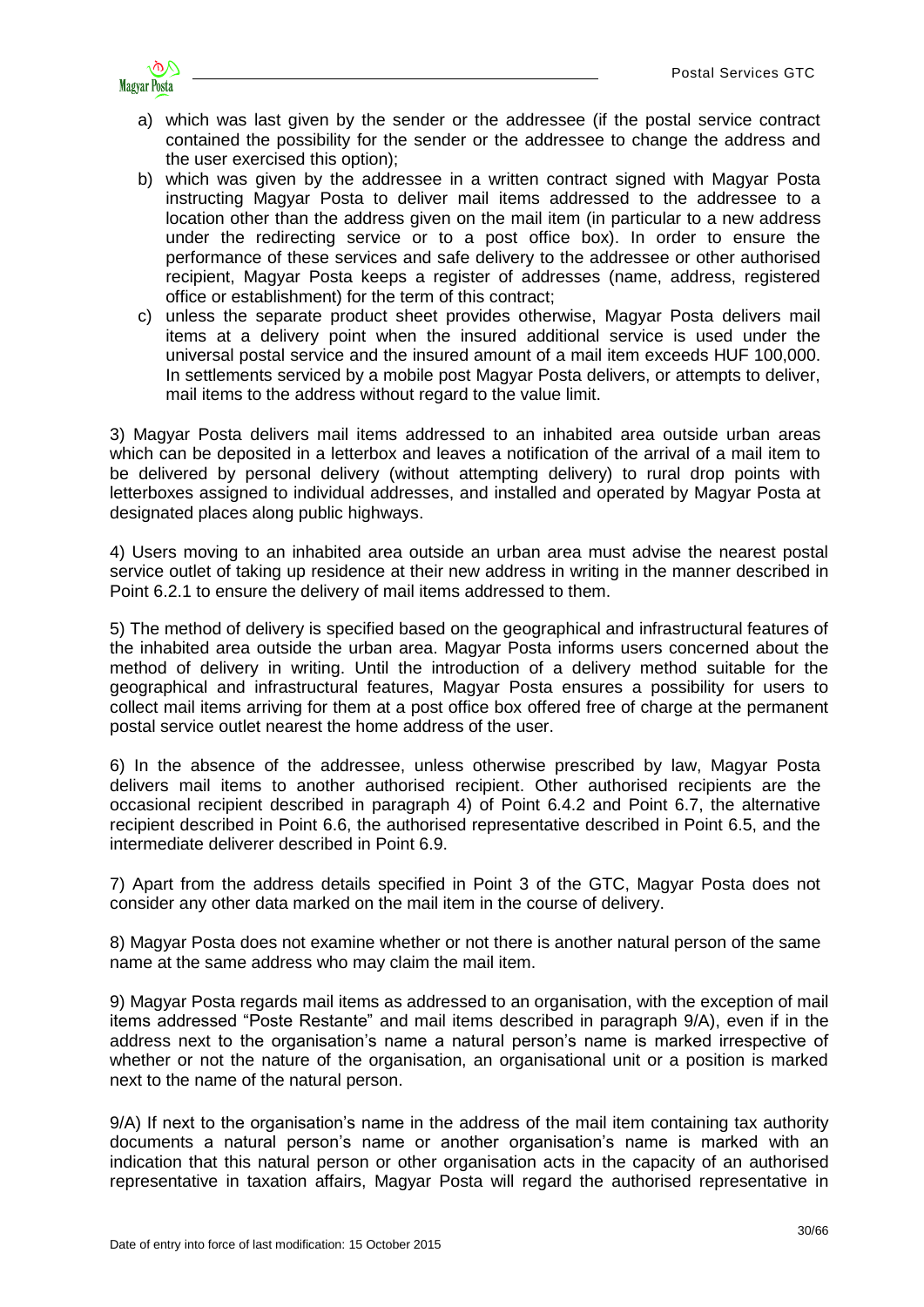

taxation affairs as the addressee of the mail item and will deliver the mail item to the authorised representative in taxation affairs according to the general rules.

9/B) If in the address of the mail item containing tax authority documents next to the address and name of the authorised representative in taxation affairs and an indication of this special capacity as such a representative the name of an organisation is also indicated, Magyar Posta will deliver the mail item to the authorised representative in taxation affairs as the addressee even if the organisation has not granted authority to this authorised representative in taxation affairs.

10) If the names of more than one natural person feature in the address, Magyar Posta will deliver the mail item to any of the addressees named.

11) Magyar Posta delivers registered mail items to the addressee or other authorised recipient specified in these GTC who has proved his or her identity and entitlement to receive the mail item by personal delivery after marking the data necessary for the acknowledgement of receipt on the delivery document or other technical device for recording signatures, as well as on the advice-of-delivery form for mail items posted with the advice of delivery additional service, or in the case specified in these GTC using another method enabling the recording of the identifier verifying the entitlement to receive the item.

The date may be marked on the advice-of-delivery form using a date stamp provided the stamp applied conforms with the requirements of form indicated on the advice-of-delivery form. If the recipient does not comply with this obligation or marks the wrong date and Magyar Posta notices this, Magyar Posta may require the recipient to add or correct the date of delivery. If in spite of this the authorised recipient fails to mark the date of delivery on the advice-of-delivery form or marks it wrongly, Magyar Posta may subsequently note or correct the date of delivery. If the sender of registered mail items posted with the advice of delivery additional service or of an official document so requires, Magyar Posta can provide information about a missing or erroneous delivery date on the advice-of-delivery form by providing a statement from its IT system.

12) If the addressee or other authorised recipient is not at the address at the time of attempting the delivery of a mail item requiring personal delivery, Magyar Posta will perform the postal service contract by delivery at the delivery point (leaving notification of the mail item's arrival) or in cases specified in points a), b), e), f) and g) of paragraph 1) of Point 6.13 by return delivery to the sender.

13) Magyar Posta retains mail items which the addressee has been advised of by leaving a notification for the authorised recipient to collect the item for the retention (holding) period specified in Point 6.8.1 at the designated delivery point and for postal services not substituting the universal postal service will act as laid down by the postal service contract signed with the sender. Magyar Posta returns to the sender any mail item which has not been collected during the retention (holding) period or, if this is not possible, will act as described in paragraphs 7) to 10) of Point 4.3.4.

<span id="page-30-0"></span>6.2.1. Notifications and declarations concerning delivery

1) Magyar Posta only accepts notifications or declarations concerning the delivery of a mail item or containing information related to the addressee or other authorised recipient, unless its authenticity is questionable, provided at least the following criteria are met:

- a) the notification is made in person and in writing in Hungarian, and
- b) the person notifying Magyar Posta proves the authenticity of the notification ba) with a document, showing and attaching the original or a copy of the document;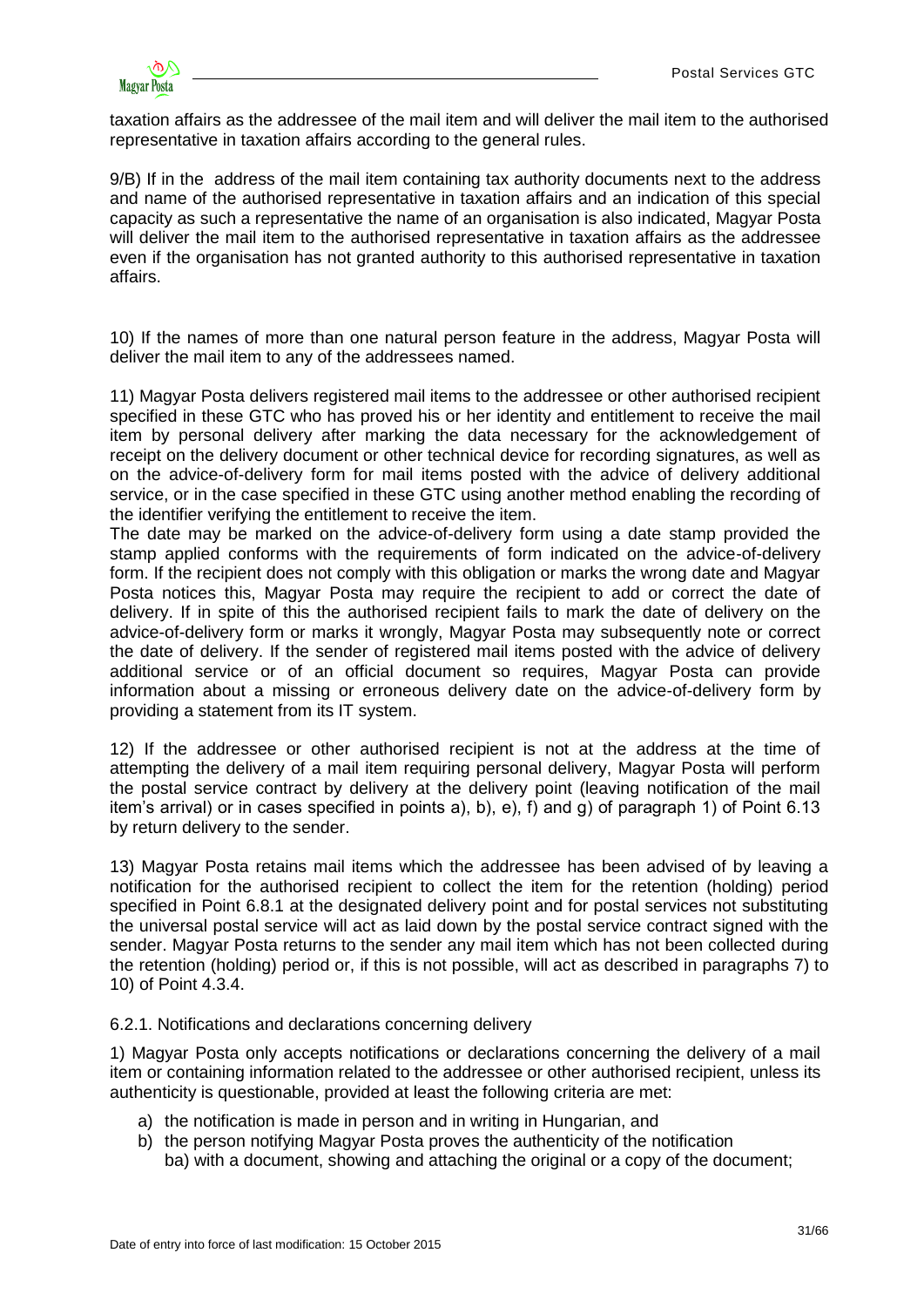

bb) in the absence of a document declares that the contents of the notification are true on the notification;

c) and the notification contains signature the of the person making the notification in his or her own hand as well as the identity particulars of the person making the notification as a natural person.

2) Magyar Posta only accepts notifications or declarations concerning the start of the use of a stamp bearing the signature of the authorised recipient or an authentic mark described in Point 6.10, paragraph 8) (hereinafter referred to as authentic mark) provided at least the following criteria are met:

- a) the notification is made in person and in writing (in Hungarian), and
- b) the person notifying Magyar Posta makes a declaration about the starting date of the use of the stamp bearing the signature of the authorised recipient or the authentic mark and

ba) the impression of the stamp to be used by the authorised recipient features on the notification form and

bb) if the notification concerns the use of the stamp containing the signature of the authorised recipient and the person making the notification is not the same as the authorised recipient, the signature of the authorised recipient must be given in the notification;

c) the notification contains the signature of the person making the notification in his or her own hand, or for organisations the signature of the person authorised to sign for the company, as well as the identity particulars of the person making the notification as a natural person.

3) If the notification described in paragraph 1) concerns the head of an organisation or the dissolution, change of name or legal succession of an organisation, the authenticity of the contents of the notification can only be proven by presenting an official document in proof of the change in the person of the head of the organisation or announcement (decision, certificate of incorporation) of the organisation's dissolution, change of name or legal succession. Magyar Posta will accept no liability for failure to make the notification or to initiate the cancellation of the certificate issued to the head of the organisation in proof of this capacity as described in Point 6.10, paragraph 5). Magyar Posta will attach a copy of the decision or certificate of incorporation identical to the original to the notification.

4) If the authenticity of the notification is dubious in spite of the fulfilment of the criteria, Magyar Posta is not obliged to act on the notification. In this event the person making the notification will be advised in writing at the address given on the notification.

5) Magyar Posta will act as requested in the notification from the second working day at the latest if the notification was made in the postal service outlet or delivery point responsible for delivery to the address and from the fifth working day at the latest if the notification was made in another postal service outlet or delivery point for the period of time specified in the notification but at most until the end of the fifth year from the start of the application of the provisions of the notification for mail items arriving on the first day of applying the contents of the notification and thereafter. Magyar Posta will consider notifications for a definite period of more than five years made prior to 1 March 2014 and notifications for an indefinite period of time until 31 December 2019.

<span id="page-31-0"></span>6.3. Conditions and rules of delivery to a letterbox

1) Magyar Posta delivers non-registered mail items, with the exceptions set out in the GTC, to letterboxes installed for this purpose or by deposit at a delivery point.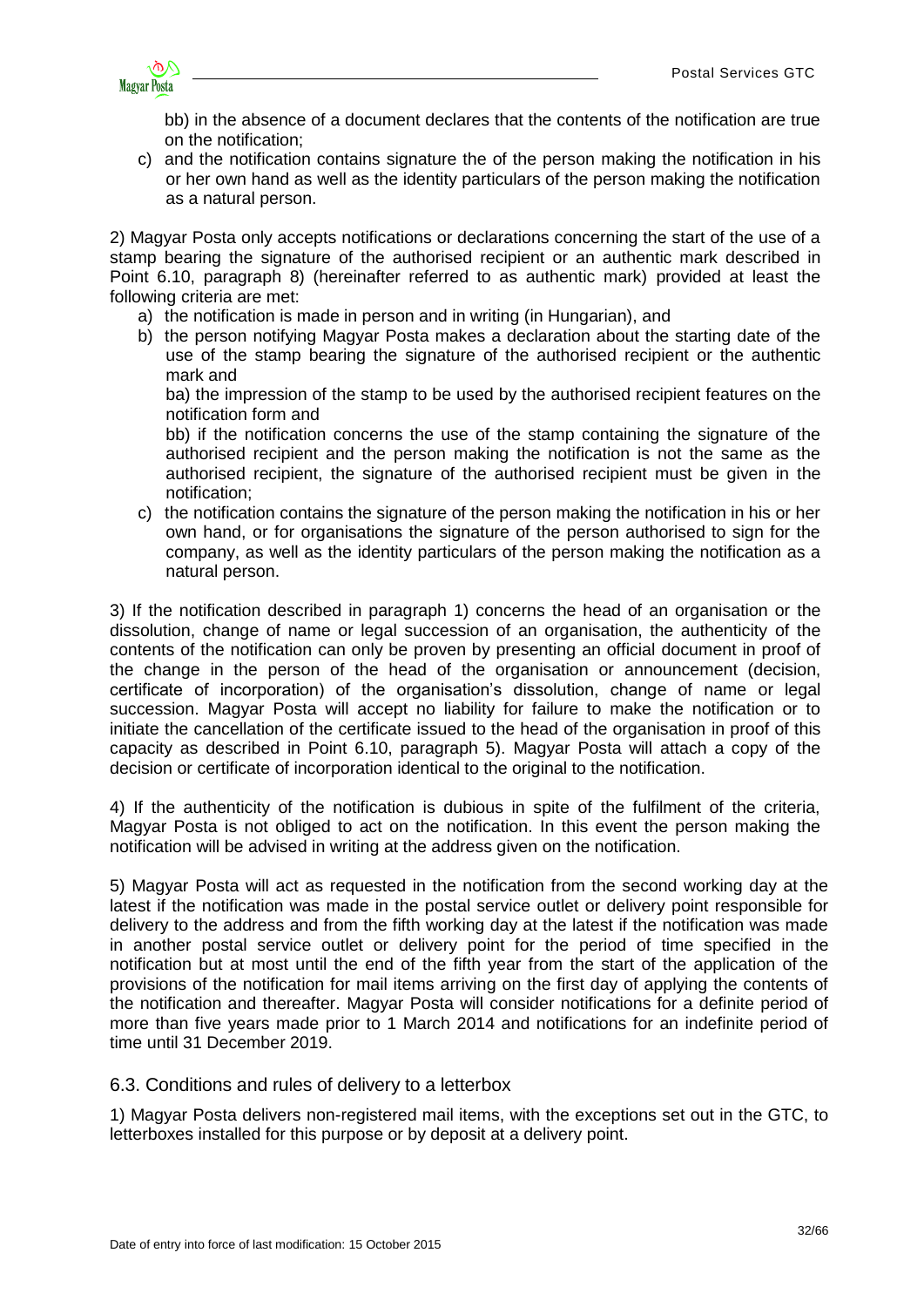

2) The owner of the premises or the addressee is obliged to ensure that there is a letterbox marked with the appropriate address which is lockable and of the appropriate size, and is suitable for letter-mail items to be placed in and stored ensuring the integrity and safety of the items and that it can be directly accessed without threatening the physical well-being of the person delivering the mail items (with special attention to observing the rules of keeping animals). Furthermore, the letterbox must be positioned

- a) at the entrance to the plot of the address for addresses that cannot be accessed directly from a public place and have an address with a street name and house number only;
- b) in a group at the entrance to the plot of the address, but separately for each specific address (hereinafter referred to as bank of letterboxes) for addresses that cannot be accessed directly from a public place and have a number of addresses within them;
- c) for a residential building, office block, shopping centre and other institutions of a similar nature that can be accessed directly from a public area, in the vicinity of the entrance to the building or outside the building, or, if access to the ground floor is ensured, on the ground floor within the building as a bank of letterboxes;
- d) for an industrial park, production site or other premises with limited pedestrian access, at the entrance as a bank of letterboxes; or
- e) in a manner directly accessible from a public area (for both letterboxes and banks of letterboxes).

3) In order to ensure delivery, the letterbox must comply with the following criteria:

- a) the minimum size of the slot: 30 x 230 mm;
- b) distance of the central line of the slot from the ground level: between 700 mm and 1,700 mm
- c) the letterbox must be suitable for depositing mail ensuring the safety and integrity of the items, and preventing unauthorised access to delivered mail items;
- d) if a bank of letterboxes is used, a separate letterbox must be provided for each individual address at the address, ensuring that every letterbox has the floor and door number or flat number marked on it and the name of the addressee or potential addressees.

4) Magyar Posta delivers mail items that can be delivered through the letterbox to the letterbox belonging to the address marked on the mail item. If there is no letterbox complying with the requirements of paragraph 3) for an address and Magyar Posta does not act as described in paragraph 8), a mail item may be delivered to a place used for this purpose near the address for addresses which only have a street name and house number but no individual addresses or to a facility provided by the addressee which Magyar Posta presumes is for the purpose of delivering mail items so long as the place used for this purpose in the vicinity of the address is not directly exposed to the weather (wind and rain, etc.) and is covered.

5) Magyar Posta leaves a notification of the arrival of mail items that could not be delivered due to the design of the letterbox, or in the absence of a letterbox in a place used for this purpose near the address or to a facility provided by the addressee which Magyar Posta presumes is for the purpose of delivering mail items so long as the place used for this purpose in the vicinity of the address is not directly exposed to the weather (wind and rain, etc.) and is covered.

6) If there is more than one letterbox with the same name marked in the address of a mail item at the same address with only a street name and house number, and based on the address it is impossible to decide which letterbox the mail item must be delivered to, Magyar Posta will regard the mail item as undeliverable and will return it to the sender endorsed "cím nem azonosítható" (unidentifiable address) provided the sender has marked its name and address on the mail item. If this is not possible, Magyar Posta will act in accordance with paragraphs 7) to 10) of Point 4.3.4.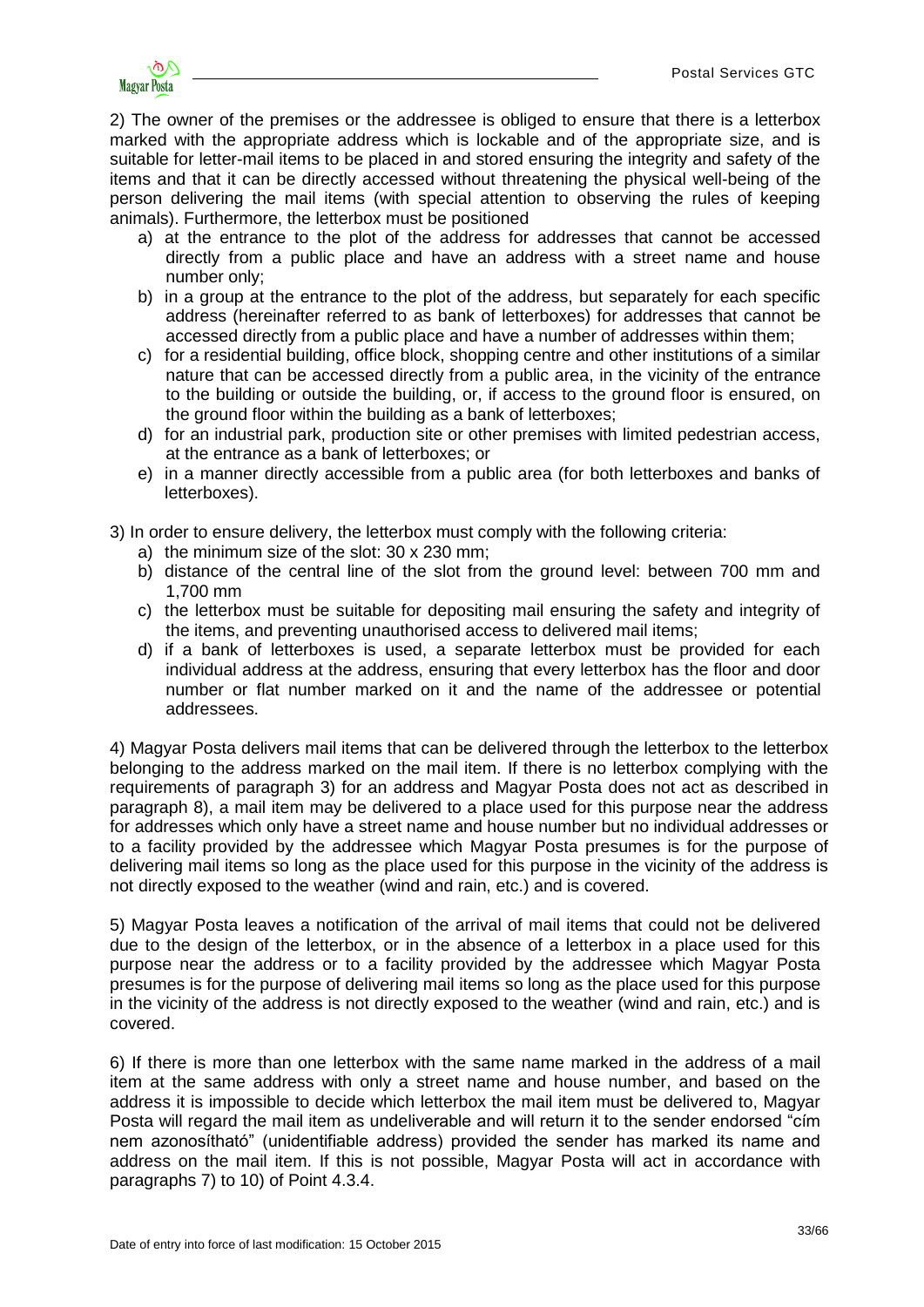

7) If there is a post room at the premises or building specified in points b) to d) of paragraph 2) used for this purpose and ensuring the safe storage of mail items, the delivery of mail items that can be delivered to the letterbox can be done by handover to the person employed for this purpose in the post room or by depositing letters into a utensil specifically for this purpose which is not classified as a letterbox.

8) If there is no letterbox complying with the requirements specified in this point or no post room at an address with only a street name and house number in an urban area or assigned to a specific address, or its easy and safe access as described in paragraph 2) is not ensured, Magyar Posta may send a notice calling upon the addressee to install a letterbox meeting the requirements of the law by a time-limit of at least 30 days and to ensure safe and easy access to it. At the same time as calling upon the addressee, Magyar Posta will point out that, if a letterbox is not installed, Magyar Posta will not attempt to deliver mail items for delivery to a letterbox.

9) If Magyar Posta forwards the notice described in paragraph 8) to the addressee, until the expiry of the time-limit given in the notice,

- a) Magyar Posta will only deliver mail items for delivery to a letterbox to the place used for this purpose near the address for addresses which have a street name and house number only or to a facility provided by the addressee which Magyar Posta presumes is for the purpose of delivering mail items so long as the place used for this purpose in the vicinity of the address is not directly exposed to the weather (wind and rain, etc.) and is covered;
- b) at addresses where in accordance with paragraph 2) the owner of the premises or the addressee must arrange the installation of a bank of letterboxes, Magyar Posta will leave notification of the arrival of mail items that can be delivered to a letterbox at the place used for this purpose near the address or in a utensil provided by the addressee which Magyar Posta presumes is for the purpose of delivering mail items so long as the place used for this purpose in the vicinity of the address is not directly exposed to the weather (wind and rain, etc.) and is covered.

10) If Magyar Posta receives no information from the addressee stating that an appropriate letterbox or bank of letterboxes has been installed, and its safe and easy access is ensured by the expiry of the period specified in the notice described in paragraph 8), Magyar Posta will handle mail items that can be delivered to the letterbox as undeliverable and – provided the sender marked his or her name and address on the mail item – will return them to the sender endorsed "kézbesítés akadályozott" (unable to deliver). If this is not possible, Magyar Posta will act as described in paragraphs 7) to 10) of Point 4.3.4.

#### <span id="page-33-0"></span>6.4. Delivery of mail items to an address

<span id="page-33-1"></span>6.4.1. General rules of delivering registered mail items to an address

1) Magyar Posta delivers registered mail items to the address indicated by the sender to the persons specified in paragraph 6) of Point 6.2. In the interest of ensuring personal delivery, the addressee is obliged to ensure safe and easy access to the address (e.g. making a key to the staircase or code to enter the building available, and observing the rules of keeping animals).

2) Apart from the addressee, the following are classified as authorised recipients: primarily the authorised representative and, in the absence of an authorised representative, for natural persons the alternative recipient, the occasional recipient and the intermediate deliverer. By handing over the mail item to the authorised recipient, Magyar Posta fulfils the postal service contract.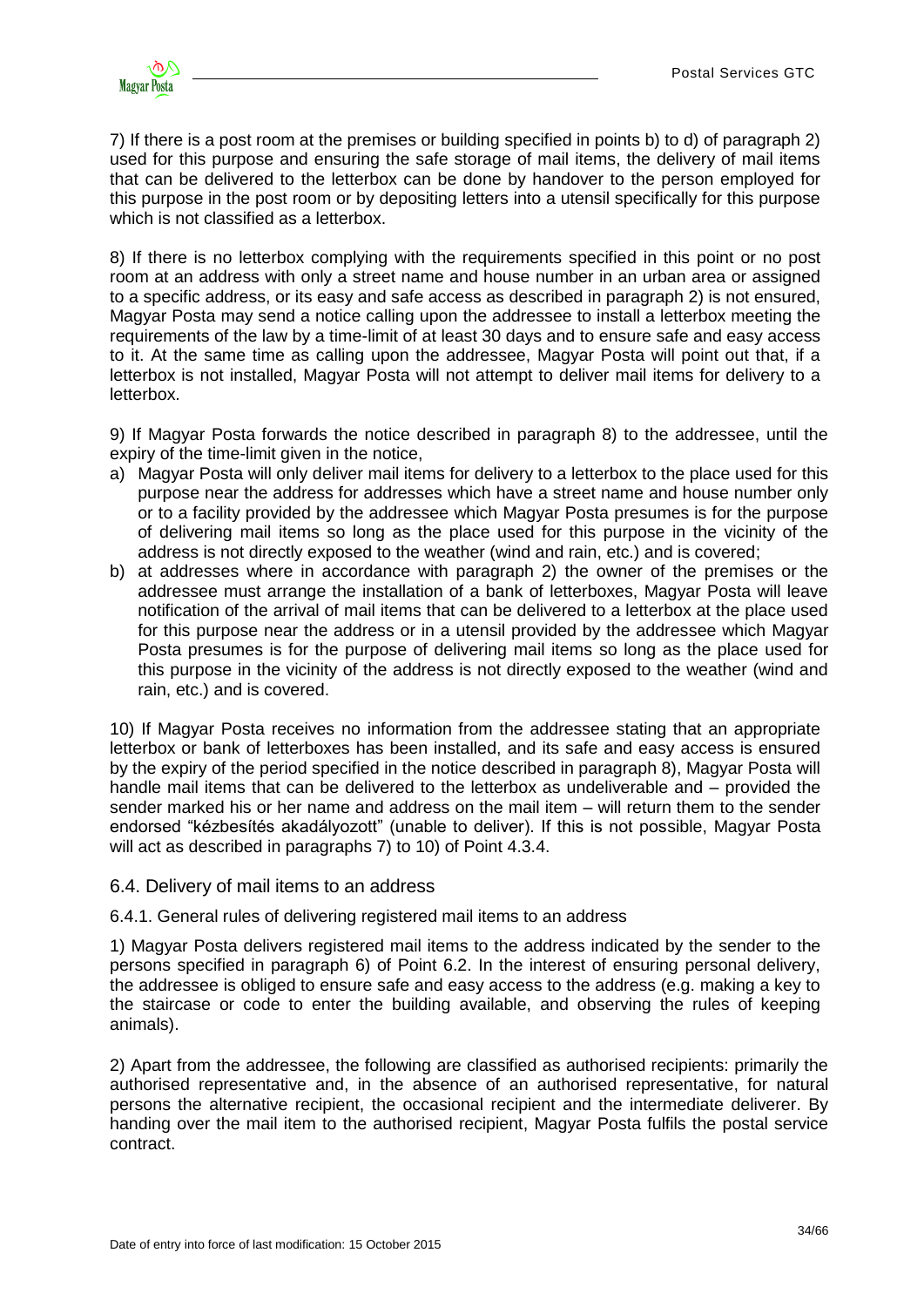

3) Authorised recipients other than the addressee are liable for handing over the mail item to the addressee in accordance with the general rules of the Civil Code.

#### <span id="page-34-0"></span>6.4.2. Delivery to an organisation

1) Magyar Posta only delivers registered mail items addressed to an organisation in person if the organisation provides the contact details of the person authorised to accept registered items addressed to the organisation at the premises used and marked as an address (registered office, establishment, branch office, other administrative unit) ensuring that delivery is not hindered by unduly long waiting.

2) The head of the organisation and, without power of attorney, the agent authorised to receive service, the process server, the liquidator and the administrator are classified as representatives. In interpreting the GTC a senior manager, company manager, employee in a managerial position and any other person authorised to make binding agreements for the company are classified as the head.

3) With regard to accepting mail items, unless the product sheet provides otherwise, Magyar Posta regards the following persons as representatives of an organisation even without the authorisation described in Point 6.5:

- a) in the course of delivery any employee or member of the organisation who is in the organisation's shop or other premises open to customers;
- b) if the organisation has a post room, the natural person employed there,
- c) if the organisation operates a reception, the natural person employed there.

4) In the absence of a specific declaration in accordance with Point 6.2.1 made by the representative of the organisation to Magyar Posta to this end, Magyar Posta will regard an employee of the organisation who is not classified as a representative to be authorised to accept mail items as an occasional recipient. If the occasional recipient refuses to accept a registered mail item, Magyar Posta will leave notification of its arrival.

<span id="page-34-1"></span>6.4.2./A. Delivery to a liquidator or administrator

1) Magyar Posta delivers mail items of organisations whose affairs are being wound up or administered

- a) to the liquidator or administrator at the address, or another person or organisation authorised by them in accordance with point 6.5. paragraph 1), or to a natural person specified on the basis of point 6.4.2. paragraph 3)b);
- b) to the liquidator or administrator at the delivery point, or another person or organisation authorised by them in accordance with point 6.5. paragraph 1), based on the notification to this end described in point 6.2.1, paragraph 1), or if the mail item's addressing complies with the provisions of point 3.5, paragraph 7/A).

2) Magyar Posta delivers the mail items of organisations whose affairs are being wound up or administered to the liquidator or administrator provided that the liquidator can verify its authority with a final court order and the administrator with a registration order of the court of registration.

3) Unless the liquidator or administrator has redirected mail items to the liquidator's or administrator's own address using the redirecting service, Magyar Posta leaves a notification of the arrival of a mail item for organisations whose affairs are being wound up or administered at the address and retains the mail item for the retention (holding) period specified in point 6.8.1 at the designated delivery point for the authorised recipient determined in section 6.4.2. paragraph 1) point b), and after the expiry of the retention (holding) period the mail item will be returned to the sender.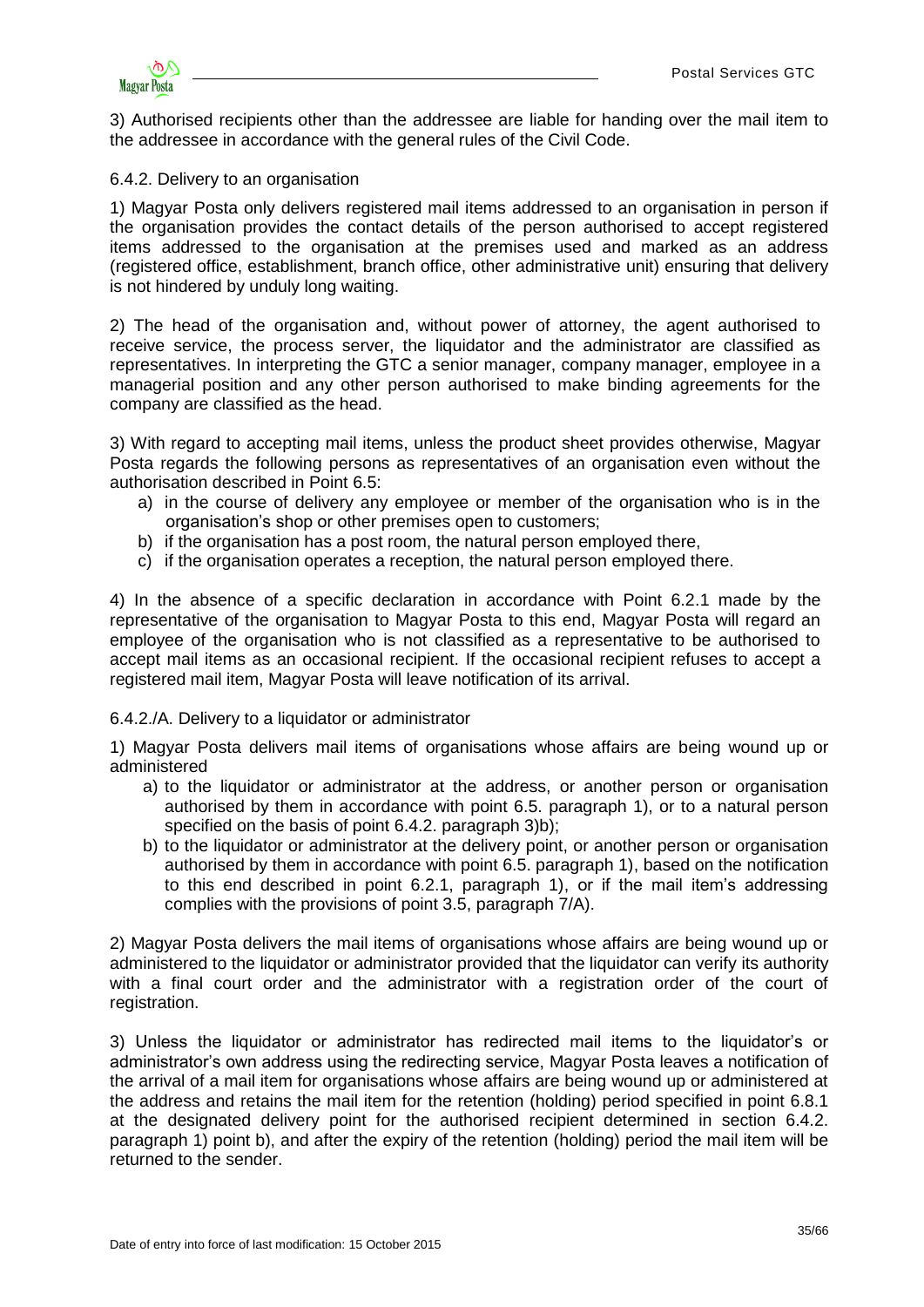

### <span id="page-35-0"></span>6.4.3. Delivery of mail items addressed "Poste Restante" or to a Postal Point

1) For mail items addressed "Poste Restante" or postal parcels addressed to a Postal Point – according to the provisions of the separate product sheet –, Magyar Posta will act as follows in the course of delivery at the postal service outlet:

- a) non-registered items will be handed over to persons enquiring without requesting proof of their identity;
- b) prior to the delivery of registered mail items Magyar Posta

ba) will accept a verbal statement as proof of the existence of the grounds of the entitlement to receive the mail item. If based on the verbal statement the entitlement to receive the mail item remains doubtful, Magyar Posta may request further proof of the existence of the entitlement.

bb) will examine the person's identity based on the documents listed in paragraph 6) of Point 6.10, and

bc) if an alternative recipient wishes to collect the postal parcel, unless the product sheet otherwise provides, the alternative recipient is obliged to hand over the declaration originating from the addressee in accordance with Point 6.2.1 containing the entitlement of the alternative recipient to collect mail items for the delivery point for the address.

2) When a registered mail item is handed over – except if given to the addressee –, the person authorised to receive the item must indicate his or her relationship to the addressee entitling the recipient to receive the item and sign in their own hand (or for the notification described in Point 6.2.1 apply the stamp bearing the recipient's signature or the authentic mark), and Magyar Posta must mark the type and alphanumeric code of the document proving the recipient's identity as well as the recipient's relationship to the addressee entitling the recipient to receive the item if necessary (if this is not marked by the person authorised to receive other than the addressee) on the delivery document or other technical device recording signatures. When receiving registered mail items posted with the advice of delivery additional service as well as official documents, the signature of the person authorised to sign (or the stamp bearing the recipient's signature or the authentic mark in the case of notifications according to Point 6.2.1), or in the case of delivery to an alternative recipient the entitlement as a relative) and, in addition to this, for official documents the name of the recipient must be marked on the adviceof-delivery form. If the signature of the recipient is illegible, Magyar Posta may request the name of the recipient to be written in a legible form as well also for registered mail items posted with the advice of delivery additional service. If the authorised recipient did not indicate the grounds of his or her entitlement to receive the item in the section designated for this purpose, or in the case of delivery to an alternative recipient the authorised recipient did not indicate his or her entitlement as a relative, Magyar Posta will subsequently indicate or enter this information on the advice-of-delivery form.

3) Magyar Posta will not issue a notification about the arrival of an official document, if the authorised recipient does not collect the official document at the permanent postal service outlet within ten working days, Magyar Posta will return it to the sender on the next working day marked as "not collected" on the advice-of-delivery form.

4) Magyar Posta will retain mail items sent by domestic mail addressed "Poste Restante" for ten working days calculated from the day following the date of its arrival at the postal service outlet, while for international mail items arriving from abroad to Hungary the retention time for the mail item to be collected by the authorised recipient is 15 calendar days.

### <span id="page-35-1"></span>6.4.4. Delivery of postal parcels addressed to a Parcel Terminal

1) When delivering postal parcels addressed to a Parcel Terminal, the addressee or other authorised recipient can prove their entitlement to receive the item with the identity code Magyar Posta sent by electronic notification (text message) to the addressee's phone suitable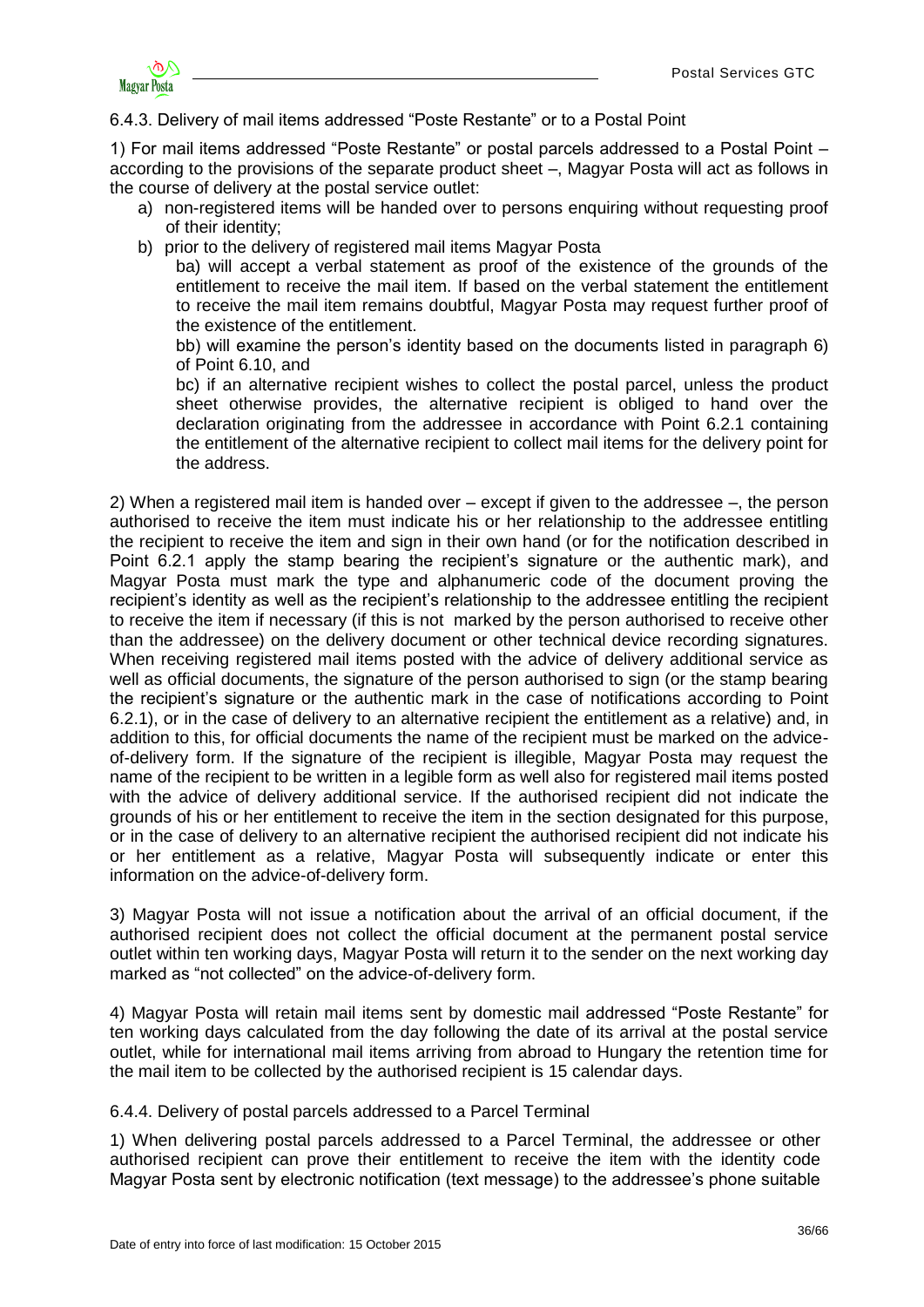

for receiving text messages, and in a message sent to their e-mail address, which must be given at the due point in the course of using the Parcel Terminal prior to receiving the postal parcel.

2) Magyar Posta does not check the identity of persons receiving postal parcels addressed to a Parcel Terminal, and does not require the type or alphanumeric code of the document proving the recipient's identity, or the recipient's entitlement to receive the item or his or her signature to be given. The delivery of the postal parcel is only shown by the date and time when the identity code made available to the recipient was entered into the Parcel Terminal at the due point in the course of receiving the item.

<span id="page-36-0"></span>6.5. Delivery to the authorised representative, special rules for authorisation for the receipt of mail items

1) The addressee may grant authorisation for another person or organisation to receive mail items. On behalf of an organisation as the addressee – except for organisations whose affairs are being wound up or administered - the person who is entitled by law to represent the organisation, with the exception of paragraph 3) of Point 6.4.2, may grant authorisation for the receipt of a mail item. On behalf of an organisation whose affairs are being wound up or administered, as the addressee, the liquidator or administrator may grant authorisation for the receipt of mail items. The authorisation granted by a person cared for by a health or social institution may be certified by the signature of the head of the institution or his or her agent, and the authorisation granted by a person who is subject to deprivation of liberty, detention or court-ordered supervision may be certified by the signature of the head of the detention facility or his or her agent with the seal of the institution. Magyar Posta accepts authorisations certified in this manner without checking the authority of the certifying person. In such cases the provisions of paragraphs 2) and 8) do not apply.

1/A) In authorisations to receive mail items the grantor and the authorised person as natural persons must be over the age of 14.

2) Authorisation may be granted:

- a) by a public document,
- b) in a written document made in the presence of a duly empowered representative of Magyar Posta, or
- c) in a private document of full probative value pursuant to Section 196 of Act III of 1952 on civil procedure (hereinafter referred to as the Civil Procedure Act).

3) Magyar Posta accepts authorisation letters with the following minimum content:

- a) in the case of a natural person the particulars identifying the grantor and the authorised natural person as well as the type and number of an official document identifying the grantor and the authorised natural person, and in the case of an organisation the name, registered seat and company registration number of the organisation, or the name of the institution ordering registration and the registration number of the organisation (in the case of an organisation without a company registration number or other registration number, an original document proving the existence of the organisation or a copy drawn up as a public document or a simple copy must be handed over to Magyar Posta);
- b) the address to which the grantor grants authorisation for the receipt of mail items;
- c) in the case of an authorisation for the receipt of a specific mail item, the identification number of the mail item for which the authorisation is valid;
- d) the place where and the date on which the authorisation was executed;
- e) the signature (authorised signature in the case of an organisation) of the grantor in his or her own hand, and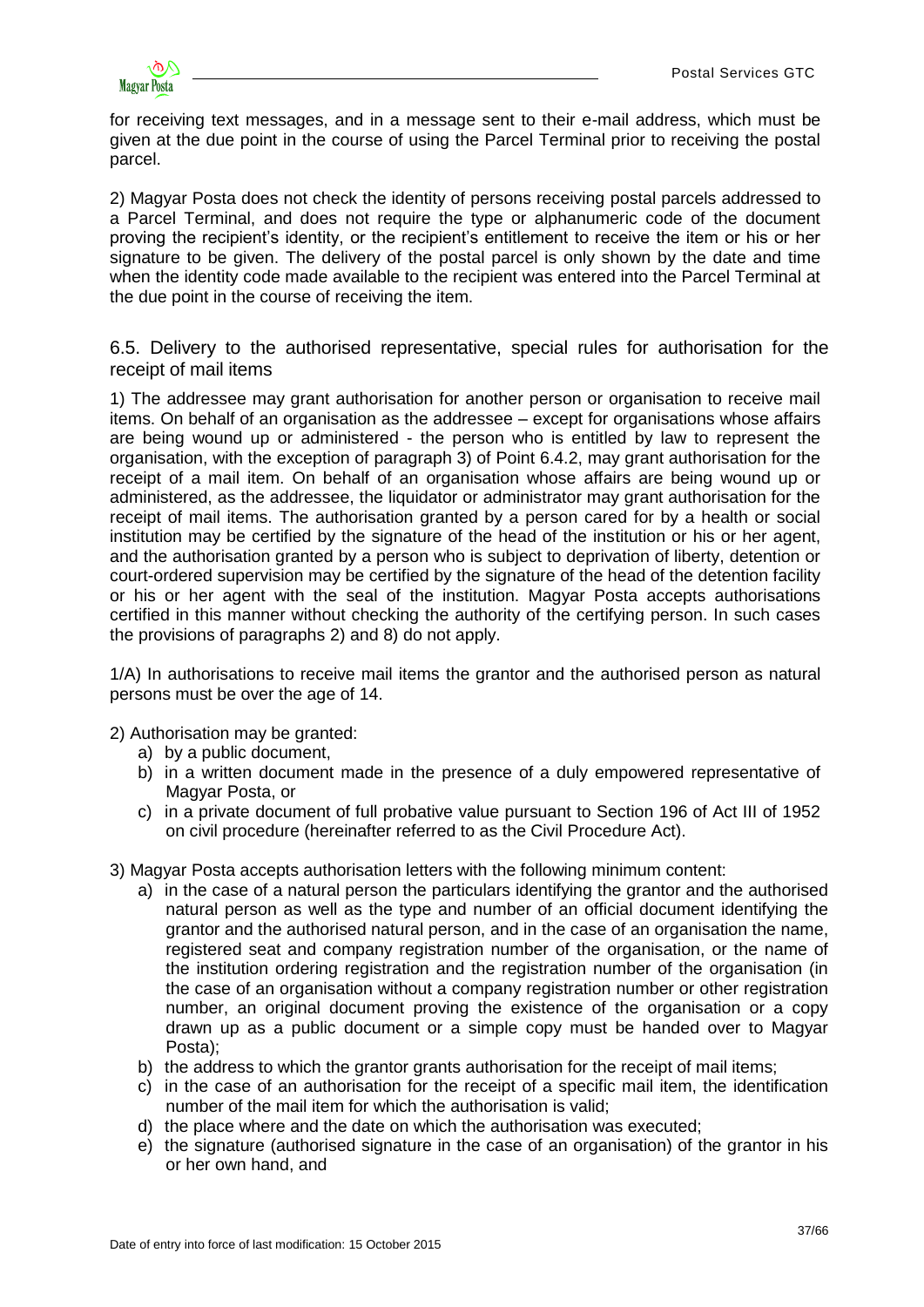

- f) in the case of authorisation granted in a private agreement with full probative value which is not signed in the grantor's own hand
	- fa) the signature of two witnesses and the addresses of the witnesses, or

fb) judicial or notarial certification or an authorisation which is formally countersigned by an attorney at law or solicitor, or

fc) in the case of a correctly prepared image of a document issued or held by a commercial organisation or a document prepared on any data carrier, a formal certificate issued by the recording, holding or issuing commercial organisation proving that the image is identical to the original document.

4) Magyar Posta accepts authorisations granted by commercial companies which comply with the provisions of paragraph 3) provided the right of representation of the company's representative is verified by a document issued not more than one year beforehand proving the authority of the head of the company, such as a certificate of incorporation, excerpt from the trade register, order issued by the court of registration or documents described in paragraph 3) of Point 6.10.

5) A single authorisation letter may authorise more than one person or organisation, any one of whom is entitled to receive the mail items. In a single authorisation letter the same natural person or organisation may be authorised by more than one person.

6) An authorisation may be granted for the receipt of all mail items, one or more specific groups of mail items or an individually identified mail item.

7) The scope of the authorisation for all mail items specified in paragraph 6) and the scope of the general power of attorney specified in paragraph 13) also covers official documents, "Delivery to addressee only" letters, and mail items posted with the "delivered to the addressee in person" additional service.

8) An authorisation may be granted for the receipt of mail items posted with the insurance additional service:

- a) by a public document;
- b) in a written document made in the presence of a duly empowered representative of Magyar Posta, or
- c) in a private document of full probative value pursuant to Section 196 of the Civil Procedure Act which complies with the provisions of paragraph 3) points a) to e) and fb).

9) Magyar Posta only accepts public documents not issued in Hungary, unless otherwise prescribed by international convention, by legalisation or by an Apostille in accordance with the rules of Legislative Decree 11 of 1973 on the promulgation of the Hague Convention of 5 October 1961 abolishing the requirement of diplomatic or consular legalisation for foreign public documents. Inasmuch as the acceptance of foreign public documents in a different form is provided for by international convention, Magyar Posta will examine the existence, scope and content of the international convention in cooperation with the authorised representative. In this context Magyar Posta will request the authorised representative to identify the international convention referred to in order to verify that the personal and material scope of and the limitation in time of the international convention apply to the case, as well as to state the range of documents the international convention prescribes the acceptance of a different form of document for.

10) The authorised representative is entitled to receive mail items at the place indicated in the address and at the delivery point designated by Magyar Posta for the address.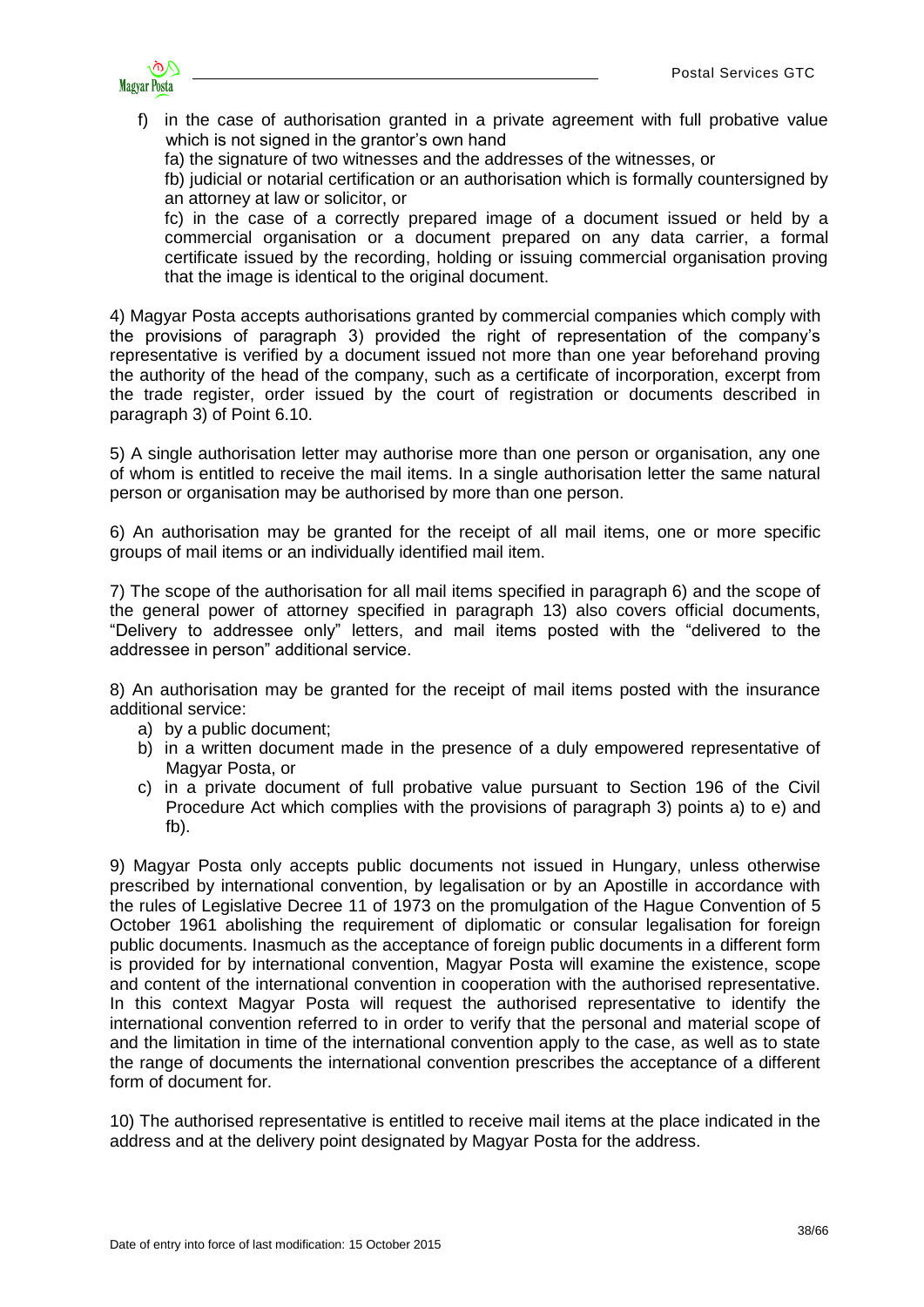

11) With regard to the items constituting the contents of the authorisation letter described in point a) of paragraph 3), Magyar Posta will continue to accept authorisations valid at the time these GTC enter into force which do not contain the name and number of the official document proving the personal identity of the grantor and the authorised representative within the period of validity of the authorisation in respect of the range of mail items specified in the authorisation provided the authorised representative produces upon receipt of the mail item an official document proving his or her personal identity which, in addition to the name of the authorised representative, bears at least one particular that identifies the person such as place and date of birth or mother's name and also appears in the authorisation or certificate issued about the authorisation. If the authorisation letter valid at the time these GTC enter into force also empowers the person authorised to receive mail items posted with the "delivery to addressee in person" supplementary service or "Delivery to addressee only" letters, Magyar Posta will also deliver "official documents for delivery to the addressee in person" based on the authorisation letter.

12) If any of the particulars listed in paragraph 3) change, mail items may only be received based on an authorisation containing the new, updated information.

13) A general power of attorney which is not specifically for the receipt of mail items or for a specific range of matters will only be accepted for the receipt of mail items if the authorisation has been granted as a private document of full probative value or as a public document. Such a general power of attorney will be regarded by Magyar Posta as full authorisation for the receipt of all mail items within its period of validity but for 5 years following its date of issue at most.

14) If the grantor is unable to write, has no knowledge of Roman script or is prevented from writing for any other reason, two adult witnesses may sign the authorisation letter in lieu of and on behalf of the grantor indicating their capacity therein. The authorised representative may not witness the authorisation empowering him or her.

15) Except in the case of general power of attorney, Magyar Posta makes the delivery of mail items dependent on the permanent handover of the authorisation letter to Magyar Posta and, except for authorisations for a single event, issues a certificate of authorisation to the authorised person which the authorised person may use to verify his or her entitlement to receive mail items from Magyar Posta. In the case of general power of attorney, Magyar Posta makes the delivery of mail items dependent on the authorised representative granting consent to a copy of the power of attorney being made or granting authority in writing to having the data contained in the power of attorney recorded and handled.

16) The grantor or – in the case of the demise of the grantor or the termination without a legal successor of the grantor or the prolonged inability of the grantor to act in such capacity – the authorised representative, or in the case of an organisation whose affairs are being wound up or administered the liquidator or administrator is obliged to advise Magyar Posta of the fact of the termination of the authorisation forthwith, with the exception of authorisations for the receipt of an individually identified mail item described in paragraph 6). On ordering liquidation or administration the authorisations for receiving postal items arriving for the organisation whose affairs are being wound up or administered – except for authorisations handed over to a natural person determined on the basis of section 6.4.2. paragraph 3) point b) – shall terminate. Simultaneously with being advised of the above, Magyar Posta will withdraw the certificate of authorisation described in paragraph 15). Magyar Posta bears no liability for damages arising from failure to give such advice or to return the certificate of authorisation described in paragraph 15).

17) Beyond the period of validity of authorisations for a definite period of time and beyond the original period of validity of general powers of attorney described in paragraph 13) the receipt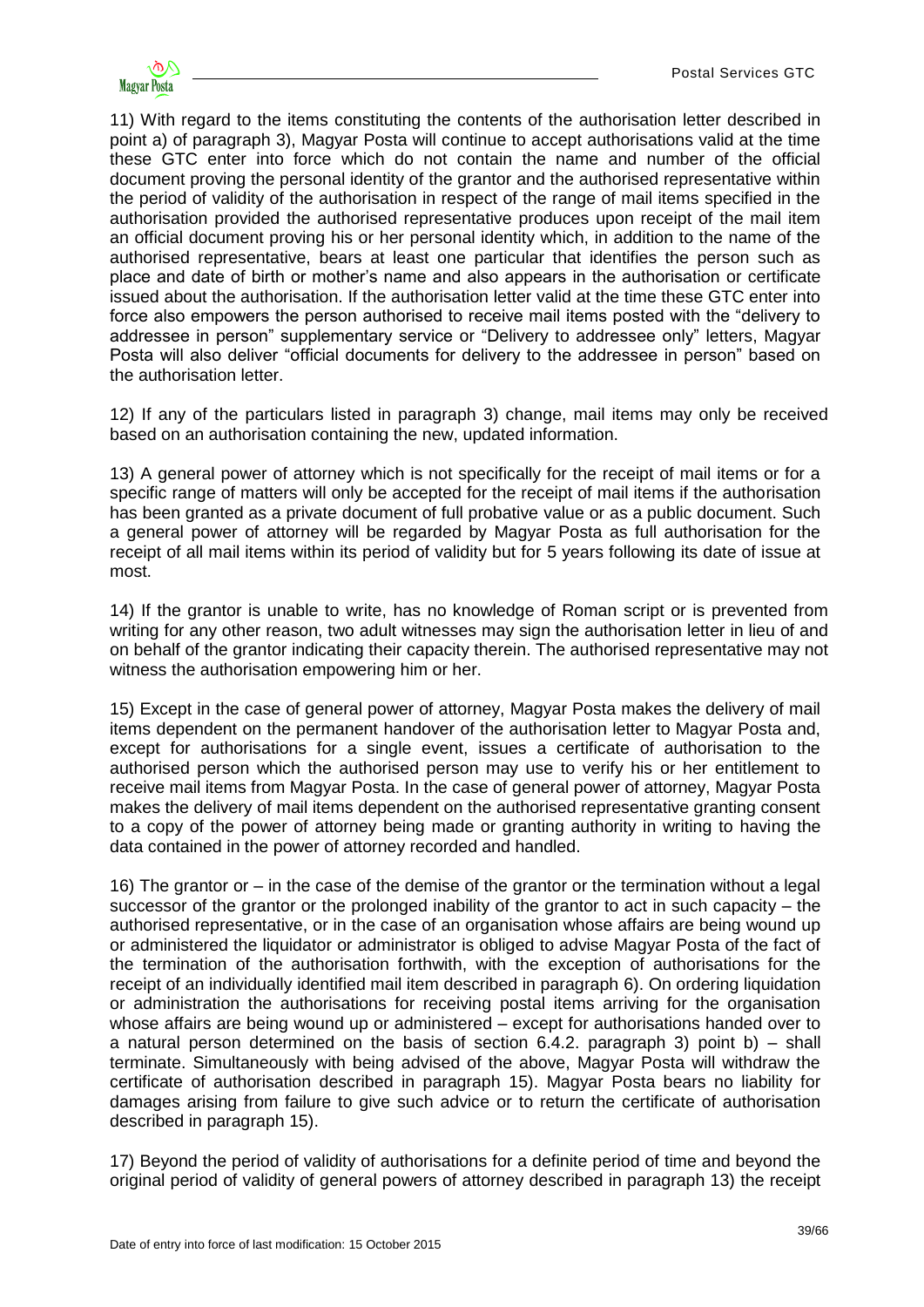of mail items may only take place based on a new authorisation containing updated information. (The period of validity of the original authorisation may not be extended.)

<span id="page-39-0"></span>6.5.1. Delivery to a liquidator or administrator $^7$ 

<span id="page-39-1"></span>6.5.2. Delivery to an organisation as the authorised representative ("authorised organisation")

1) In the case of authorisation letter granted to an organisation, the following authorisations are required in order to receive the mail items of the addressee:

- a) the authorisation granted to the authorised organisation by the addressee organisation and
- b) the authorisation letter granted by the authorised organisation's representative to the natural person actually receiving mail items for the organisation.

2) The natural person authorised to receive mail items in the authorisation letter in accordance with point b) of paragraph 1) may only receive the mail items addressed to the addressee in the range of mail items specified in both authorisation letters by presenting both the above authorisations or both the certificates issued about the authorisations together.

3) In the case of delivery to an organisation as the authorised organisation, the head of the authorised organisation pursuant to paragraph 2) of Point 6.4.2 may verify his or her entitlement with the authorisation described in point a) of paragraph 1) when receiving the mail items of the grantor organisation.

#### <span id="page-39-2"></span>6.6. Delivery to an alternative recipient

1) If neither the natural person addressee nor according to the alternative recipient's statement the authorised representative is present at the address at the time delivery is attempted, Magyar Posta will deliver the mail item to the alternative recipient who is present at the address by personal delivery.

#### 2) An alternative recipient is deemed to be

- a) a relative of the addressee pursuant to the Civil Code (spouse, lineal relative; adoptive, step or foster child; adoptive, step or foster parent; and a brother or sister; as well as the common-law spouse or the spouse of a lineal relative; the lineal relative and brother or sister of the spouse; and the spouse of a brother or sister) who is over 14 years old; and
- b) the landlord of the property at the address or the person providing accommodation to the addressee provided they are natural persons.

3) Magyar Posta does not undertake to deliver mail items to the alternative recipient if the mail item to be delivered is:

- a) a damaged registered mail item;
- b) a mail item posted with the "to addressee in person" additional service or is an "Delivery to addressee only" letter-mail item;
- c) a mail item posted with the insured additional service with a value in excess of HUF 100,000 which is not time-guaranteed; and
- d) any mail item whose receipt to an alternative recipient has been barred by the addressee.

### <span id="page-39-3"></span>6.7. Delivery to an occasional recipient

1) According to the provisions of the separate product sheet, if the addressee, the authorised representative or the alternative recipient defined is not present at the address at the time of

<u>.</u>

<sup>7</sup> Expired on 1 October 2014.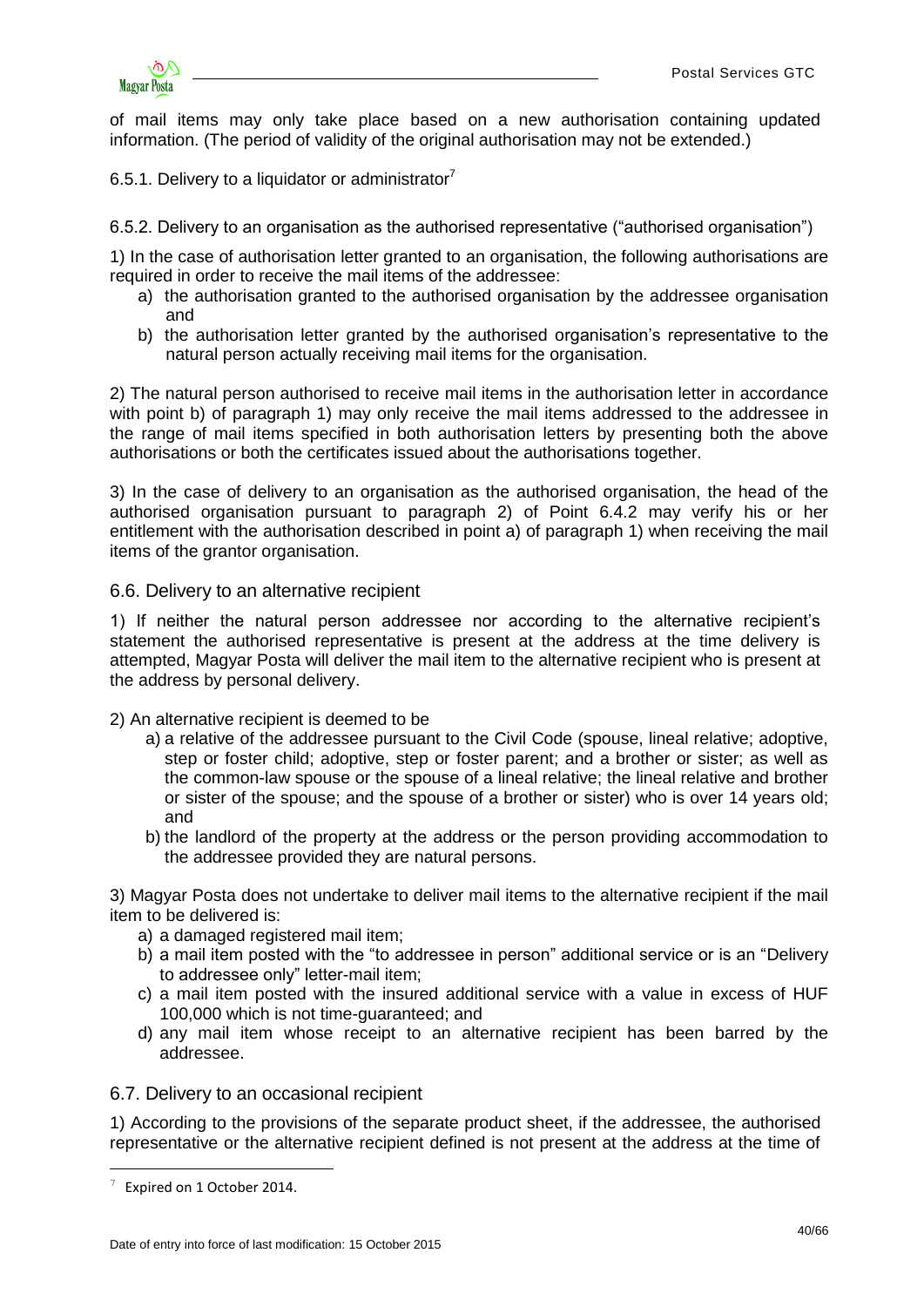

the attempted delivery of a postal parcel sent by domestic mail, Magyar Posta will consider an immediate neighbour of the addressee to be entitled to receive the mail item as an occasional recipient provided that the sender gave separate instruction to this end in the postal service contract and at the same time declared that the addressee had granted his or her consent to this, and the occasional recipient also agrees to accept the postal parcel.

2) When delivery is made to an immediate neighbour, Magyar Posta leaves a notification advising the addressee of this, also indicating the occasional recipient, who accepted the postal parcel.

3) Magyar Posta does not deliver postal parcels which are damaged to an immediate neighbour (occasional recipient).

<span id="page-40-0"></span>6.8. Delivery of registered mail items to a place other than the address

1) Magyar Posta delivers the following mail items to a delivery point instead of the place indicated in the address:

- a) mail items to be delivered in person whose delivery was unsuccessful for a reason beyond Magyar Posta's control and whose receipt was not refused at the address;
- b) mail items which must be delivered to a delivery point in accordance with a written contract entered into by the sender or the addressee and Magyar Posta (e.g. post office box rental, parcel storage);
- c) mail items described in point c) of paragraph 2) of Point 6.2.

1/A) Instead of the place indicated in the address, under a separate written contract concluded between Magyar Posta and the addressee (e.g. redirecting) or according to the provisions of the separate product sheet (e.g. repeated delivery to a new address), Magyar Posta delivers mail items to an address other than that given in the address or the delivery point assigned to the address.

2) At the delivery point described in paragraph 1), the address described in paragraph 1/A or the delivery point assigned to it, the addressee, the authorised representative of the addressee and the alternative recipient resident at or staying at the address, the address for redirecting, or the new address for a repeated delivery may collect mail items.

<span id="page-40-1"></span>6.8.1. Retention (holding) periods

- 1) In the case of delivery to a delivery point, with the exceptions described in paragraph 2), and paragraphs 3) and 4) of Point 6.4.3 or according to the provisions of the separate product sheets as well as those arising from the use of the mail holding supplementary service, Magyar Posta ensures that the collection of mail items is possible within at least ten working days of the day following the date of the delivery attempt and leaving the notification.
- 2) Magyar Posta will diverge from the retention (holding) period defined in paragraph 1) in the cases and manner described below. With the exception of point d) the retention (holding) period at the delivery point designated for delivery will be:
	- a) in the case of official documents according to the provisions of the separate product sheet;
	- b) 8

1

c) in the case of any mail item subject to customs clearance, if the addressee of the mail item arranges the customs clearance of the mail item in person at the customs authority competent for the area or uses the postal customs broking service, the mail item concerned will be retained for 15 calendar days;

<sup>8</sup> Expired on 1 January 2015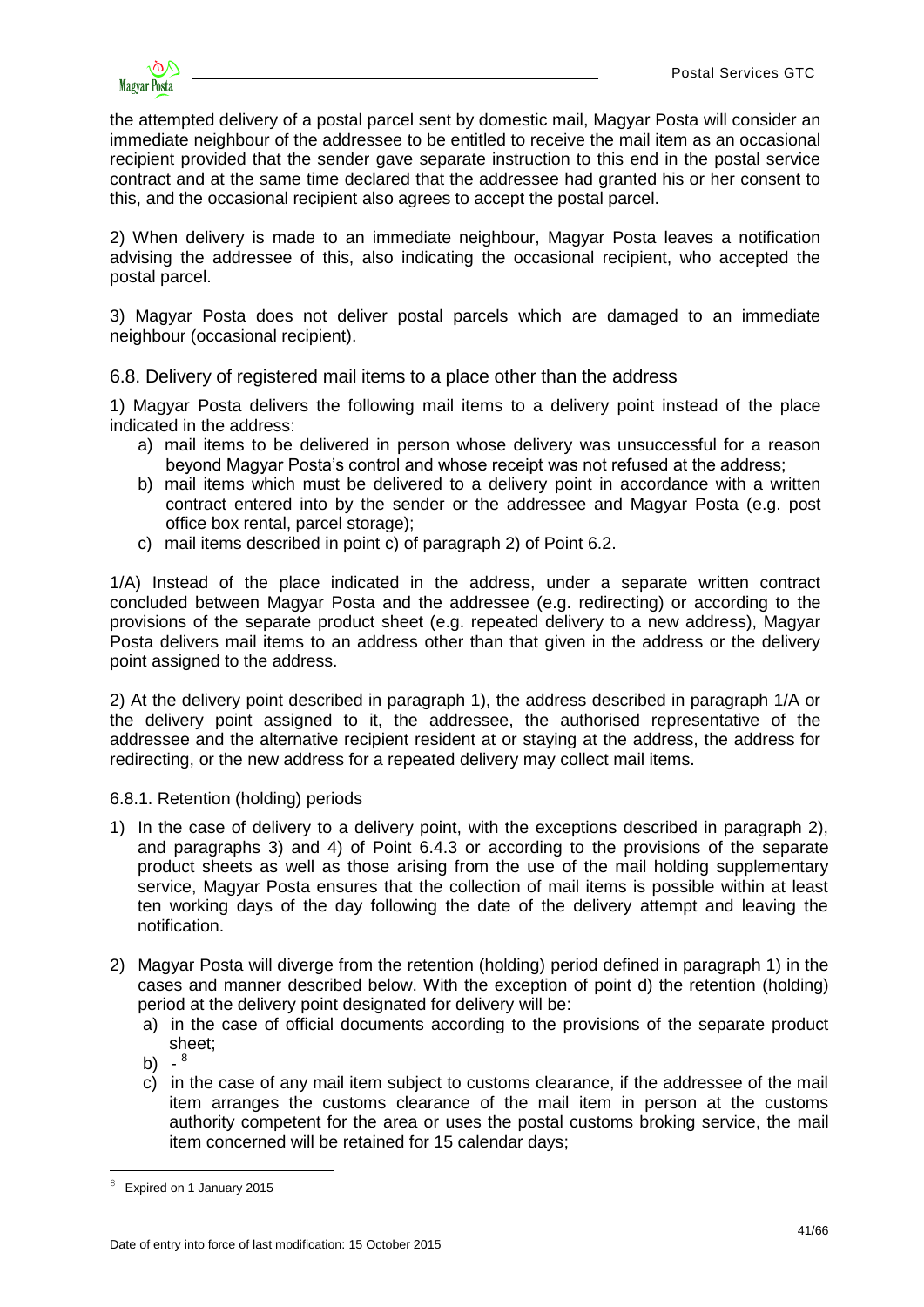

d) in the case of any mail item subject to customs clearance, 20 calendar days from the date of sending the notification of customs clearance to the addressee of the mail item, at the International Postal Office of Exchange.

<span id="page-41-0"></span>6.9. Delivery of mail items by intermediate deliverer

1) Magyar Posta delivers mail items and notifications of the arrival of a mail item to the addressee via the organisation operating at the address indicated on the mail item (hereinafter referred to as the intermediate deliverer) if the addressee's place of permanent or temporary residence or workplace is

- a) the Hungarian Defence Forces, Military and National Security Service, police,
- b) a prison, detention centre,
- c) an institution providing health or social care,
- d) a hotel, student hostel, workers' hostel, holiday home.

2) In the case of an office block, shopping centre, industrial park, production site or other similar establishment used by several addressees or not operated by the user, the organisation operating such establishments must act as an intermediate deliverer if Magyar Posta's access to an addressee in the building or in the area of the property is in any way restricted, unsafe, or the means of access to the addressees is not clearly identified.

3) The intermediate deliverer is obliged to set up a post room at or near the entrance to the property or make space available for safe delivery. The intermediate deliverer must ensure the delivery of non-registered mail items by acceptance from Magyar Posta or by providing a bank of letterboxes or another delivery option for the delivery of mail items, and appoint an authorised person to receive registered mail ensuring that delivery is not subject to unreasonably long delays.

4) The intermediate deliverer is obliged to accept the mail items except for those described in paragraphs 5) and 6) and is obliged to ensure that the mail items and the notifications of the arrival of a mail item are delivered to the addressee by the end of the working day following the acceptance of the mail items at the latest unless an agreement with the addressee or, for organisations operating establishments pursuant to points a) to c) of paragraph 1), the law provides otherwise. Magyar Posta considers mail items to be delivered upon handover to the intermediate deliverer.

5) The intermediate deliverer may refuse to accept mail items for which the addressee has to pay.

6) The following may not be delivered to an intermediate deliverer:

- a) damaged registered mail items:
- b) dutiable mail items;
- c) mail items posted with the insured additional service with a value over HUF 100,000 under the universal postal service; and
- d) mail items whose delivery to an intermediate deliverer is excluded by law or a written contract or the sender's separate instruction in accordance with the general terms and conditions.

7) Magyar Posta will leave notification of the arrival of mail items which are undelivered in accordance with paragraphs 5) and 6) for the addressee with the intermediate deliverer.

8) The intermediate deliverer is obliged to handle mail items received for its own organisation and notifications of the arrival of mail items for its own organisation separately from the mail items and notifications of arrival accepted as an intermediate deliverer.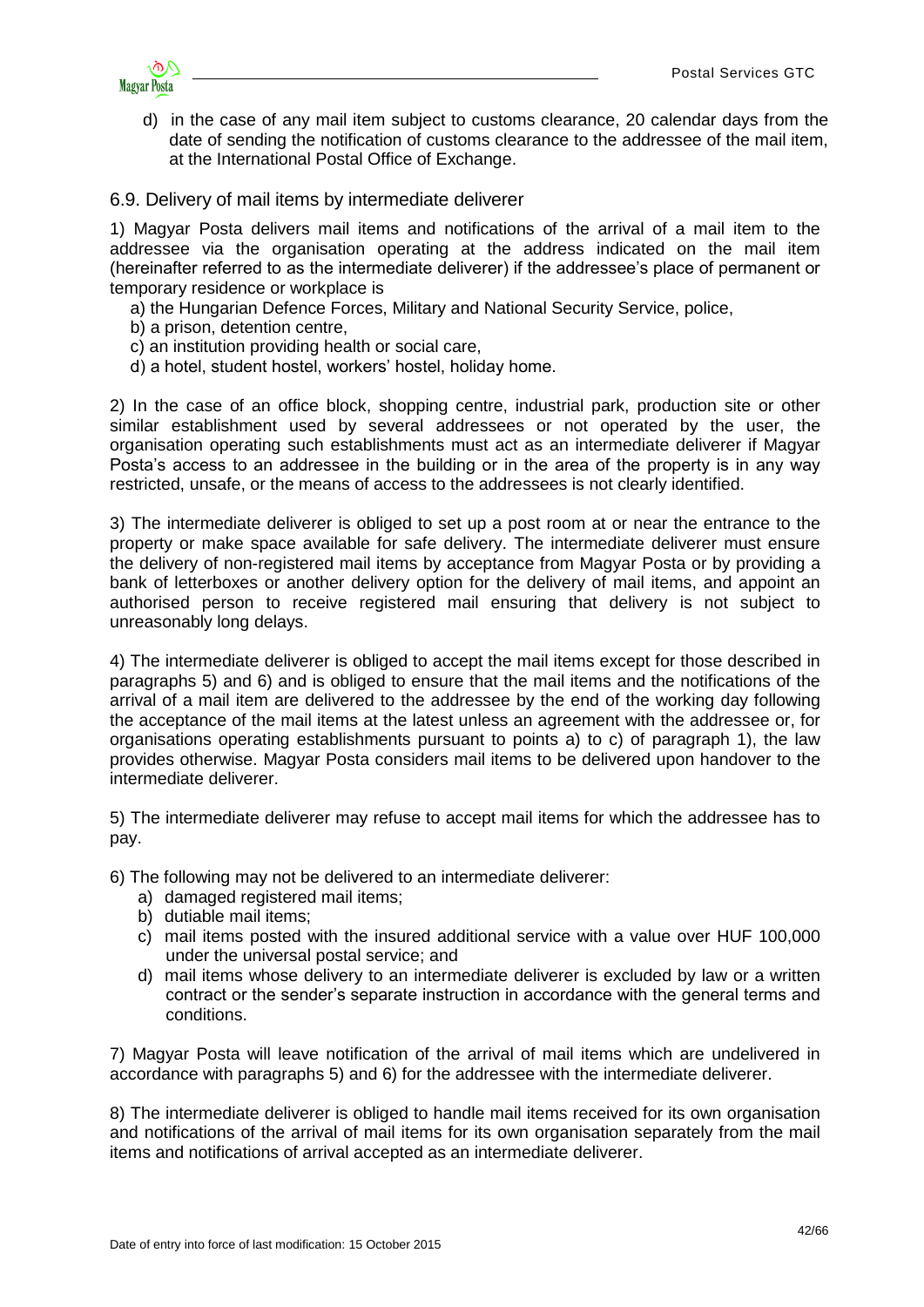

9) If the organisation operating the establishments described in paragraphs 1) and 2) does not provide the option of intermediate delivery, Magyar Posta will return mail items to the addressee endorsed "kézbesítés akadályozott" (unable to deliver) or, instead of returning, may attempt to deliver the mail items. The organisation operating the establishments described in paragraphs 1) and 2) is obliged to reimburse the additional costs incurred by the application of this paragraph to Magyar Posta.

10) The head of the intermediate deliverer holding the right of representation or an employee vested with this right must issue a document verifying entitlement to receive mail items bearing the name of the person authorised to receive mail items on which the name (company name) of the organisation performing intermediate delivery must appear. Furthermore, a register must be kept of the persons authorised to receive mail items ensuring that the identity of the person receiving the mail items can be established and traced for at least two years after receipt.

11) The person authorised by the intermediate deliverer to receive mail items is obliged to verify his or her entitlement to Magyar Posta by showing the document authorising this person by name. The person authorised to receive mail items must indicate on the document verifying delivery or on any other technical device recording signatures during delivery the name of the intermediate delivery organisation, its capacity as the intermediate deliverer and the name of the person accepting mail items. Instead of signing the name, a stamp bearing the name or the authentic mark may also be used.

<span id="page-42-0"></span>6.10. Proving entitlement to receive mail items and personal identity

1) In the case of an organisation as the addressee Magyar Posta accepts as proof of the head of the organisation's entitlement to receive mail items a certificate of incorporation, excerpt from the trade register or order issued by the court of registration which is not more than one year old or a copy of any of these documents drawn up as a public document or a simple copy. Magyar Posta only accepts a certificate of incorporation downloaded from the internet provided the source of the download is named and the date of the download is stated, and based on the downloaded document the document's validity can be established with regard to the head of the organisation's entitlement to receive the item, i.e. that the document is not more than one year old.

2) Magyar Posta only inspects the validity and expiry of the documents described in paragraph 1) with regard to checking dates older than a year and accepts the document issued most recently in the event of several documents being presented simultaneously.

- 3) In addition to the documents listed in paragraph 1), Magyar Posta also accepts the following documents as proof of the head of the organisation's entitlement to receive mail items:
	- a) instrument of incorporation (articles of association, deed of foundation or statutes), or
	- b) specimen signature, or
	- c) signature countersigned by an attorney at law participating in the company registration (amendment of information in the register) procedure, or
	- d) employment contract, or
	- e) agency contract, or
	- f) an official document proving the entitlement as the head of the organisation issued by the organisation, or
	- g) any document that is suitable for proving managerial status under or derived from a provision of the law.
- 4) If the head of the organisation wishes to prove his/her entitlement to receive a mail item pursuant to paragraph 3) point g), Magyar Posta may request the head of the organisation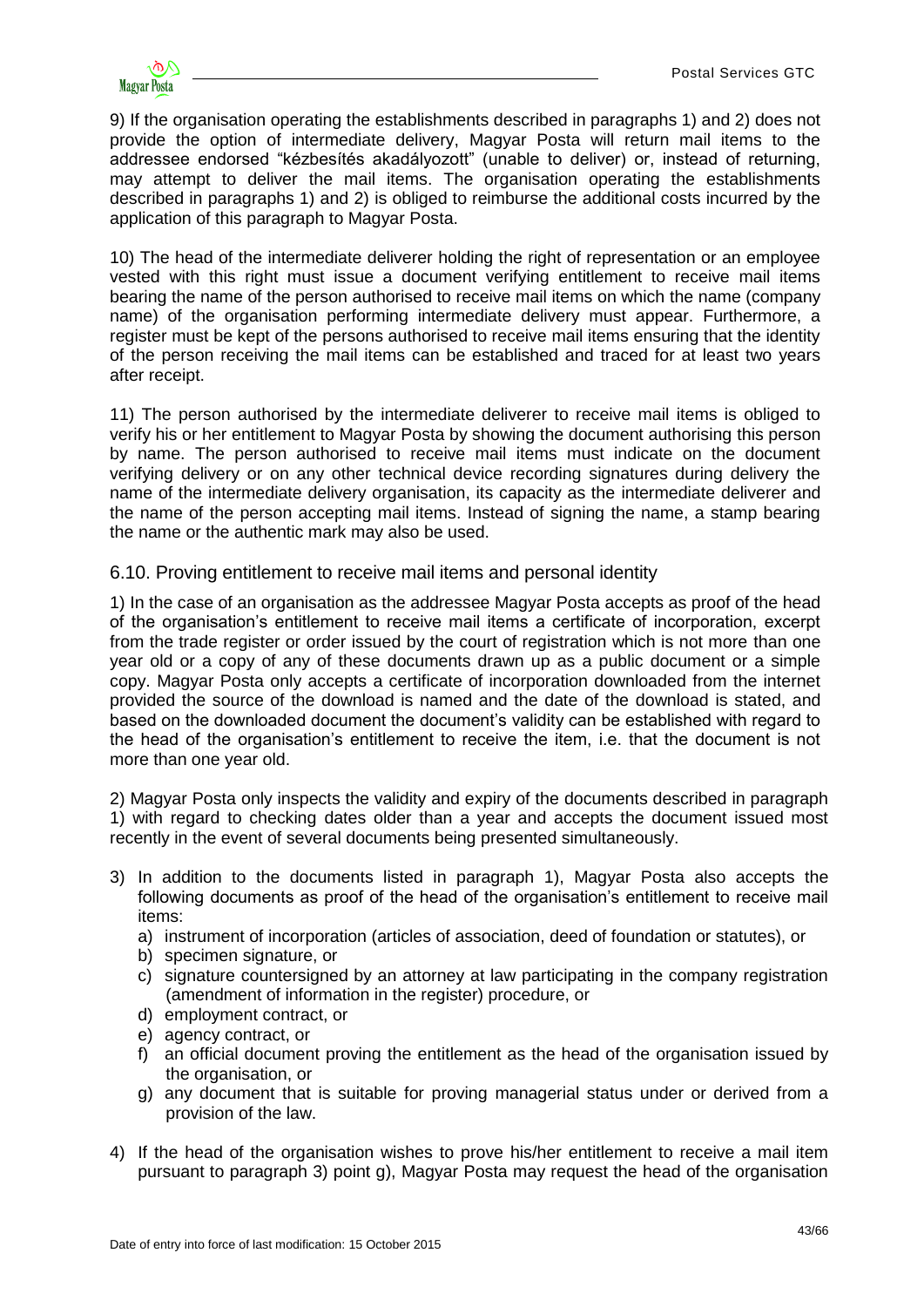

to support his/her statement with regard to the entitlement to receive mail items by citing the relevant legal provision. If this is not provided, in the absence of proof of entitlement, the mail item may not be delivered to this natural person in this capacity.

5) If the head of the organisation makes a notification as described in Point 6.2.1 while presenting the original documents listed in paragraphs 1) and 3) and simultaneously handing over a copy of these documents to Magyar Posta, Magyar Posta will issue a certificate to the head of the organisation in proof of his/her capacity, which can be used to prove the head of the organisation's entitlement to receive mail items within the period of time indicated in it.

6) Recipients with a certified entitlement to receive mail items may prove their identity with the following valid documents:

- a) Hungarian nationals: electronic card complying with the Act on the uniform electronic card issuing framework capable of authentically proving identity,<sup>9</sup> identity card or official document proving that a request for an identity card has been submitted, passport or other travel document, old type of identity card, military identity card; defence service, government official and public official identity card; military retirement card, temporary service card, driver's licence issued after 1 January 2001, and other documents with a photograph and an individual number issued by an administrative body or chamber (e.g. student card);
- b) citizens of the European Economic Area and Swiss nationals: travel document, identity card, residence card or registration certificate;
- c) third country nationals: travel document, residence permit, immigration permit, permanent residence permit, temporary residence permit, national residence permit or EC residence permit.

7) The fact that the permanent or temporary address of the alternative recipient is the same as the address of the mail item or the redirecting address may be proved with the following valid documents:

- a) residence card;
- b) old type of Hungarian identity card;
- c) utility bill not more than one month old bearing the name of the alternative recipient and the same address as given on the mail item.
- d) electronic card complying with the act on the uniform electronic card issuing framework capable of authentically proving identity and also containing the individual's permanent or temporary address.<sup>10</sup>

8) Magyar Posta considers an authentic mark attesting to the identity of the person entitled to receive mail made on the delivery document, other technical device for recording signatures or advice-of-delivery form in a manner that cannot be subsequently disputed as the person's signature in his or her own hand. Another condition of the use of such an authentic mark when receiving mail items addressed to an organisation is that

- a) the provisions of the organisation's records management rules ensure that the user can be identified subsequently;
- b) the organisation submits a notification according to paragraph 2) of Point 6.2.1 prior to the start of using such an authentic mark;
- c) the organisation using such an authentic mark undertakes to provide information on its entitlement to receive mail items prevailing at the time of use within 3 working days at most of receiving Magyar Posta's written request to this end.

The recipient and Magyar Posta must keep the document attesting the authenticity of the mark for three years from the date of its last use. Magyar Posta accepts no liability for

<sup>&</sup>lt;u>.</u> <sup>9</sup> Valid from 1 August 2015.

 $10$  Valid from 1 August 2015.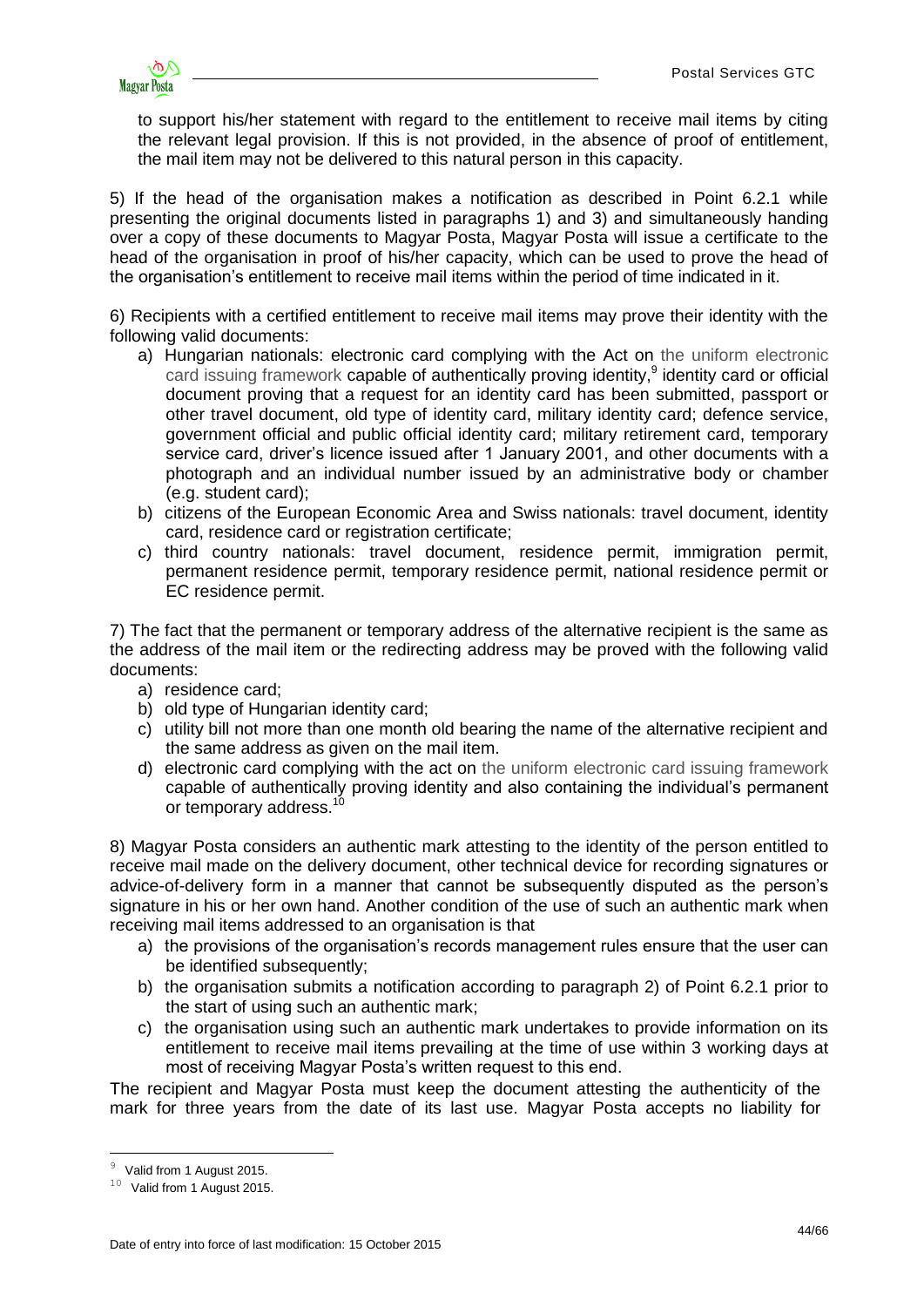damages arising from the improper use of the authentic mark (other than described above) and from deficiencies of providing the conditions of use.

9) Magyar Posta delivers registered mail items to addressees or other authorised recipients who are illiterate, have no knowledge of Roman script or who are unable to write for other reasons in the presence of a literate adult witness. The postman checks the identity of the addressee or other authorised recipient and the witness prior to delivery. The witness signs his or her name and writes his or her capacity on the delivery document or other technical device recording signatures.

10) Magyar Posta delivers mail items requiring personal delivery addressed to natural persons who do not have legal capacity or who are subject to guardianship excluding legal capacity to their legal representative or guardian. The guardian may prove his or her capacity by showing an original or copy of a final judicial decision or official decision. Mail items addressed to natural persons who do not have legal capacity due to their age may be received by their legal representative as the addressee.

#### <span id="page-44-0"></span>6.10.1. Delivery to an address

1) Except in the case of intermediate delivery, when delivering to an address, Magyar Posta regards the entitlement to receive mail as proven based on a verbal statement on the grounds of such entitlement except if the authenticity of the verbal statement is doubtful. If the grounds of the entitlement to receive mail are doubtful based on the verbal statement, Magyar Posta will request further evidence of the existence of the entitlement. The existence of the entitlement to receive mail of intermediate deliverers is verified by the document in their name described in paragraph 10) of Point 6.9. In the event that proof of the entitlement to receive mail is not shown, Magyar Posta leaves a notification of the arrival of the mail item in the letterbox or in the absence of a letterbox in a place used for this purpose near the address or a facility provided by the addressee which Magyar Posta presumes is for the purpose of delivering mail items so long as the place used for this purpose in the vicinity of the address is not directly exposed to the weather (wind and rain, etc.) and is covered.

- 2) In the case of the delivery of registered mail items which are not deemed official documents to an address, the authorised recipient with proven entitlement who is not classified as an occasional recipient proves his or her identity to Magyar Posta by presenting a document proving identity except if the identity of the recipient is proven beyond doubt to Magyar Posta in the absence of such a document as well. In the case of delivery to an authorised representative, only documents are accepted in proof of identity which, besides the name of the representative, bear at least one particular that establishes identity and is also included in the authorisation letter or certificate issued about the authorisation letter. As acknowledgement of the receipt of registered mail items not classified as official documents the recipient's signature (or in the case of a notification in accordance with Point 6.2.1 the stamp bearing the recipient's signature or the authentic mark) and, except in the case of delivery to the addressee, the recipient's relationship to the addressee entitling the recipient to accept mail items must be written by the authorised recipient in his or her own hand on the delivery document or other technical device for recording signatures, and the type and alphanumeric code of the document proving identity may also be marked on the delivery document. If the recipient's relationship to the addressee entitling the recipient to accept mail items has not been indicated by the authorised recipient other than the addressee, this will be written additionally by Magyar Posta on the delivery document or other technical device for recording signatures.
	- a) However, on the delivery document Magyar Posta will not record the type and alphanumeric code of the document proving identity;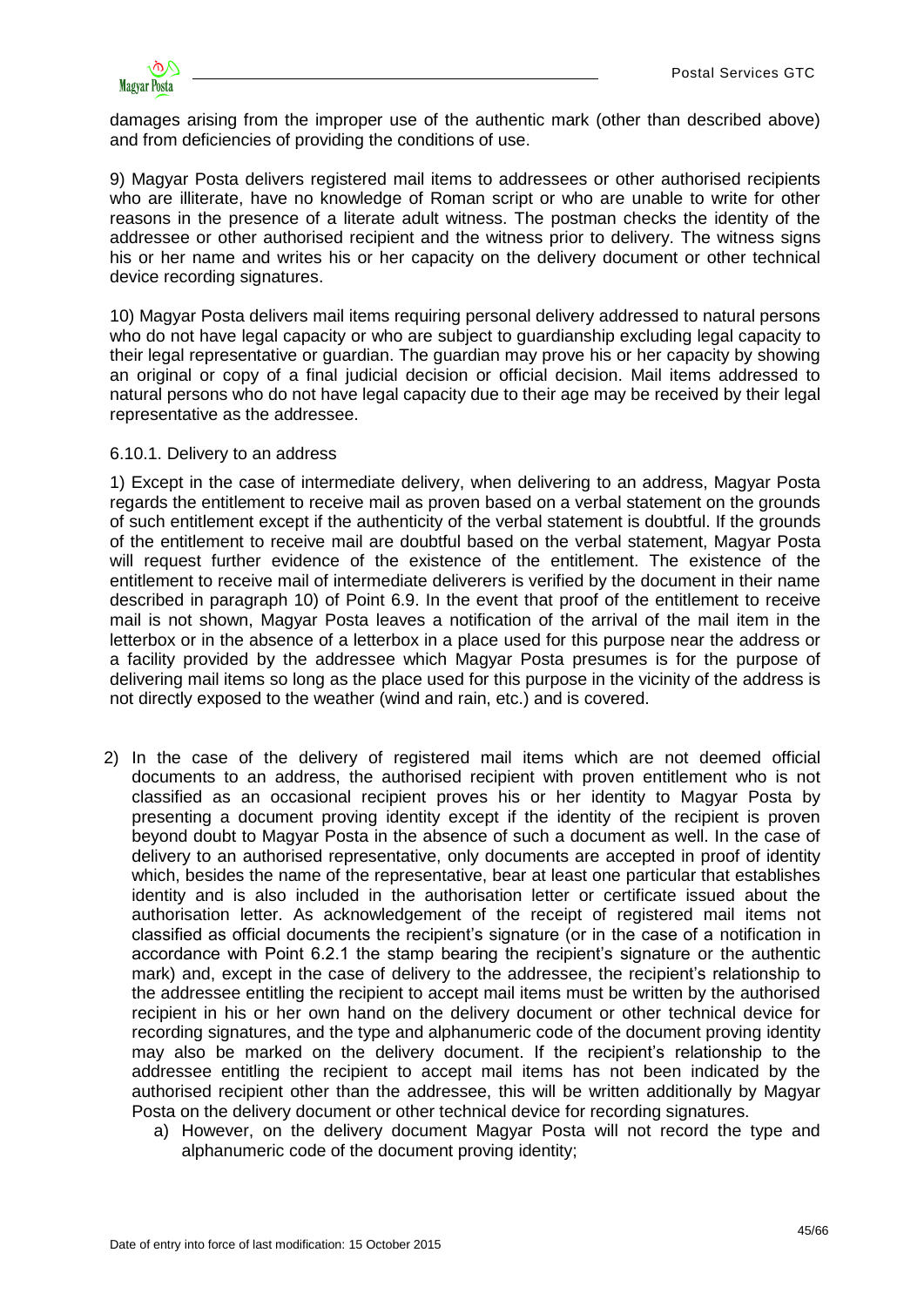

- b) While on the technical device for recording signature it shall record the type and alphanumeric code of the document proving identity, except if the recipient's identity is proved without doubt before Magyar Posta even in the lack of it.
- 3) In the case of the delivery of an official document to the addressee or other authorised recipient or the delivery of a registered mail item not classified as an official document to an occasional recipient, the recipient must mark the type and alphanumeric code of his or her document proving identity together with his or her signature and relationship to the addressee entitling the recipient to accept mail items on the delivery document or other technical device for recording signatures in his or her own hand. Failing this, Magyar Posta will record the information additionally except for the recipient's signature on the basis of the identification document presented by the recipient.
- 4) When receiving registered mail items posted with the advice of delivery additional service or official documents, the signature (or in the case of a notification in accordance with Point 6.2.1 the stamp bearing the signature or the authentic mark) of the person entitled to receive mail and, the recipient's relationship to the addressee in the case of delivering the item to an alternative recipient, as well as the legible name of the recipient for official documents must be given on the advice-of-delivery form, and entitlement of receipt of mail items must be obviously stated in the column designated for this purpose. If the signature of the recipient is illegible, Magyar Posta may request the name of the recipient to be written in a legible form as well also for registered mail items posted with the advice of delivery additional service. If the authorised recipient did not indicate the grounds of his or her entitlement to receive the item in the section designated for this purpose, or in the case of delivery to an alternative recipient the authorised recipient did not indicate his or her entitlement as a relative, Magyar Posta will subsequently indicate or enter this information on the advice-of-delivery form.
- 5) Organisations which receive their mail items based on a written contract at their premises in a separate receptacle must ensure that data proving that delivery has taken place are marked on the delivery document and the advice-of-delivery form in accordance with the provisions of the separate product sheet (pick-up and delivery).

### <span id="page-45-0"></span>6.10.2. Delivery at a delivery point

1) When delivering mail items addressed to an addressee who is a natural person at a delivery point, Magyar Posta accepts the verbal statement of the person coming to collect the mail item with regard to the existence of the grounds of the entitlement to receive the item if the person presents, or on Magyar Posta's request hands over, the notification of the arrival of the mail item. If the existence of the grounds of the entitlement for receipt is doubtful based on the verbal statement, Magyar Posta will request further evidence of the existence of the grounds. An alternative recipient must also prove that his or her permanent or temporary address is the same as the address or redirecting address of the mail item.

2) When delivering registered mail items (including mail items posted with the registered additional service only) at a delivery point, the recipient with proven entitlement must prove his or her identity by presenting a document for this purpose to Magyar Posta. In the case of delivery to an authorised representative, only documents are accepted in proof of identity which, besides the name of the representative, bear at least one particular that establishes identity and is also included in the authorisation or certificate issued about the authorisation. Except in the case of delivery to the addressee, the recipient's relationship to the addressee entitling the recipient to accept mail items and the signature (or in the case of a notification in accordance with Point 6.2.1 the stamp bearing the signature or the authentic mark) of the recipient must be written by the authorised recipient in his or her own hand, and the type and alphanumeric code of the document proving identity and if necessary the recipient's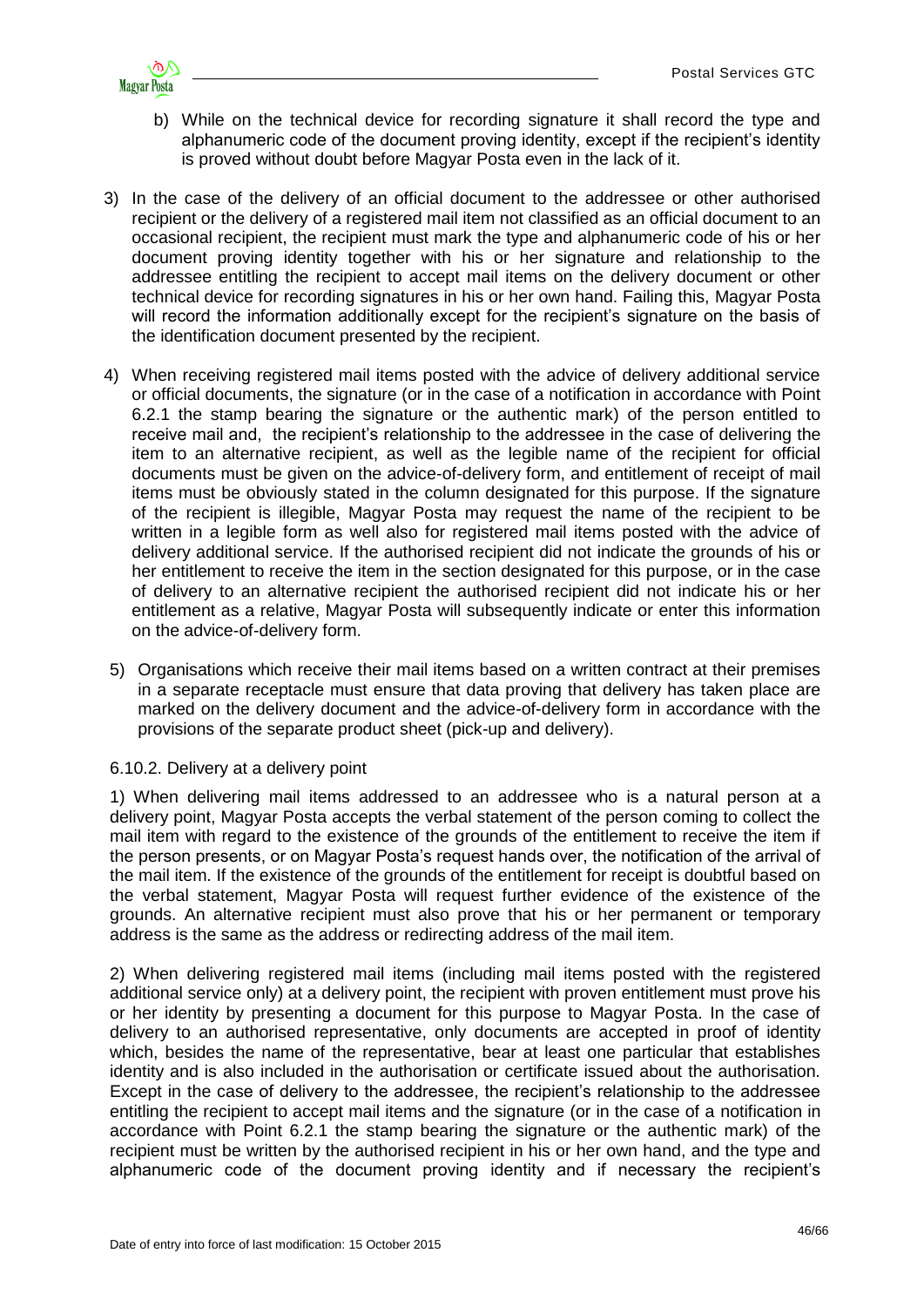relationship to the addressee entitling the recipient to accept mail items (if the authorised recipient other than the addressee failed to indicate this) will be written additionally by Magyar Posta on the delivery document or other technical device for recording signatures. When receiving registered mail items posted with the advice of delivery additional service or official documents, the signature (or in the case of a notification in accordance with Point 6.2.1 the stamp bearing the signature or the authentic mark) of the person entitled to receive mail and, in the case of delivering the item to an alternative recipient the recipient's relationship to the addressee, as well as the legible name of the recipient for official documents must be given on the advice-of-delivery form. If the signature of the recipient is illegible, Magyar Posta may request the name of the recipient to be written in a legible form as well also for registered mail items posted with the advice of delivery additional service. If the authorised recipient did not indicate the grounds of his or her entitlement to receive the item in the section designated for this purpose, or in the case of delivery to an alternative recipient the authorised recipient did not indicate his or her entitlement as a relative, Magyar Posta will subsequently indicate or enter this information on the advice-of-delivery form.

3) When delivering at a delivery point, if the person coming to collect the mail item does not show or does not hand over at Magyar Posta's request the notification of arrival for the mail item, Magyar Posta only delivers the mail item after checking the person's entitlement to receive mail and identity by an official document and a public document.

### <span id="page-46-0"></span>6.11. Refusal of the acceptance of mail items

1) A declaration by the addressee or the authorised representative made in writing on the delivery document or other technical device for recording signatures refusing immediate acceptance of a mail item is deemed as refusal to accept a mail item. In the case of an organisation, the refusal of a natural person defined in paragraphs 2) and 3) of Point 6.4.2 to accept a mail item is classified as refusal to accept mail by the addressee.

2) In the event of the refusal to accept a mail item, Magyar Posta notes (indicates) this fact as the reason for non-delivery on the mail item and in the case of official documents also on the advice-of-delivery form based on the addressee's or the authorised recipient's written statement on the delivery document or other technical device for recording signatures, and then returns the mail item to the sender without leaving a notification or providing a retention (holding) period for collection.

3) The circumstances below are not deemed refusal to accept a mail item: if

- a) the addressee or authorised representative undertakes to settle the fee payable upon the delivery of the mail item only after the delivery attempt within the period of retention (holding) described in Point 6.8.1 because of the amount or the means of payment, or
- b) the authorised recipient other than the addressee and other than the authorised representative does not wish to accept the mail item or refuses to pay the fee due upon delivery, to prove their entitlement to receive mail or their identity, to sign the delivery document other technical device for recording signatures or the advice-ofdelivery form (or in the case of a notification in accordance with Point 6.2.1 refuses to place the stamp bearing the recipient's signature or the authentic mark), or to record the information to be marked during delivery.

4) In the cases described in paragraph 3) Magyar Posta leaves a notification of the arrival of the mail item for the addressee.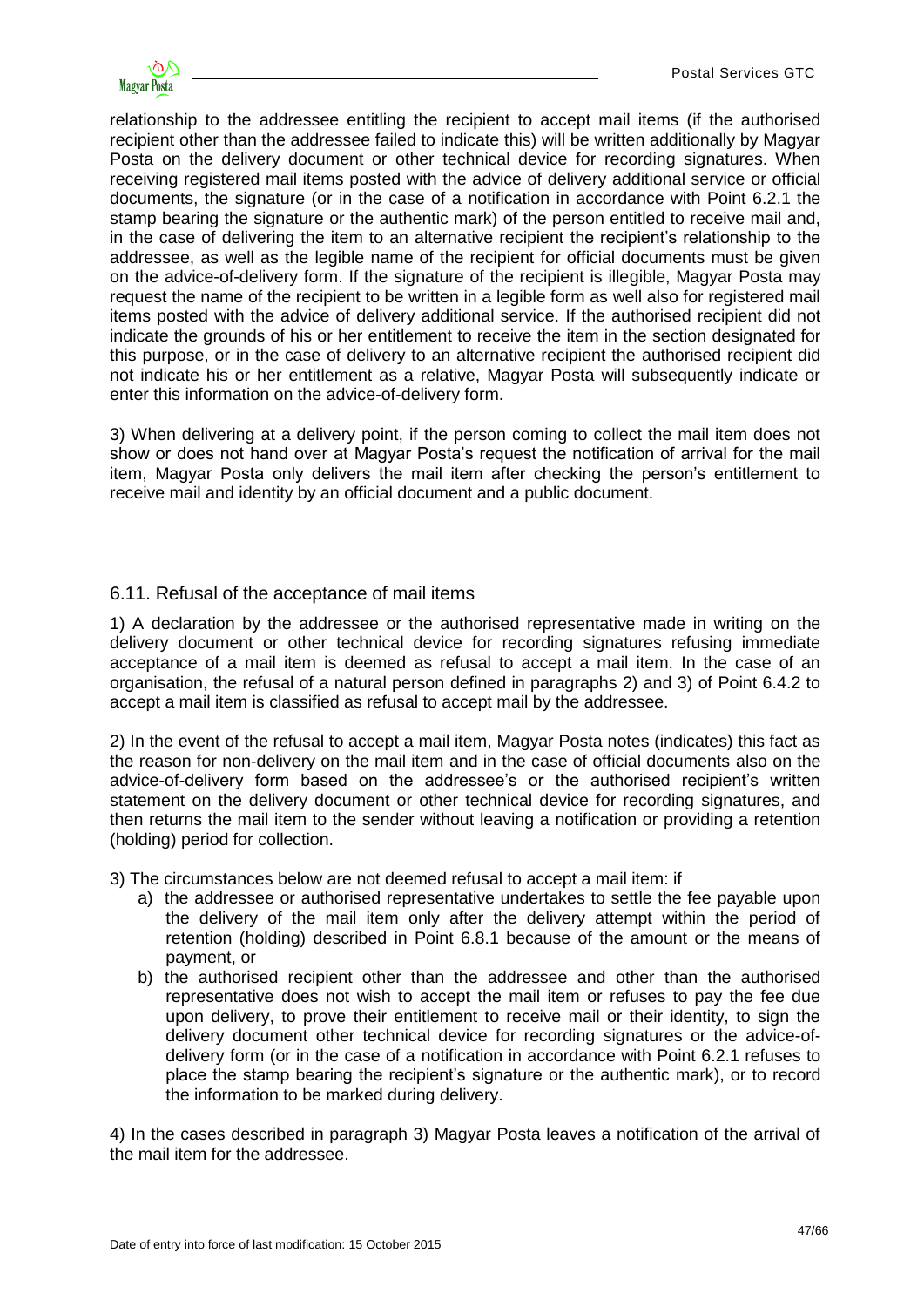

### <span id="page-47-0"></span>6.12. Retrieval and return of mail items

1) In order to perform the postal service contract, Magyar Posta is obliged to retrieve any mail item wrongly delivered to an address that does not correspond with the address details available to Magyar Posta due to Magyar Posta's own fault together with the mail item's contents even if opened, as well as to refund the fee erroneously collected upon delivery, to seal the mail item and, after marking the fact of misdelivery on the mail item or accompanying document, to ensure its delivery to the correct address.

2) If misdelivery is disputed, it is incumbent upon the party alleging delivery to the wrong address to prove this.

3) Magyar Posta, with the exceptions set out in these GTC, does not charge a special fee for returning a mail item to the sender. When returning items, Magyar Posta handles registered mail items as registered, but it does not take into account the extra and additional services or the priority and time-guaranteed service used by the sender – except for the registered additional service, in the course of return delivery Magyar Posta applies the provisions of these GTC related to delivery with the exception of the performance of the postal service contract concluded with the consolidator in accordance with the provisions of Point 3.5 paragraph 22).

4) Magyar Posta does not retrieve mail items that have been delivered correctly.

<span id="page-47-1"></span>6.13. Undeliverable mail items and marking the reason for non-delivery

1) A mail item is undeliverable to the addressee or other authorised recipient for a reason not attributable to Magyar Posta if

- a) the addressing or address of the mail item is not correct (e.g. instead of the address only the addressee's telephone number or e-mail address is marked) or the address does not exist and if the address cannot be identified or is not clear (endorsement: unidentifiable address);
- b) the addressee in the address cannot be identified or, in particular in the case of the declaration in Point 6.2.1, is unknown (endorsement: addressee unknown);
- c) neither the addressee nor any other authorised recipient collects the retained mail item by the deadline specified on the notification of the arrival of the mail item (endorsement: not collected)
- d) the reason for non-delivery stated in paragraph 1) of Point 6.11 prevails (endorsement: acceptance refused)
- e) the addressee in accordance with the declaration in Point 6.2.1 has moved from the address (endorsement: moved);
- f) delivery by deposit in the letterbox or handing over in person or leaving a notification is not possible (endorsement: unable to deliver);
- g) demise of a natural person or dissolution of an organisation in accordance with the declaration in Point 6.2.1 (endorsement: reported deceased/dissolved).

2) Magyar Posta, with the exception of the cases described in points a), b), d), e), f) and g) of paragraph 1), will, after leaving notification, retain the registered mail items which it is unable to deliver to the address for collection by the addressee at a designated delivery point.

3) Magyar Posta indicates the reason for non-delivery specified in paragraph 1) by appropriately endorsing the delivery document or other technical device for recording signatures as well as on the mail item or the accompanying document, and returns the mail item to the sender.

4) Magyar Posta informs the sender of the reason for non-delivery specified in paragraph 1) by e-mail, text message or using other technical means provided this was included in a written contract concluded with the sender.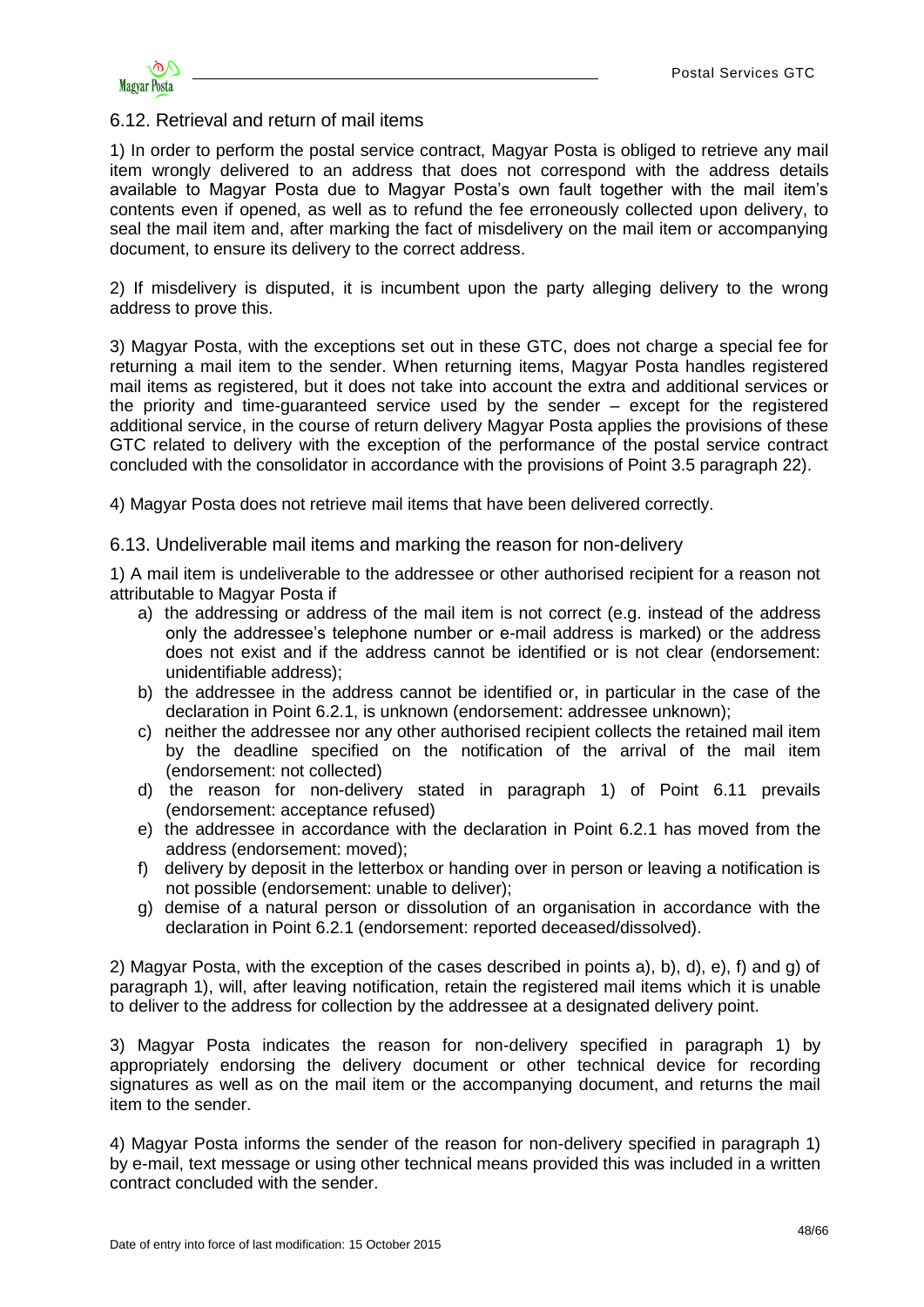

# <span id="page-48-0"></span>7. Complaint Handling

1) A complaint is a statement in which the user alleges that the service provided by Magyar Posta does not meet the provisions laid down by law or in these GTC in part or in whole.

\_\_\_\_\_\_\_\_\_\_\_\_\_\_\_\_\_\_\_\_\_\_\_\_\_\_\_\_\_\_\_\_\_\_\_\_\_\_\_\_\_\_\_\_\_\_\_\_\_\_\_\_\_\_\_\_\_\_\_\_\_\_\_\_\_\_\_\_\_\_\_\_\_\_

2) Complaints concerning mail items may be made within a six-month period of limitation calculated from the date of posting, and grievances concerning activity and conduct within thirty days of learning of it but within six months of the performance of the activity or conduct at the latest.

3) Complaints may be made by users in person while arranging affairs during opening hours at postal service outlets, and for mobile posts during the period of stay at the designated access point.

4) Complaints received by phone and electronic means (e-mail, posta.hu) at the Central Customer Service are recorded, and users are advised of this at the start of the call. Magyar Posta keeps the voice recording for five years and upon request will make it available to the user free of charge.

5) Magyar Posta examines complaints received free of charge in a simple, transparent, nondiscriminatory procedure. An electronic register of complaints and the means of dealing with them is kept. Magyar Posta retains the complaints and the answers to them for 5 years.

6) The date of entering a complaint in the register is the date the complaint is uttered in the case of verbal complaints and the date of receipt by Magyar Posta for written complaints.

7) As regards verbal complaints Magyar Posta deals with the grievance immediately on the spot as far as possible, and provides the necessary information.

8) For domestic services and for services to European Union member states Magyar Posta has thirty days to investigate complaints from the date of receipt. The period for the investigation procedure for domestic services and for services to European Union member states may be extended by thirty days on one occasion at the same time as advising the complainant.

9) For mail items sent by international mail the time-limit for submitting complaints is given in international agreements. The latest date for this is 6 months from the date of posting and 4 months for mail items posted under a time-guaranteed service. For mail items sent by international mail the procedure can be started by completing the declaration form CN18.

10) Magyar Posta must advise the complainant of the result of the investigation in writing immediately in the case of domestic service and for international service within fifteen days of the date of receipt of information from a foreign postal service provider. If the foreign postal service provider sends information late, the postal operator liable for the fulfilment of the provisions in the service contract will bear no liability provided that it has done its utmost to provide the information to be obtained from its contracted partner postal service provider by the deadline.

11) If the complainant does not accept the answer to the complaint or Magyar Posta does not answer the complaint within the time-limit, the complainant may turn to the National Media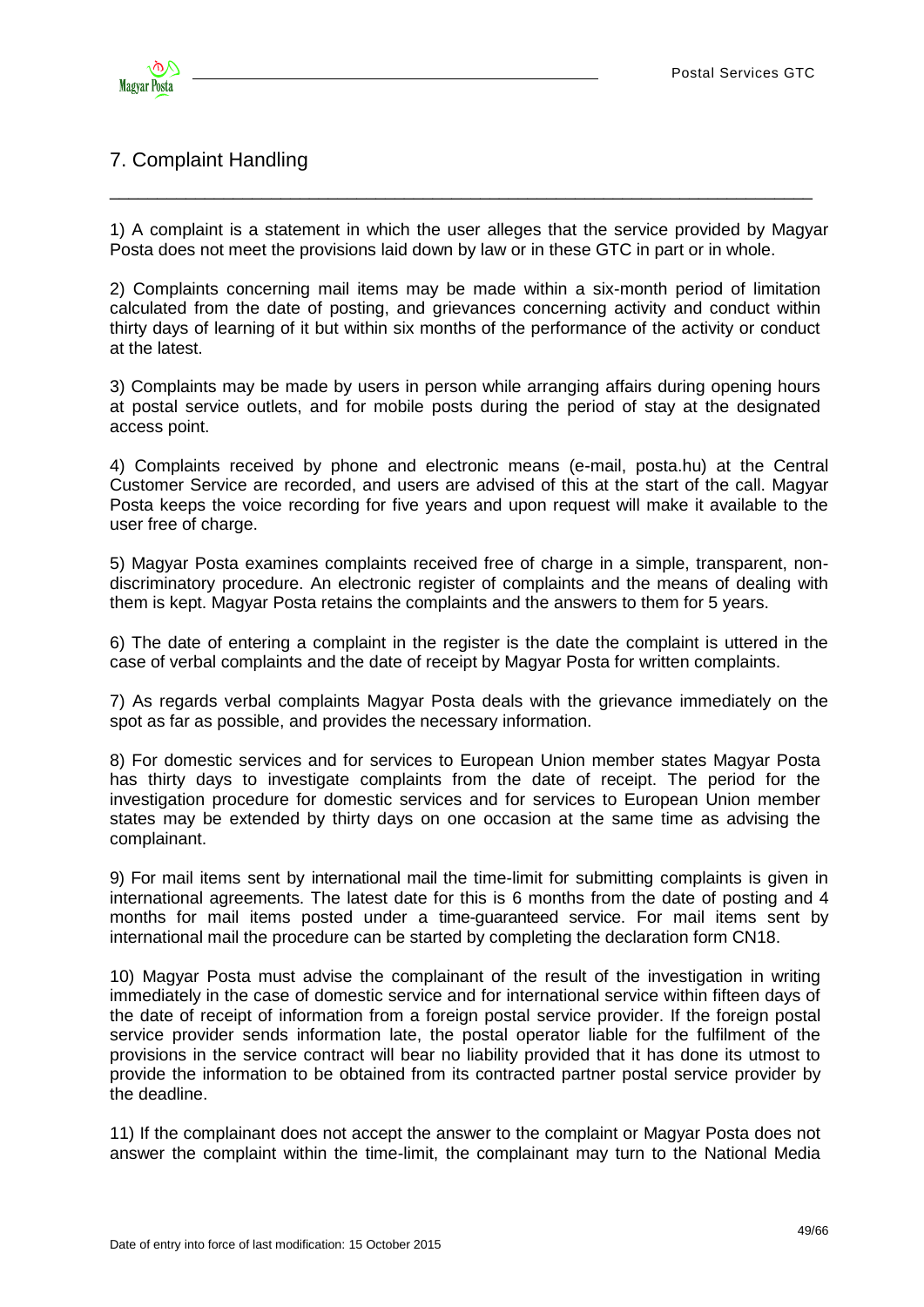

and Infocommunications Authority within 30 days of receiving the reply or, if no reply is received, within 30 days of the expiry of the time-limit for replying.

\_\_\_\_\_\_\_\_\_\_\_\_\_\_\_\_\_\_\_\_\_\_\_\_\_\_\_\_\_\_\_\_\_\_\_\_\_\_\_\_\_\_\_\_\_\_\_\_\_\_\_\_\_\_\_\_\_\_\_\_\_\_\_\_\_\_\_\_\_\_\_\_\_\_\_

## <span id="page-49-0"></span>8. Data protection and confidentiality

1) Magyar Posta, with the exceptions set out in paragraphs 5) to 9), uses and relays personal information that comes to its knowledge in connection with the provision of postal services or during the performance of a service for purposes in the public interest as a data controller bearing in mind the provisions of the law on informational self-determination and freedom of information.

2) Regarding the data processing described in paragraph 1),

- a) its purposes are the performance of the postal service contract; the accounting, certification and subsequent control of performance; supplying data to the Authority, and other purposes laid down by the Postal Services Act;
- b) while its duration is, unless the Postal Services Act provides or the user instructs otherwise, the end of the calendar year after the posting of the mail item.

3) Magyar Posta makes the performance of the postal service dependent on neither providing personal or other data which are not necessary for the performance of the postal service requested by the sender nor making a declaration consenting to the handling of data for the same reason.

4) Magyar Posta only relays data that come to its knowledge in connection with the provision of postal services or during the performance of a service to data controllers or data processors in third countries for the purposes of the performance of the postal service contract, and the accounting, certification and subsequent control of performance.

5) Magyar Posta only learns of the contents of mail items handled by it to the extent necessary for the performance of the service and for the assessment of any potential claims for damages related to this. In order to assess the damages that may be claimed, and only for this purpose, Magyar Posta may take photographs of the contents of the items with the prior written approval and in the presence of the person claiming indemnity. Such photographs will be kept for 5 years after the assessment of the claim and then irrevocably deleted.

6) Under the postal service Magyar Posta

- a) does not open sealed mail items except in the circumstances set out in paragraph 8);
- b) only examines unsealed mail items to the extent necessary in order to establish data required for acceptance, collection, processing, carriage and delivery;
- c) does not disclose data that come to its knowledge when providing a service to others except to the sender, the addressee (or other authorised recipient) and the bodies specified in paragraph 10);
- d) does not hand over mail items to others for the purposes of learning their contents except to the sender, the addressee (or other authorised recipient) and the bodies specified in paragraph 10); and
- e) does not provide information about the performance of the service to others except to the sender, the addressee (or other authorised recipient) and the bodies specified in paragraph 10).

7) In applying point d) of paragraph 6) Magyar Posta deems the person showing the document in proof of posting as having authority equivalent to the sender. With regard to points c) and e) of paragraph 6) the person knowing the data which individually identify a mail item or, if need be, telling Magyar Posta the address of the mail item and the name of the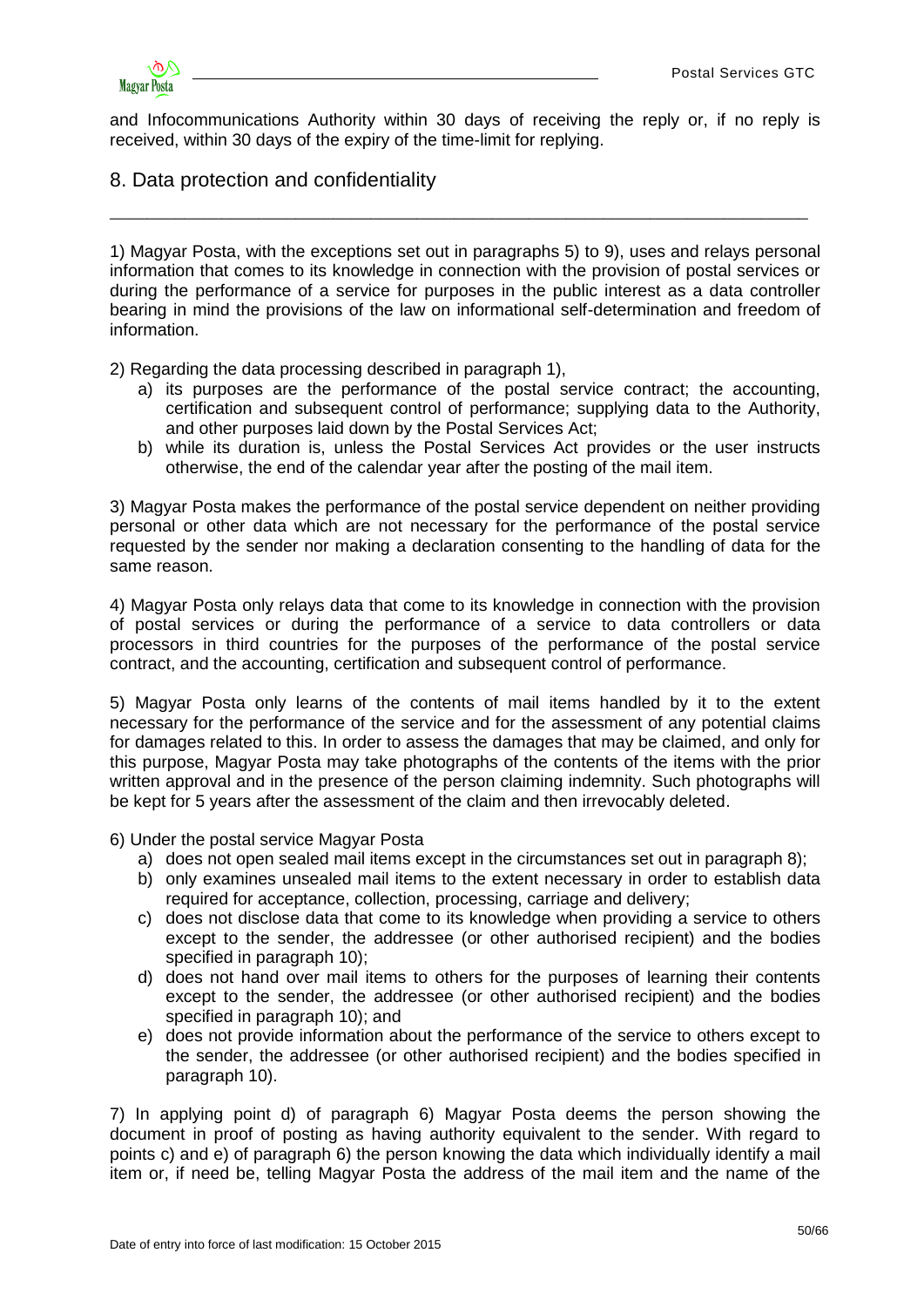

sender and addressee is also deemed to be a person having authority equivalent to the sender.

8) Magyar Posta will open sealed items if

- a) the cover of a mail item is damaged to such an extent that opening is justified in order to protect the contents and the contents of the mail item cannot be protected by rewrapping the item without opening it;
- b) opening the mail item is justified in order to avert danger posed by the contents of the item; and
- c) in the event of the occurrence of the situation described in points b) and c) of paragraph 7) of Point 4.3.4.

9) Opening mail items is conducted in accordance with paragraph 9) of Point 4.3.4 and additionally the fact of the postal opening is marked on the item and, if possible, the sender is advised of the opening and the reason for it.

10) Magyar Posta takes appropriate organisational and technical measures to ensure the confidentiality of mail items, written communications and statements handled in the course of the performance of postal services. Magyar Posta, in the event of the existence of the legal conditions and a request to this end, hands over or shows mail items, written communications and statements to organisations authorised by separate legislation, and allows the observation and storage of, or intervention with mail items and written communications by other means.

11) The employees, members, agents and postal contractors of Magyar Posta are under the same obligation of confidentiality as Magyar Posta, which also continues after the employment or the legal relationship of the member, agent or postal contractor ceases, and are liable for breaches of this obligation.

11/A) Magyar Posta keeps all documents related to the postal service for one year from the date of issue or from the expiry of the period of validity of the document.

12) Information on Magyar Posta's data processing and data protection declaration can be viewed on the web page DATA P[ROTECTION](http://www.posta.hu/adatvedelmi_szabalyzat) RULES. A list of data processors used in the course of providing postal services is available on WWW.[POSTA](http://www.posta.hu/).HU.

\_\_\_\_\_\_\_\_\_\_\_\_\_\_\_\_\_\_\_\_\_\_\_\_\_\_\_\_\_\_\_\_\_\_\_\_\_\_\_\_\_\_\_\_\_\_\_\_\_\_\_\_\_\_\_\_\_\_\_\_\_\_\_\_\_\_\_\_\_\_\_\_\_\_\_\_\_

### <span id="page-50-0"></span>9. Liability for damages

<span id="page-50-1"></span>9.1. Liability for damages for mail items sent by domestic mail

#### <span id="page-50-2"></span>9.1.1. General rules

1) Magyar Posta assumes liability for damages for the destruction of, the full or partial loss of and damage to mail items as well as in consequence of the delayed performance of timeguaranteed services to the sender; as described in paragraph 2) of Point 9.1.6 to the addressee, or as described in paragraph 3) of Point 9.1.6 to a third party, and in the event of the non-contractual performance of the redirection supplementary service to the addressee.

2 In the absence of an agreement between Magyar Posta and the sender or the addressee, the general rules of the Civil Code govern Magyar Posta's liability for damages arising from providing the postal service – with the exception of the destruction of, loss in part or in full of and damage to mail items as well as in consequence of the delayed performance of time-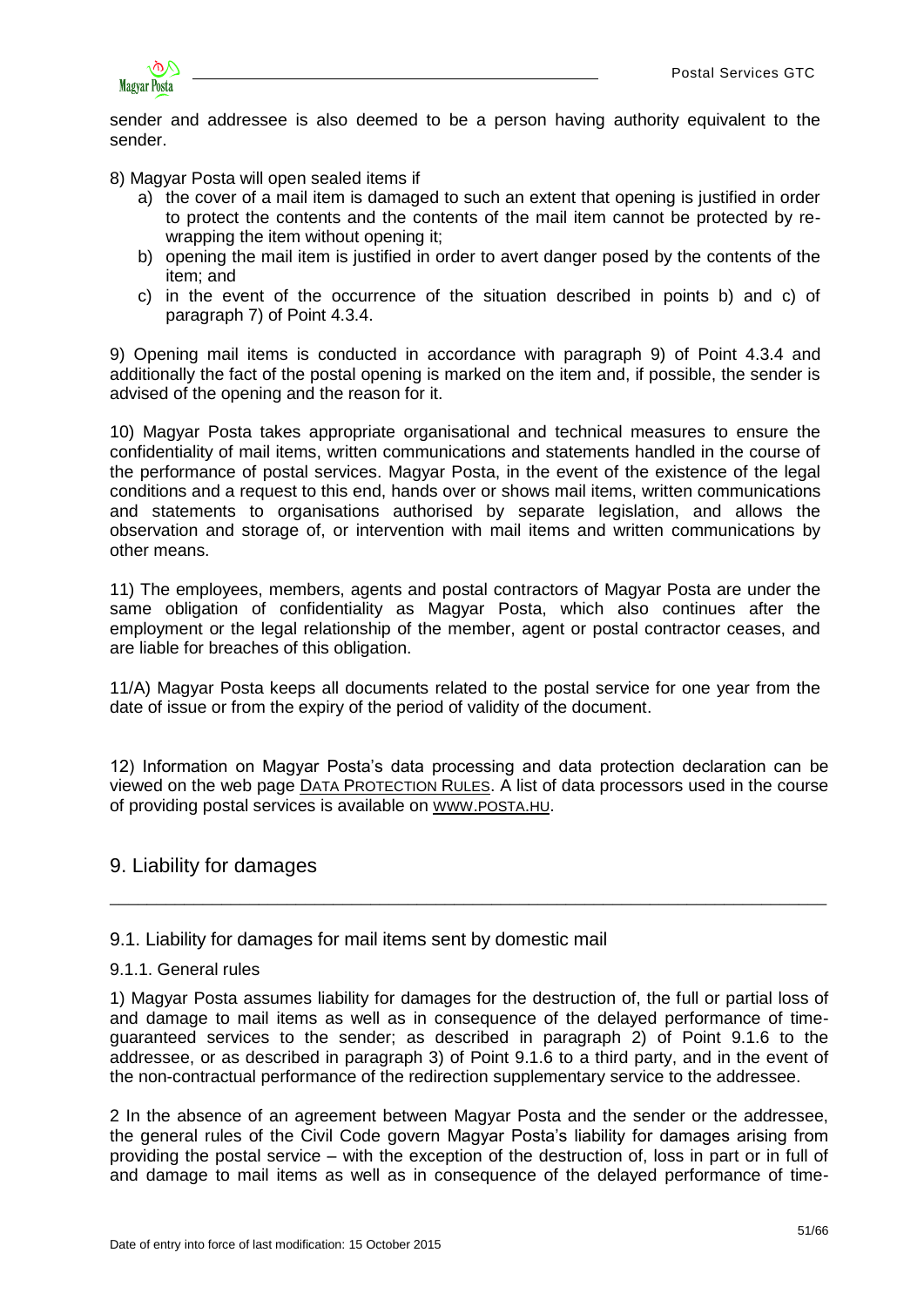

guaranteed services – with the proviso that Magyar Posta will not indemnify the general damages of the sender or the addressee as described in paragraph 2) of Point 9.1.6 and in the event of the non-contractual performance of the redirecting supplementary service, and will indemnify the pecuniary damage of such persons with the exception of loss of reasonably expected profits. Claims arising under this paragraph will lapse after 6 months.

3) In the cases described in points 9.1.3 to 9.1.5, Magyar Posta may not claim that the damage caused was less than the flat-rate indemnity specified therein or less than the amount of the insured value, and the user may not claim that the damage caused was greater than the flatrate indemnity specified therein or the amount of the insured value.

4) Magyar Posta will apply the general rules of the Civil Code for the indemnification by the sender of damage caused by a mail item to Magyar Posta or to any third party outside the postal service contract.

5) Magyar Posta will apply the rules of the Civil Code, unless a separate written contract between the sender and Magyar Posta provides otherwise, for the indemnification by the sender of damages caused to Magyar Posta ascribable to the sender by the destruction, full or partial loss or damage due to improper use of the receptacles (pallets, trays, sacks, containers) provided by Magyar Posta in order to facilitate the use of the postal service contract.

<span id="page-51-0"></span>9.1.2. Disclaimer of Magyar Posta's liability

1) Magyar Posta is not liable for damages incurred due to the destruction of, full or partial loss of, or damage to a mail item in the period of time from the acceptance of the mail item until its delivery or return delivery to the sender if the damage was caused

- a) by unforeseeable circumstances beyond Magyar Posta's control;
- b) by the inherent nature of the mail item or deficiencies in wrapping that are imperceptible from the item's exterior, or
- c) by another mail item;
- d) by the sender omitting to mark that the item required the "Fragile" additional service/handling on the mail item's address label, document in proof of dispatch, or in its electronic posting list.

#### 2) Furthermore, Magyar Posta will bear no liability if

- a) the contents of the mail item deteriorate even though Magyar Posta performed the service within the time-limit;
- b) the packaging was not appropriate for the characteristics, nature, shape, weight or physical attributes of the contents, or did not meet the requirements for items that may only be carried upon certain conditions specified in APPENDIX 1, or the contents of a postal parcel posted with the "Fragile" additional service/handling are damaged, leak or become soiled due to inadequate packaging;
- c) the packaging did not protect the contents of the mail item from damage caused by occasionally turning or rotating the item or from the mechanical, electrical or electronic disorder of the contents in the course of processing, forwarding and carriage;
- d) the mail item's packaging was inappropriate for the temperature of its environment for the season (e.g. equipment used in the performance of the postal service directly exposed to the weather such as a Parcel Terminal, heated postal premises);
- e) the contents of a mail item posted without the "Fragile" additional service/handling is damaged in spite of its exterior remaining intact and undamaged including the manufacturer's packaging used by the producer of the contents;
- f) after opening the intact packaging chipping, scratching, friction or other damage is found on enamelled or varnished objects as well as on furniture and wooden objects;
- g) articles sent by postal parcel have rusted, oxidised or become tarnished;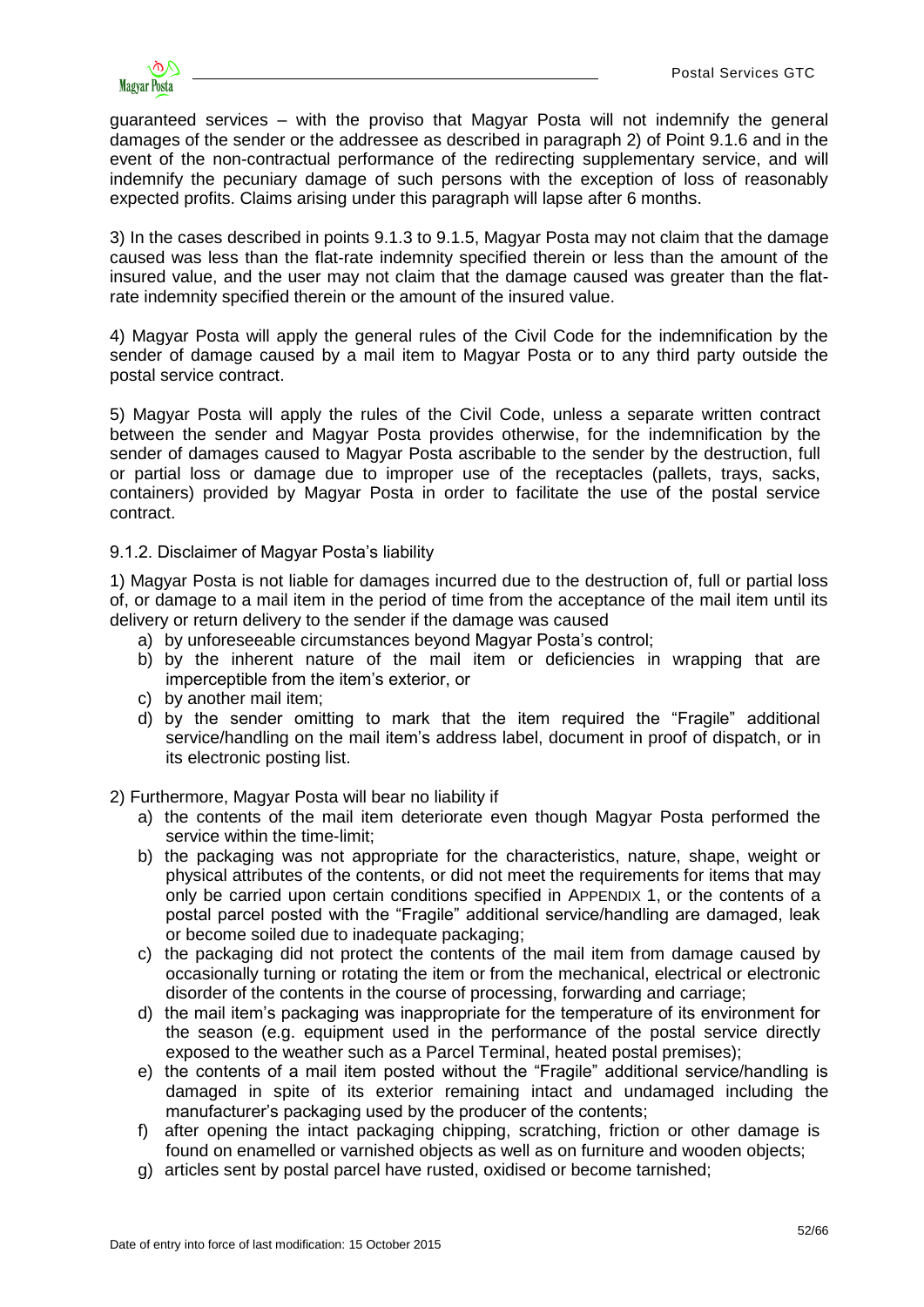

- h) a mail item which can be posted unwrapped based on point 3.3, paragraph 4), and is posted unwrapped becomes soiled or scratched, or its protruding parts (e.g. wheels, rollers, handle) are damaged;
- i) the sender does not fulfil his or her obligation described in the provisions of the specific product sheets of the postal parcel services to make sure that the data on the address label produced by Magyar Posta are correct or to indicate the need to correct erroneous details during acceptance;
- j) Magyar Posta delivered the postal parcel to an occasional recipient pursuant to Point 6.7 in accordance with the sender's specific instruction but at the time of entering into the postal service contract the sender did not have the addressee's consent to the possibility of delivery to the immediate neighbour at the address;
- k) the contents of a mail item deteriorate during the period of retention (holding) following an unsuccessful delivery attempt or during the performance of an additional and supplementary service (e.g. mail holding) requested by the sender.
- l) In the case of time-guaranteed postal parcels, the service or the additional and supplementary services were not fulfilled, because the sender failed to provide Magyar Posta with the data set out in point 3.5. paragraphs 9)-11) and 12/A) at which the sender or addressee can be contacted, or at the contact data provided it was not possible to make contact for reasons beyond Magyar Posta's sphere of operation;
- m) It can be presumed that the sender or addressee acted with fraudulent intent in the interest of receiving indemnity or the fee or fee difference of the unperformed service being repaid to it completely or partly.

3) Magyar Posta must prove the deficiency in packaging and also that the damage was caused by an unforeseeable circumstance beyond its control or, in spite of its conduct in accordance with the contract, by a mail item of a third party other than the injured party, and/or that the sender failed to state the use of the supplementary or additional service on the address label or document in proof of dispatch, or in the electronic posting list of the mail item.

4) The sender must prove that the damage was not a consequence of the inherent attributes of the mail item and that the damage was not due to a deficiency of the packaging, and, moreover, that the sender stated the use of the supplementary or additional service on the address label or document in proof of dispatch, or in the electronic posting list of the mail item.

5) Magyar Posta will not bear any liability for damages – even for a postal parcel posted with the "Fragile" additional service/handling – if only the external packaging of a mail item has been damaged.

6) Magyar Posta is not liable for damages arising from the loss of, destruction of or damage to mail items, notifications and advice-of-delivery forms that can be deposited in a letterbox if there is no letterbox which complies with the requirements set out in Point 6.3 at the address and Magyar Posta placed the notification of the arrival of mail items in a covered place near the address used for this purpose not directly exposed to the weather (wind and rain, etc.) or in a device which Magyar Posta presumed was provided by the addressee for the purpose of the delivery of mail items.

7) Magyar Posta is not liable for the unsuccessful delivery of mail items to be handed over in person, or the delayed or non-performance of the time-guaranteed service provided the reason for this is that the addressee did not ensure easy and safe access to the address for Magyar Posta.

8) In the case of the destruction or full loss of a mail item, a claim for damages on the grounds of delay cannot be enforced.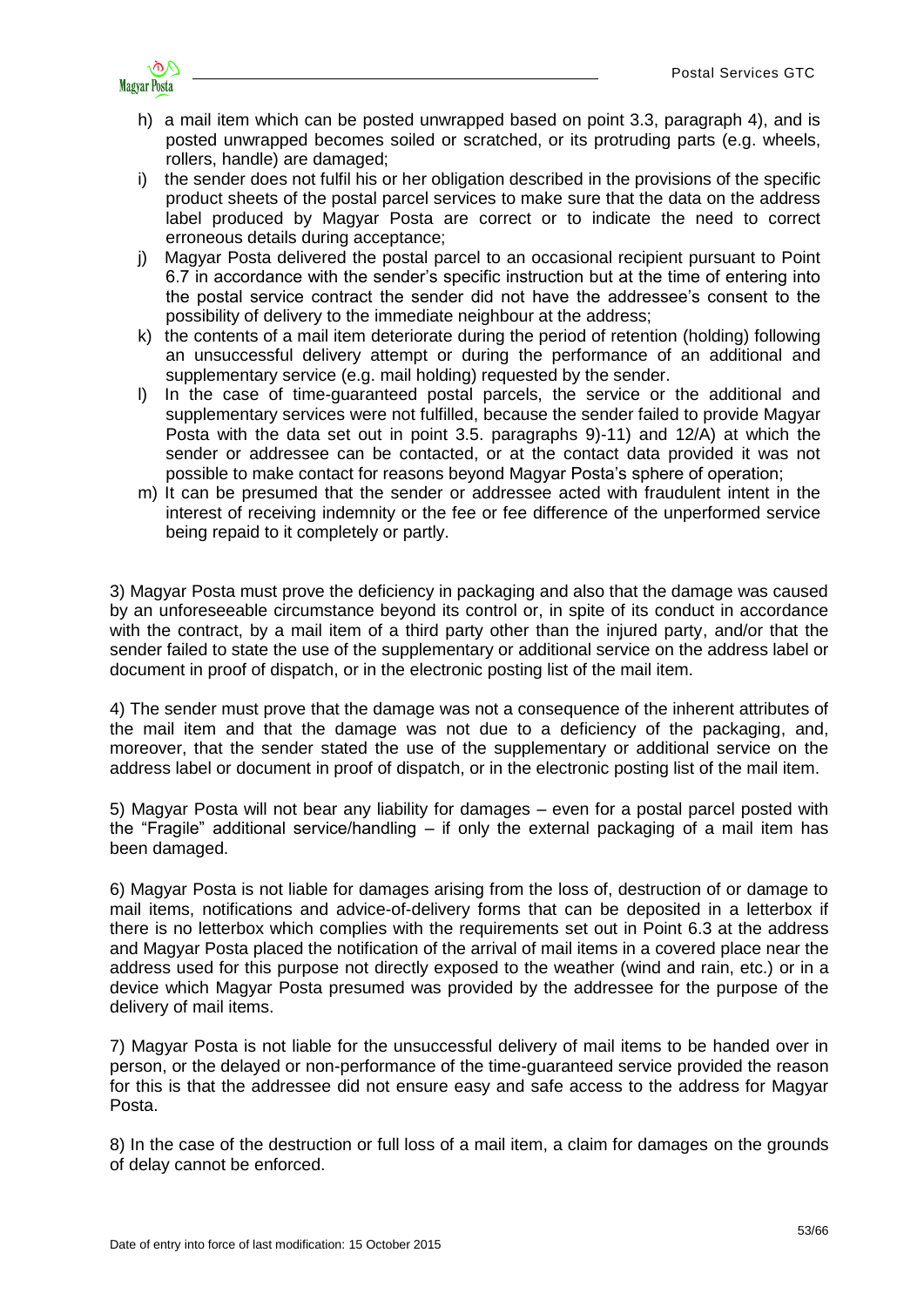

9) Magyar Posta is not liable for damages due to the delayed delivery of non-time-guaranteed mail items.

10) Magyar Posta will not be liable for damages due to the delayed delivery of mail items posted with a time-guaranteed service if

- a) the delay was caused by unforeseeable circumstances beyond its control;
- b) the delivery of the mail item was unsuccessful within the time-limit because the addressee or other authorised recipient was not available at the place specified in the address; or,
- c) in addition to the cases set out in paragraphs a) and b), exemption from liability for delayed performance is provided under the Civil Code,
- d) the sender does not hand over or has not sent the document in proof of dispatch or the electronic posting list at the time or by the time of the posting of the items,
- e) the transport of dangerous goods complying with point II.3 of Appendix 1 was delayed because Magyar Posta, in order to comply with ADR regulations, reasonably chose to restrict its available transport capacities (retaining the mail item with reason in the course of forwarding or delivery).

11) In the case of the non- or non-contractual performance of a postal service contract concluded concerning non-registered mail items, in particular in the event of the destruction of, full or partial loss of or damage to a mail item, Magyar Posta is under no obligation to pay indemnity for damages except if the loss or damage was the result of an intentional act by Magyar Posta or a person acting on its behalf.

12) Magyar Posta will not be liable for damages if the contents of a mail item are excluded from postal services or may only be carried subject to conditions and the sender did not comply with the requirements for the carriage of mail items subject to conditions.

13) In the case of the e-notification, e-projection, e-arrival to post office box and e-delivery list additional services, Magyar Posta will not check the authenticity or correctness of the notification address. Magyar Posta will not assume liability for damages arising from an incorrectly or inaccurately given notification address.

14) In the case of the e-notification, e-projection, e-arrival to post office box and e-delivery list additional services, Magyar Posta will not be liable if the notification does not reach or is delayed in reaching the addressee of the notification due to unforeseeable circumstances beyond its control.

15) Magyar Posta will not assume liability for the track & trace additional service if a problem occurs in the sender's or addressee's Internet access.

16) Magyar Posta accepts no liability for decisions made by the competent customs bodies related to the inspection of mail items presented to customs.

<span id="page-53-0"></span>9.1.3. Liability for the destruction of, loss of and damage to mail items

1) With the exception of the provisions of Point 9.1.2, Magyar Posta is liable for damages incurred due to the destruction of, full or partial loss of, and damage to a mail item in the period of time from the acceptance of the mail item until its delivery or return delivery to the sender.

2) If a non-time-guaranteed registered mail item not using the insured additional service is destroyed, fully or partially lost or damaged, Magyar Posta will pay flat-rate indemnity. If the mail item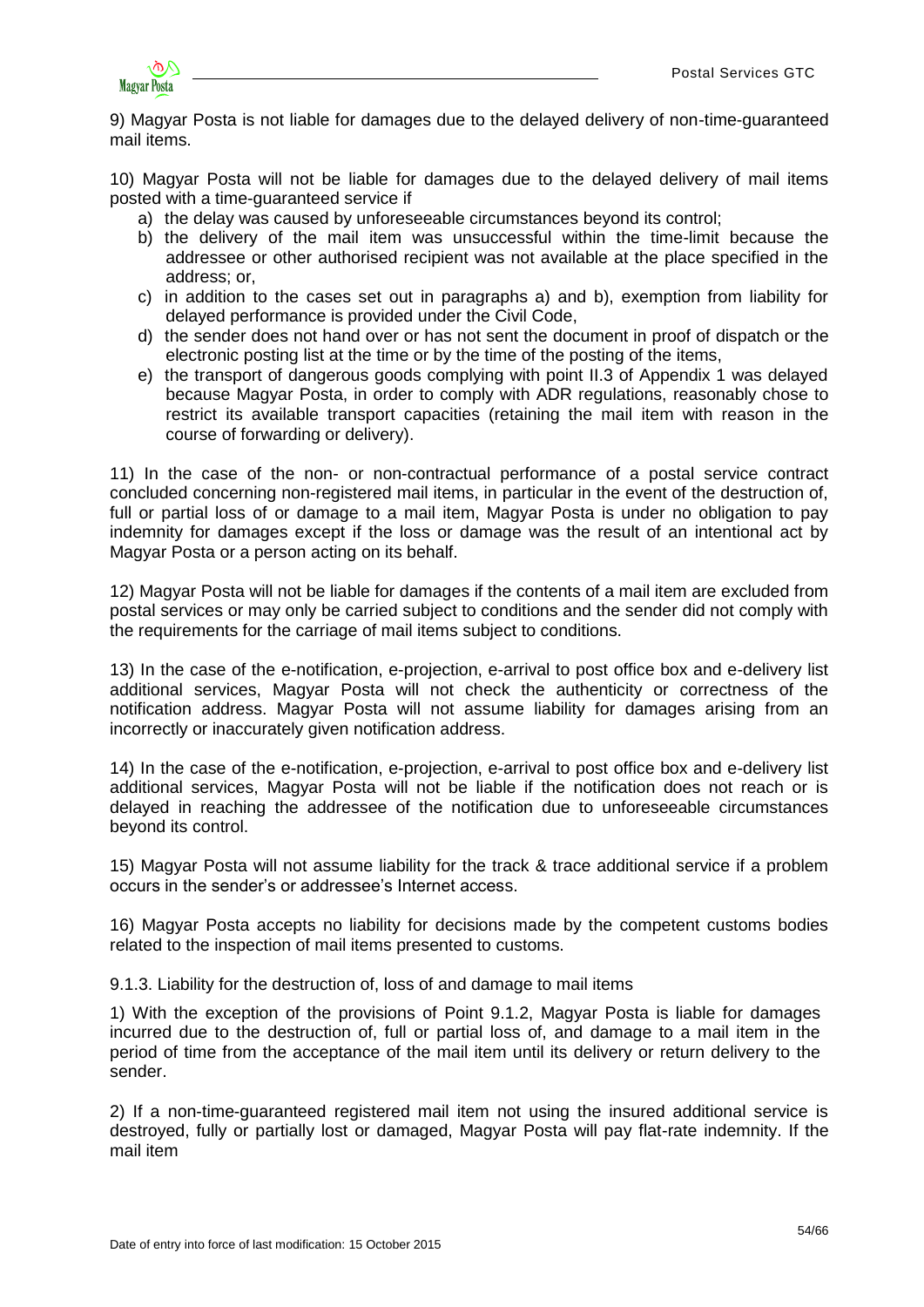

- a) is destroyed or fully lost, the amount of the flat-rate indemnity payable is fifteen times the tariff charged for the service;
- b) is partially lost or damaged, the flat-rate indemnity payable will be the proportion of the full amount of the flat-rate indemnity specified in point a) equivalent to the extent of the damage caused to the full value of the mail item.

3) If a mail item posted with the insured additional service is destroyed, fully or partially lost, or damaged, Magyar Posta will pay the following flat-rate indemnity taking the provisions of paragraph 5) into account:

- a) if the mail item is destroyed or fully lost, the flat-rate indemnity payable will be the sum indicated as the insured value;
- b) if the mail item is partially lost or damaged, the flat-rate indemnity payable will be the proportion of the amount of the insured value of the item equivalent to the extent of the damage caused compared to the total value of the item.

# 4) - 11

5) If the sender did not state the real market value as the amount of the insured value, instead of the insured value Magyar Posta will use the real market value of the contents of the mail item as the basis for calculating the flat-rate indemnity. To this end Magyar Posta is entitled to request the invoice evidencing the market value of the contents. Magyar Posta's liability for damages may only extend up to the amount of the insured value.

6) If Magyar Posta misdelivered a mail item to an unauthorised recipient and contractual delivery to the authorised recipient is impossible within 30 days of the realisation of the misdelivery, the rules on indemnity for damages arising from loss of a mail item will apply.

7) If the delivery or the attempted delivery of a registered mail item sent in domestic mail does not occur within fifteen days of posting, unless a written contract between Magyar Posta and the sender provides otherwise, Magyar Posta will regard the mail item as lost until proven to the contrary and will apply the rules for indemnity for lost mail items.

8) When a mail item presumed to have been lost pursuant to paragraph 7) is found, the item will be delivered. Any unpaid flat-rate indemnity and the unrepaid tariff for the service will not be paid but already paid flat-rate indemnity and the amount of the already reimbursed tariff for the service does not need to be refunded to Magyar Posta in spite of the delivery.

### <span id="page-54-0"></span>9.1.4. Liability for the delayed delivery of mail items

Magyar Posta will pay flat-rate indemnity for the delayed (attempted) delivery of mail items posted with a time-guaranteed service with exceptions described in paragraph 10) of Point 9.1.2. The amount of the flat-rate indemnity is twice the tariff paid for the time-guaranteed postal service.

### <span id="page-54-1"></span>9.1.5. Other rules on liability

1) If during the performance of a postal service contract Magyar Posta becomes liable for damages on several legal grounds or due to the non-contractual performance of several simultaneously used additional services, the amount paid in indemnity by Magyar Posta will be the highest among the applicable flat rates of indemnity.

2) The amount of the flat-rate indemnity payable for the non-contractual performance of the redirecting supplementary service is twice the tariff paid for the service. If the tariff is based on

<sup>&</sup>lt;u>.</u> <sup>11</sup> Repealed on 1 June 2014.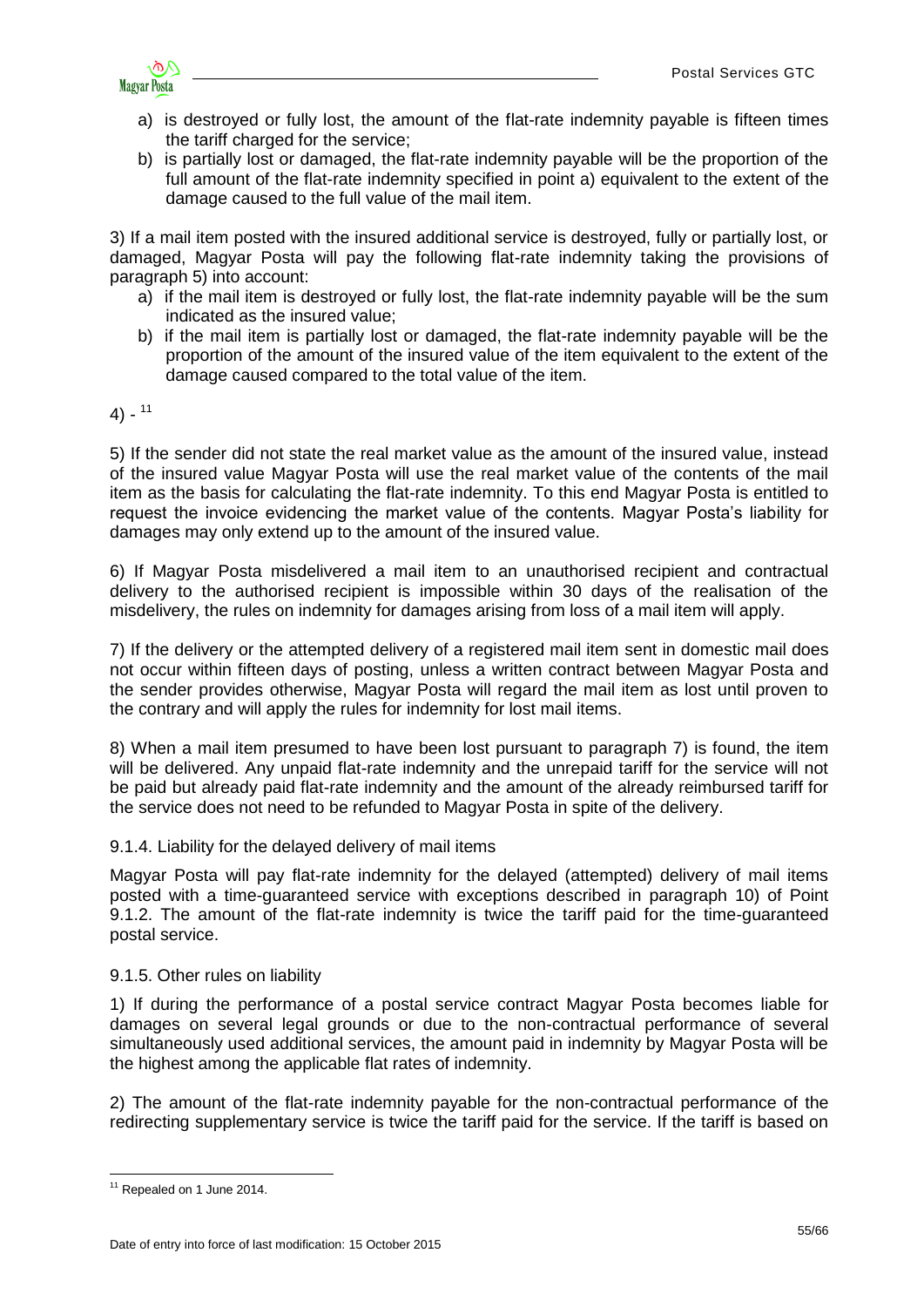

a period of time, the flat-rate indemnity payable will be based on the tariff payable for the shortest period of time available for the service.

3) For the payment for goods additional service and the "Delivery-after-payment" letter service, Magyar Posta is liable up to the payment-for-goods or delivery-after-payment amount provided the mail item was delivered without collecting the payment-for-goods or delivery-after-payment amount or only collecting a smaller amount.

4) If a mail item posted with a time-guaranteed service and the insured additional service in domestic traffic is partially lost or damaged and Magyar Posta delivers the remaining part of the item or the damaged item delayed, Magyar Posta must pay indemnity for both the delayed delivery and the partial loss of or damage to the item which together is up to either the amount of the item's insured value or twice the tariff paid for the time-guaranteed postal service, whichever is the greater.

5) Magyar Posta may claim the damaged objects if it agrees to pay indemnity for them.

<span id="page-55-0"></span>9.1.6. Claiming indemnity

1) The sender is entitled to claim indemnity with the exceptions described in paragraphs 2) and 3).

2) The addressee is entitled to claim indemnity only if

- a) the item was delivered to the addressee or other authorised recipient, or
- b) the sender has assigned the right to claim indemnity to the addressee in writing.

3) Third parties other than the sender or the addressee are entitled to claim indemnity only if the person authorised to claim indemnity has assigned this right to such third persons in writing.

4) If the sender claims indemnity under point a) of paragraph 2), the written claim for indemnity must refer to the record made by Magyar Posta.

5) If an authorised representative wishes to claim indemnity, the authorised representative must produce authorisation for this specific purpose with the exception of a general power of attorney. The authorisation must be appended to the written statement of claim.

6) Neither the addressee nor the third party pursuant to paragraph 3) may claim indemnity for an amount which is higher than that due to the sender.

7) A claim for indemnity made by either of the claimants annuls the other person's right to claim indemnity.

8) Claims for indemnity may be made at any postal service outlet.

9) The partial loss of or damage to a mail item  $-$  if it is perceptible  $-$  must be indicated immediately on the delivery document or other technical device for recording signatures at the time of the delivery or return delivery of the item by the person receiving the mail item. For postal parcels addressed to a Parcel Terminal, Magyar Posta must be notified of this fact by ringing the telephone number indicated at the delivery point and afterwards the given instructions must be followed. Failure to do this leads to loss of rights. In the absence of a delivery document or other technical device for recording signatures, or when the partial loss of or damage to the item is not detected immediately upon delivery (return delivery), Magyar Posta must be notified of this in writing within three working days of the date of delivery or the right to make a claim will be forfeited. At the same time as the partial loss or damage is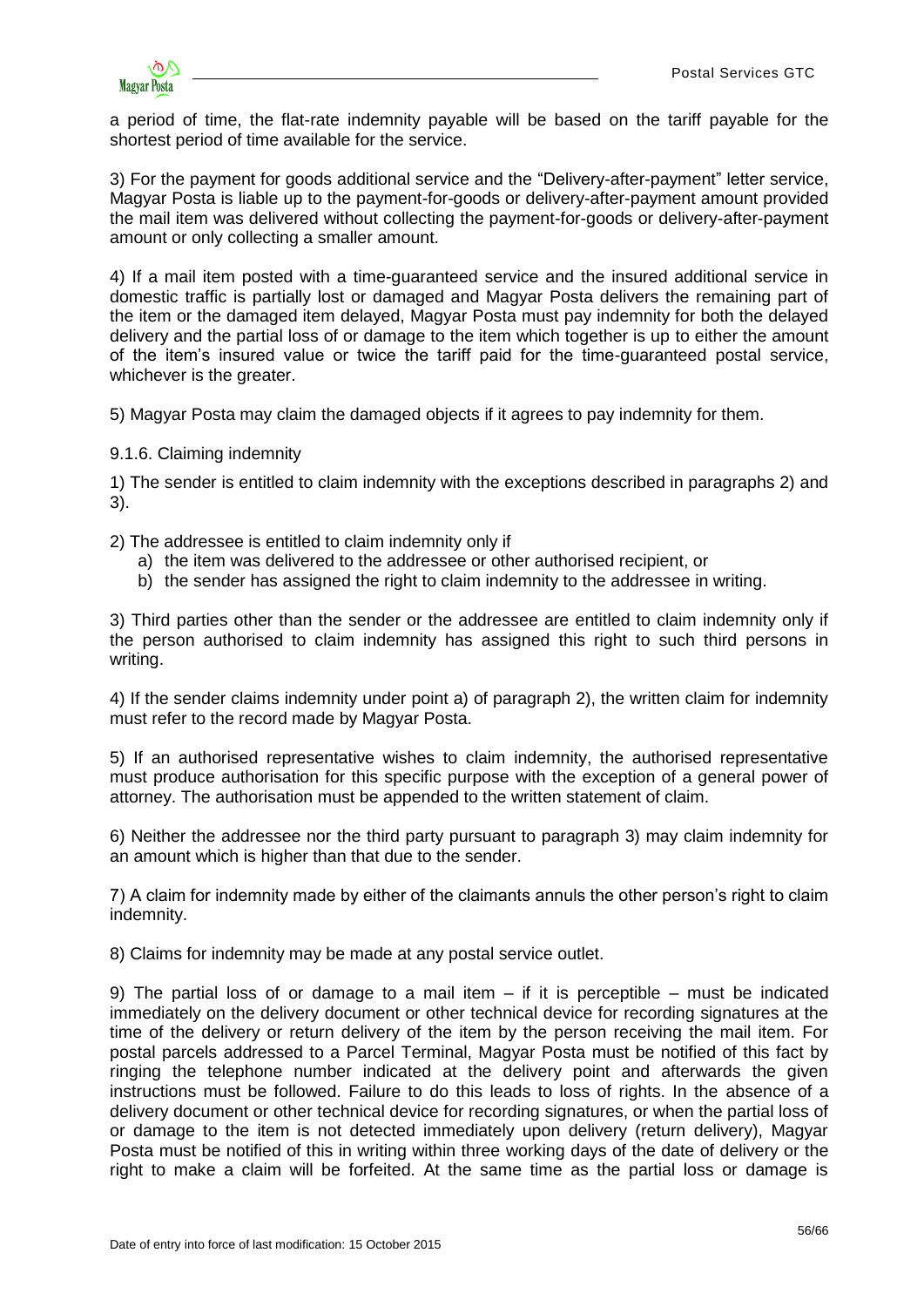

reported in writing, Magyar Posta will make a subsequent record based on the presented item. The claim for indemnity may also be indicated when the written report is submitted. The entire item including the content and the outer and inner packaging must be presented to Magyar Posta in order to have the claim assessed.

10) When submitting a claim for indemnity the sender (or the addressee or authorised representative) must in every case place all invoices, documents and records supporting the claim for indemnity as well as the entire item including the content and the outer and inner packaging and any other evidence at the disposal of Magyar Posta.

11) The claimant may notify Magyar Posta of a claim for indemnity on the grounds of the delayed delivery of a mail item posted with a time-guaranteed service in writing within fifteen days of the receipt of the item or the right to make a claim will be forfeited.

12) The claimant may, with the exception described in paragraph 14), submit a written claim for indemnity on the grounds of the loss or destruction of a mail item to Magyar Posta within 6 months starting on the fifteenth day from the date of posting of the mail item or the right to make a claim will be forfeited.

13) Magyar Posta will respond in writing to the claimant's report or claim for indemnity within thirty days. In its reply Magyar Posta

- a) will inform the claimant of any further conditions and procedures that might be needed to assess the merits of the report, or
- b) will establish whether or not the report or the claim for indemnity is justified. If the claim is deemed to be justified, the claimant will be advised of the expected date of the payment of indemnity, or
- c) will inform the claimant of the rules on indemnity and claiming indemnity laid down by law and in the contract if the legal basis or the amount of the claim for indemnity is disputed. In this case, pursuant to the provisions of Section 2 of Act CLV of 1997 on consumer protection (hereinafter referred to as the Consumer Protection Act), Magyar Posta will inform claimants classified as consumers about the possibility to institute a procedure to settle a consumer dispute before the conciliation body pursuant to the Consumer Protection Act.

14) When the fact of the loss or destruction of a mail item is revealed to Magyar Posta during a complaint procedure and at the time of the receipt of Magyar Posta's response to the complaint establishing the fact of loss or destruction less than 30 days remain of the period for claiming indemnity specified in paragraph 12), the period for claiming indemnity will be extended by another thirty days after the receipt of the response.

15) If the claimant submits a notification, report or claim as described in paragraphs 9), 11), 12) and 14) to Magyar Posta within the period permitted therein, and Magyar Posta has challenged the claim for indemnity or has failed to pay indemnity within 60 days of the receipt of the information under point b) of paragraph 13) establishing that the claim was justified, the claimant may enforce the claim for indemnity in court within a permitted period of one year starting at the date of posting the mail item. The length of time that a consumer dispute procedure before the conciliation body takes will not be included in the period for claiming indemnity.

16) Magyar Posta will make arrangements to remit the amount of indemnity awarded within 8 calendar days of the assessment of the claim for indemnity.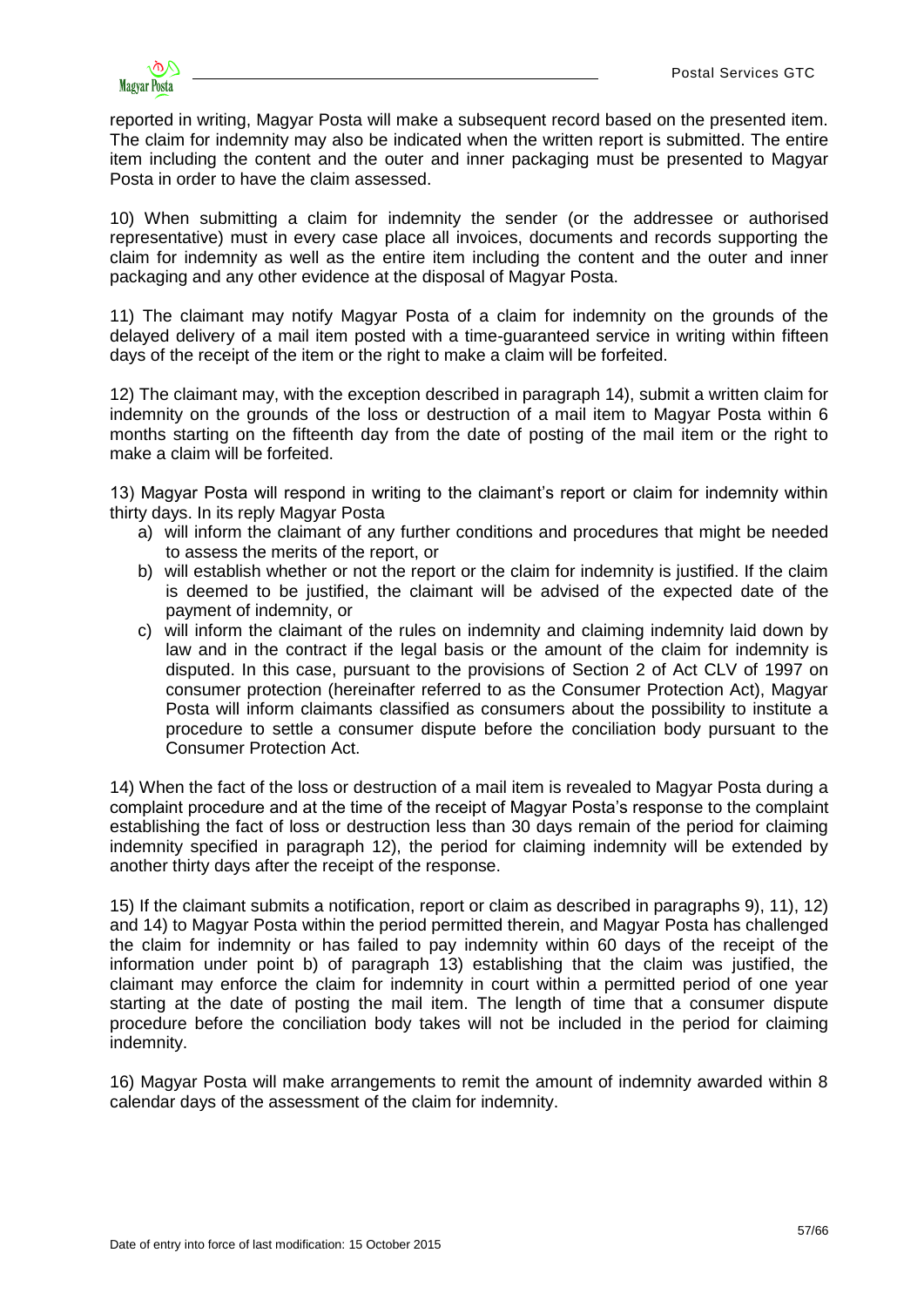

<span id="page-57-0"></span>9.1.7. Procedure if part of the item is recovered after indemnity is paid

1) If a lost part of a mail item is recovered after the indemnity amount has been paid, Magyar Posta will advise the claimant thereof. The claimant may claim the part recovered in Hungary within 15 days of receiving the notice of it being found, but in this case the indemnity paid in respect of the recovered part of the contents must be refunded. If the claimant demonstrably receives the notification but does not respond to it within the time-limit, Magyar Posta will regard this as renunciation of ownership of the recovered part of the contents.

### <span id="page-57-1"></span>9.2. Liability for damages for mail items sent in international mail

#### <span id="page-57-2"></span>9.2.1. General rules

1) For international services (irrespective of whether the damage or loss occurred within or outside Hungary) the Postal Services Act, international agreements and separate agreements concluded with foreign postal service providers govern the liability of Magyar Posta and/or the foreign postal service provider, the assessment of the claim for indemnity as well as the amount of indemnity. Magyar Posta accepts no liability for processes that occur prior to the arrival of international mail items in Hungary from abroad. Furthermore, the provisions of Point 9.1.1 will also prevail with regard to Magyar Posta's liability for damages arising from providing the postal service, the provisions of Point 9.1.2 will prevail with regard to the exclusion of liability of Magyar Posta and the provisions of Point 9.1.6 will prevail with regard to the enforcement of claims for indemnity for mail items sent abroad from Hungary and received from abroad in Hungary.

1/A) In the case of the destruction, complete or partial loss (deficient content), or damage of international registered postal items arriving to Hungary from abroad, the sender is entitled to indemnification except if the sender renounces its right to assert a claim for damages in favour of the addressee in a written statement addressed to the foreign postal service provider.

1/B) The partial loss of or damage to a mail item sent abroad must be reported to the foreign postal service provider in writing at the time of delivery or within the period of limitation specified in the general terms and conditions of the foreign operator participating with Magyar Posta in order to perform the given service calculated from the time of delivery.

2) The sender (or the addressee, or their authorised representative) must always attach all available invoices, receipts, documents, the sender's statement in which it renounces its right to assert a claim for damages, as well as the entire mail item (the content together with the entire internal and external packaging) and other evidence to the submitted claim for indemnity.

3) Claimants may make claims for indemnity on the grounds of the delayed delivery of mail items posted with a time-guaranteed service to Magyar Posta in writing for international EMS express mail items within four months of their receipt or the right to make a claim will be forfeited.

3/A With regard to international services, claimants may make claims for indemnity on the grounds of the destruction or loss of a mail item to Magyar Posta in writing within six months of the day following the day of posting of the item or the right to make a claim will be forfeited.

4) With the exception of mail items posted with the insured additional service, Magyar Posta establishes the amount of indemnity in SDR (DTS). SDR (DTS) is the International Monetary Fund's unit of account and its conversion rate to HUF changes periodically. Information on the current value of SDR (DTS) is given in the document OTHER [TARIFFS](http://www.posta.hu/static/internet/download/PASZF_KI09_Postai_egyeb_dijak_20130614_elozetes.pdf) FOR POSTAL [SERVICES.](http://www.posta.hu/static/internet/download/PASZF_KI09_Postai_egyeb_dijak_20130614_elozetes.pdf)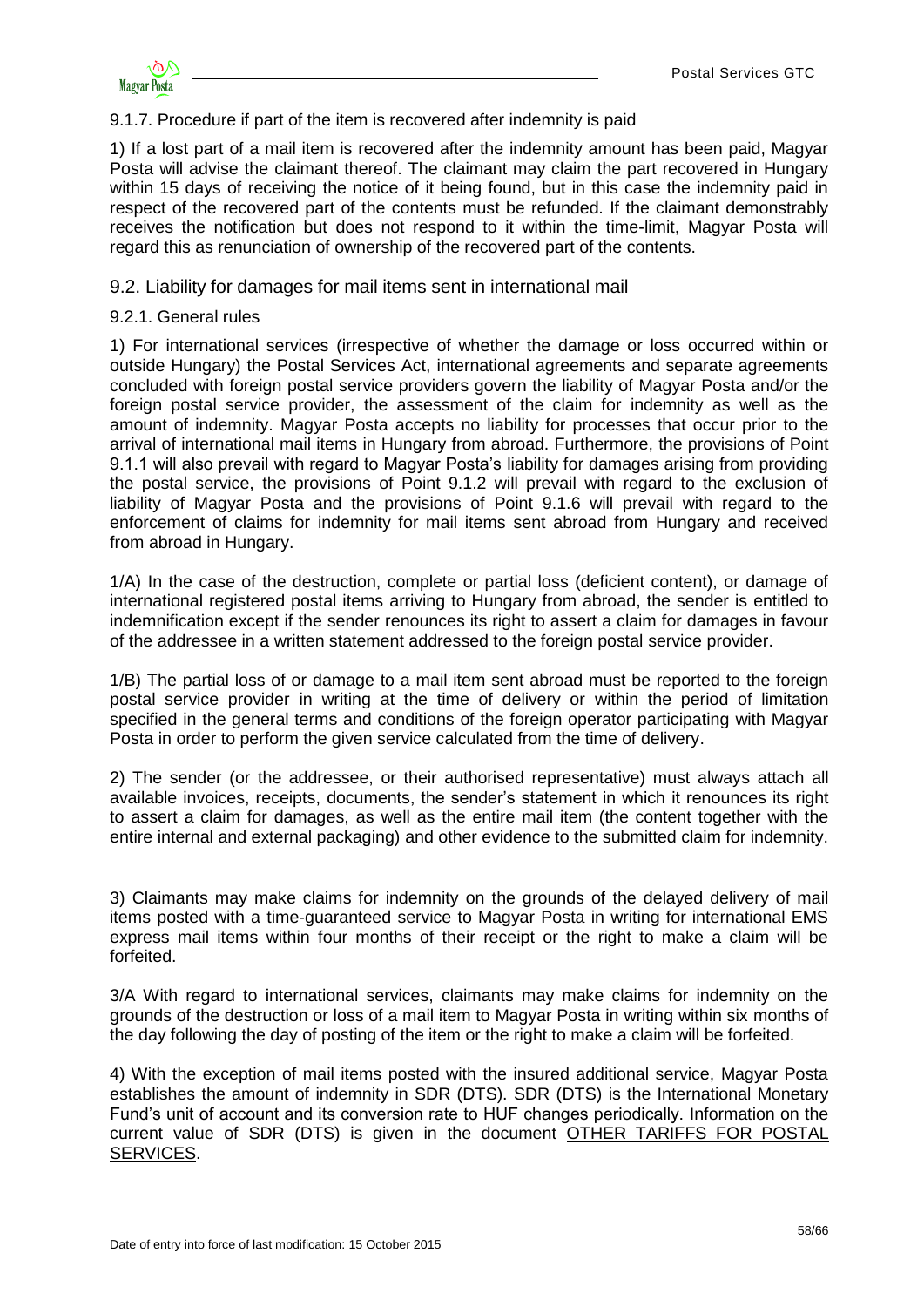

5) Magyar Posta's liability does not extend to indirect damages or lost profit., or to claim for damages relating to a service already performed on the basis of another contract, separate from the performance of the postal service contract (e.g. amounts paid in advance on the basis of a contract concluded by the addressee and the foreign sender as remote parties, concerning the sale of products).

6) If during postal handling or during the indemnity procedure it becomes apparent that the insured value of an international mail item posted with the insured additional service was fixed at a level that is clearly higher than its actual market value, Magyar Posta is entitled to request the presentation of the invoice evidencing the market value of the content, and Magyar Posta's liability for indemnity extends only up to the market value.

7) Magyar Posta will reply to the person submitting the report or claim in writing within thirty days and, dependent on the investigation of the cooperating foreign postal operator, this period may be extended by a further thirty days.

8) If a lost part of a mail item is recovered after the indemnity amount has been paid, Magyar Posta will advise the claimant thereof. The claimant may claim the part recovered in Hungary within 3 months of receiving the notice of it being found, but in this case the indemnity paid in respect of the recovered part of the contents must be refunded. If the claimant demonstrably receives the notification but does not respond to it within the time-limit, Magyar Posta will regard this as renunciation of ownership of the recovered part of the contents.

<span id="page-58-0"></span>9.2.2. Extent of liability for international letter-mail items

- a) In the event of the destruction of, full or partial loss of, or damage to an international letter-mail item posted with the insured additional service, the amount of indemnity payable is proportionate with the extent of loss or damage but is at most equivalent to the insured value.
- b) In the event of the destruction of, full or partial loss of, or damage to a mail item posted without the sender declaring its value but with the registered additional service, Magyar Posta will pay flat-rate indemnity. If the mail item

ba) is totally lost or destroyed, the amount of indemnity payable is a flat rate of 30 SDR (DTS),

bb) is partially lost or is damaged, the amount of indemnity payable is a proportion of the full flat-rate indemnity given in point ba) equivalent to the extent of the damage caused compared to the total value of the item.

<span id="page-58-1"></span>9.2.3. Extent of liability for priority and non-priority international postal parcels and Europa+ parcels

- a) If a priority and non-priority international postal parcel or Europa+ parcel posted with the insured additional service is destroyed or fully lost, the amount of indemnity payable is the amount of the insured value of the item. If the item is partially lost or damaged, the amount of indemnity payable is a proportion of the amount of its insured value equivalent to the extent of the loss or damage caused compared to the total value of the item.
- b) In the event of the destruction of, total or partial loss of, or damage to a priority or nonpriority international postal parcel posted without the sender declaring its value, the amount of indemnity payable is the amount calculated in proportion with the extent of loss or damage calculated at the rate of 4.50 SDR (DTS) per kilogram up to a maximum of 40 SDR (DTS).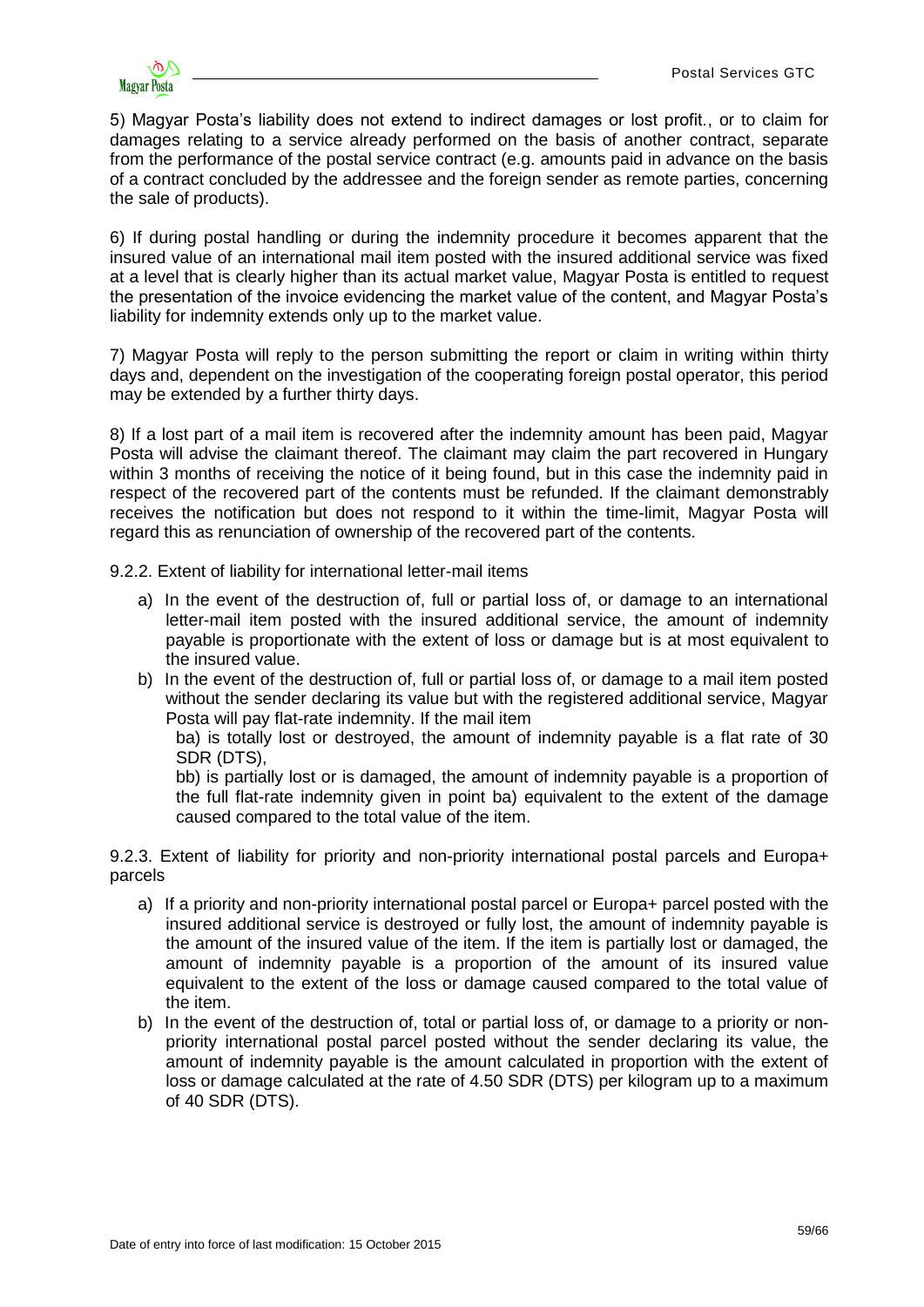

<span id="page-59-0"></span>9.2.4. Extent of liability for International EMS express mail items

- a) In the event of the destruction of, full or partial loss of, or damage to an international EMS express mail item posted with the insured additional service, the amount of indemnity payable is proportionate with the extent of loss or damage but is at most equivalent to the insured value.
- b) In the event of the destruction of, full or partial loss of, or damage to an international EMS express mail item posted without the sender declaring its value but with the registered additional service, Magyar Posta will pay indemnity. If an international EMS express mail item

ba) is fully lost or destroyed, the amount of indemnity payable is the actual amount of the loss or damage proven by the sender up to a maximum of HUF 20,000 for Print items (containing documents) and HUF 50,000 for Pack items (containing goods);

bb) is partially lost or is damaged, the amount of indemnity payable is a proportion of the insured amount of HUF 20,000 or HUF 50,000 included in the basic fee equivalent to the extent of the loss or damage caused compared to the total value of the item.

<span id="page-59-1"></span>9.2.5. Liability for the late delivery of international time-guaranteed mail items

Magyar Posta will pay flat-rate indemnity for the late delivery or late attempted delivery of international EMS items posted with the time-guaranteed service with the exception of Point 9.1.2 paragraph 10) a) to b). The amount of the flat-rate indemnity is the same as the fee paid for the time-guaranteed postal service.

<span id="page-59-2"></span>9.2.6 Extent of liability for the cash on delivery additional service

1) With the international cash on delivery additional service, Magyar Posta is liable up to the cash-on-delivery amount if the mail item was delivered without collecting the cash-on-delivery amount or collecting an amount less than the full amount.

<span id="page-59-3"></span>10. Magyar Posta's obligation to refund fees

1) Magyar Posta will refund fees which are miscalculated upon accepting mail items or erroneously collected upon delivery, or the difference in fees to the person who paid these.

\_\_\_\_\_\_\_\_\_\_\_\_\_\_\_\_\_\_\_\_\_\_\_\_\_\_\_\_\_\_\_\_\_\_\_\_\_\_\_\_\_\_\_\_\_\_\_\_\_\_\_\_\_\_\_\_\_\_\_\_\_\_\_\_\_\_\_\_\_\_\_\_\_\_\_\_\_

1/A) In cases specified in paragraphs 2) and 3) of Point 9.1.3 Magyar Posta will also refund the fee paid by the sender for the service upon concluding the postal service contract.

2) In addition to the provisions of paragraph 1) Magyar Posta will refund the full fee for the service if

- a) the sender cancels the postal service contract by requesting the return of a mail item at the acceptance point prior to forwarding;
- b) Magyar Posta does not perform the postal service contract for reasons attributable to it; or
- c) the Postal Services Act or these GTC thus prescribe apart from the cases outlined in points a) and b).

3) When granting a partial refund of a fee, Magyar Posta will repay:

a) the overcharged amount provided the sender or addressee paid a rate in excess of the correct tariff for a mail item and this can be established from Magyar Posta's documents or from the mail item. If the overpayment was made due to incorrectly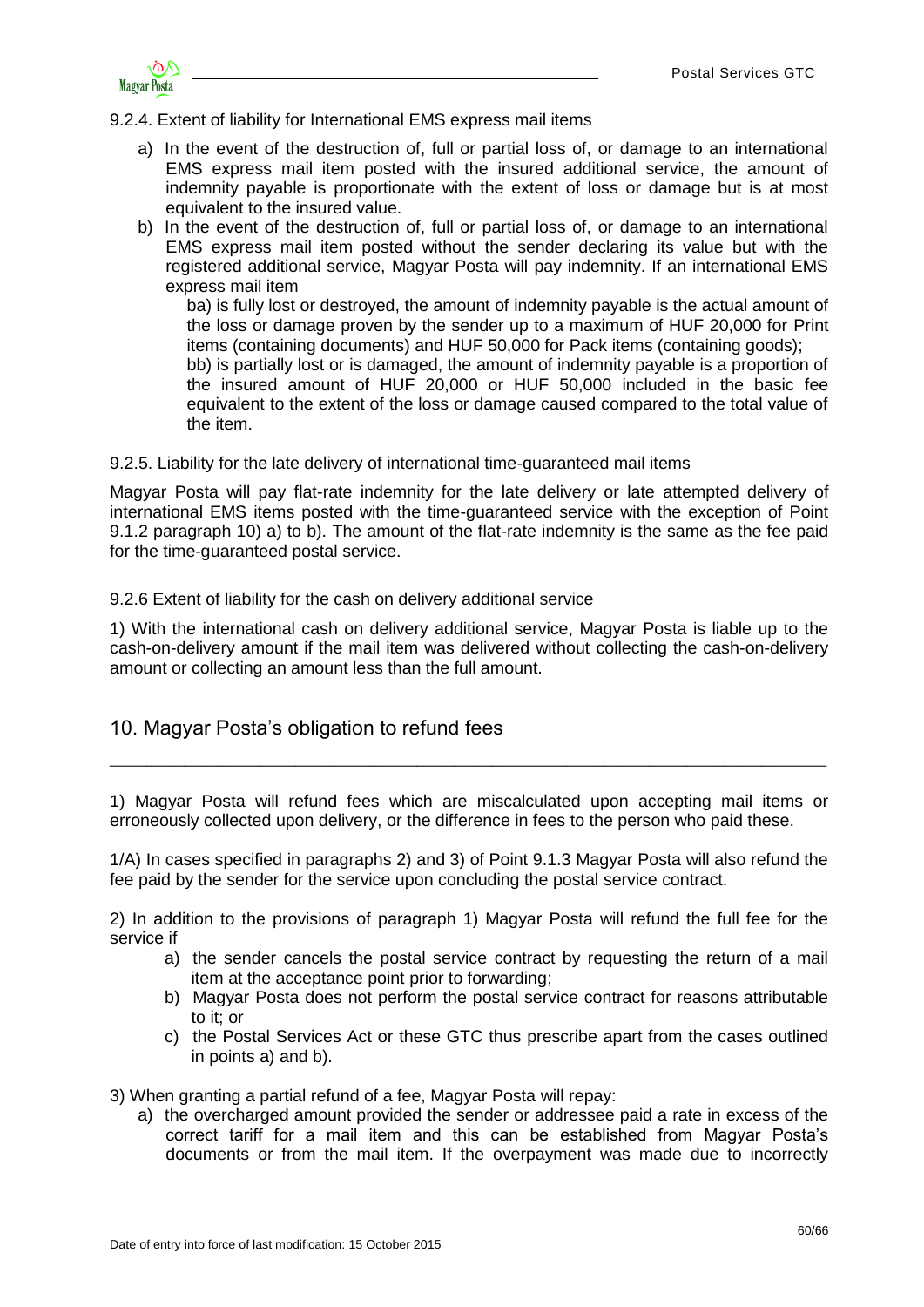

establishing the weight of the mail item, when informing Magyar Posta of this the mail item must be presented in its original condition and undamaged,

- b) the difference between the amount charged and the new tariff when the sender changes the address of a mail item or changes the requested additional or supplementary service at a postal service outlet classified as an acceptance point before a mail item is forwarded and due to the new destination or changed additional or supplementary service a lower tariff should be charged.
- c) the fee for the service for international EMS express mail items, priority and non-priority international postal parcels, and Europa+ parcels which have been accepted but are returned before leaving Hungary at the request of the sender or for a reason arising in the sender's sphere of interest, deducting the fee applicable for a domestic EMS express item, or for priority and non-priority international postal parcels or Europa+ parcels the amount charged for a 2-working day MPL Business parcel delivered to the door of the same weight,
- d) for international services the sender may request a refund of the tariffs paid except for the fee for the insured additional service if a mail item posted with the registered and insured additional services is destroyed or lost due to the occurrence of force majeure, for which indemnity cannot be claimed,
- e) if indemnity is payable for the loss of or total damage to an international letter-mail item posted with the registered additional service, a priority and non-priority international postal parcel posted without the insured additional service or an international mail item posted with the insured additional service, the sender or the addressee is entitled to a refund of the tariff paid for the service as well except for the fee paid for the international registered or international insured additional service,
- f) Magyar Posta refunds the fee for the advice of delivery additional service if it did not do its utmost to ensure the successful delivery of the mail item or the mail item was delivered but the advice of delivery additional service was not performed. When mail items are returned with the following endorsements for non-delivery, Magyar Posta does not refund the fee for the additional service and considers the service performed:
	- unidentifiable address;
	- **addressee unknown:**
	- not collected:
	- **acceptance refused;**
	- moved:
	- **unable to deliver;**
	- "reported deceased/dissolved".
- g) for domestic mail items, the fee for any additional and supplementary services requested and paid by the sender which were not performed by Magyar Posta due to unsuccessful delivery and neither performed when returning the item to the sender based on paragraph 3) of Point 6.12.
- h) if during aviation security control at the airport a mail item sent in international mail is found beyond doubt to contain an article excluded from air transport (Appendix 1; D[ANGEROUS GOODS EXCLUDED FROM TRANSPORTATION](http://www.posta.hu/static/internet/download/PASZF_KI05_Szallitasbol_kizart_veszelyes_aruk_20130614_elozetes.pdf) BY POST AND TRANSPORTABLE ON CERTAIN CONDITIONS) and its carriage by road to the country which is the item's place of destination is not possible (including all international EMS express mail items, which due to infringing the time guarantee undertaken by the service may not be forwarded by road), Magyar Posta will return the mail item to the sender accompanied by a notice explaining the circumstances and, granting a partial refund, will reimburse the fee for the service deducting the fee for the item type charged for domestic delivery (for priority and non-priority international postal parcels and Europa+ parcels the fee will be based on the amount charged for a 2-working day MPL Business parcel delivered to the door of the same weight). In this case and if a non-time-guaranteed international mail item can be forwarded by road, Magyar Posta accepts no liability for damages arising from returning the item or delayed delivery.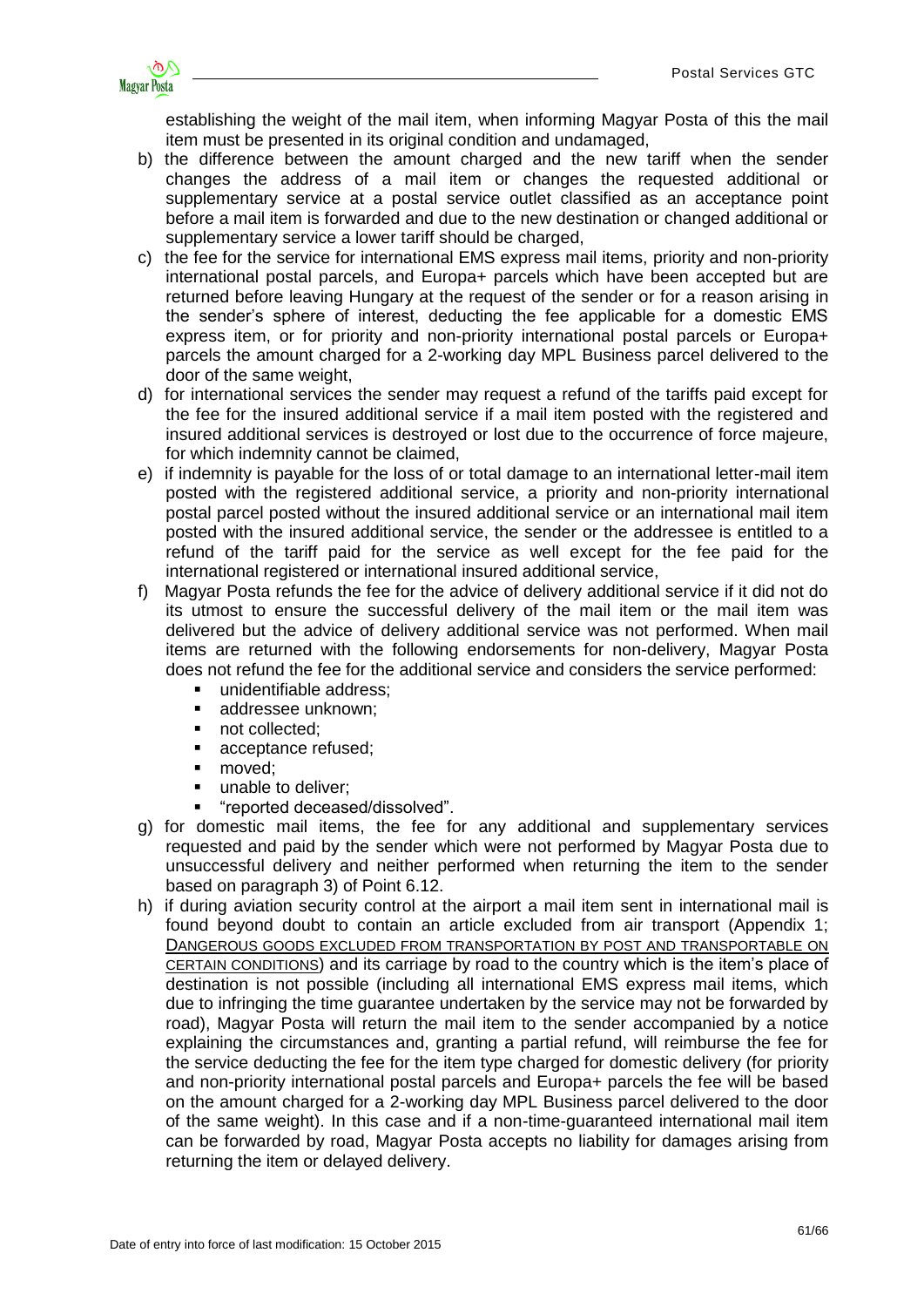



# <span id="page-61-0"></span>11. Quality of service

### <span id="page-61-1"></span>11.1. Basic provisions

1) The quality indicators for the performance of the universal postal service and a postal service substituting the universal postal service are:

\_\_\_\_\_\_\_\_\_\_\_\_\_\_\_\_\_\_\_\_\_\_\_\_\_\_\_\_\_\_\_\_\_\_\_\_\_\_\_\_\_\_\_\_\_\_\_\_\_\_\_\_\_\_\_\_\_\_\_\_\_\_\_\_\_\_\_\_\_\_\_\_\_\_\_

a) transit time;

b) reliability index (rates of loss, destruction, partial loss and damage).

2) The quality indicators for the performance of a postal service not substituting the universal postal service are:

- a) time guarantee;
- b) transit time.

3) The transit time is the period of time calculated using statistical methodology from the time of acceptance of a mail item under a postal service contract until the time of delivery or attempted delivery of the mail item.

4) The indicators for the reliability of the performance of service are the maximum rate of lost or destroyed and partially lost or damaged domestic registered mail items in the universal postal service compared to the number of domestic registered mail items in the universal postal service. These indicators are calculated as in Point 11.3.

5) Time-guaranteed service is Magyar Posta's commitment under which it assumes an obligation to deliver or attempt the delivery of mail items within a specified period of time or at a specific time.

6) Magyar Posta operates a quality management system and has ISO 9001 quality management system certification. The system ensures the regular measurement, documentation and archiving of quality indicators through regulated processes. The continuous maintenance and conformity of the quality management system is inspected and certified by an independent accredited body at set regular intervals.

7) Magyar Posta provides the data required for the market surveillance of the postal service to the National Media and Infocommunications Authority through its certified quality management system in respect of the provisions of the Postal Services Act, § 53 (1) and § 57  $(12)$ .

<span id="page-61-2"></span>11.2. Transit time of the universal postal service and the postal service substituting the universal postal service

1) Magyar Posta has an obligation to organise and operate the provision of the universal postal service and the postal service substituting the universal postal service in a manner that ensures that the transit time within Hungary for the universal postal service, for the postal service substituting the universal postal service and for the domestic section of the international universal postal service is as an annual average in accordance with the provisions of Points 11.2.1 to 11.2.7, presuming that

a) in the case of the universal postal service, entry into the universal postal network occurs at the actual acceptance point on the specified day in question prior to the last collection time (shown for users on a sign indicating when mail will last be emptied, which is positioned on postboxes in a highly visible place on the front). If the mail item is deposited after the last collection time, the following collection day must be regarded as the date of entry;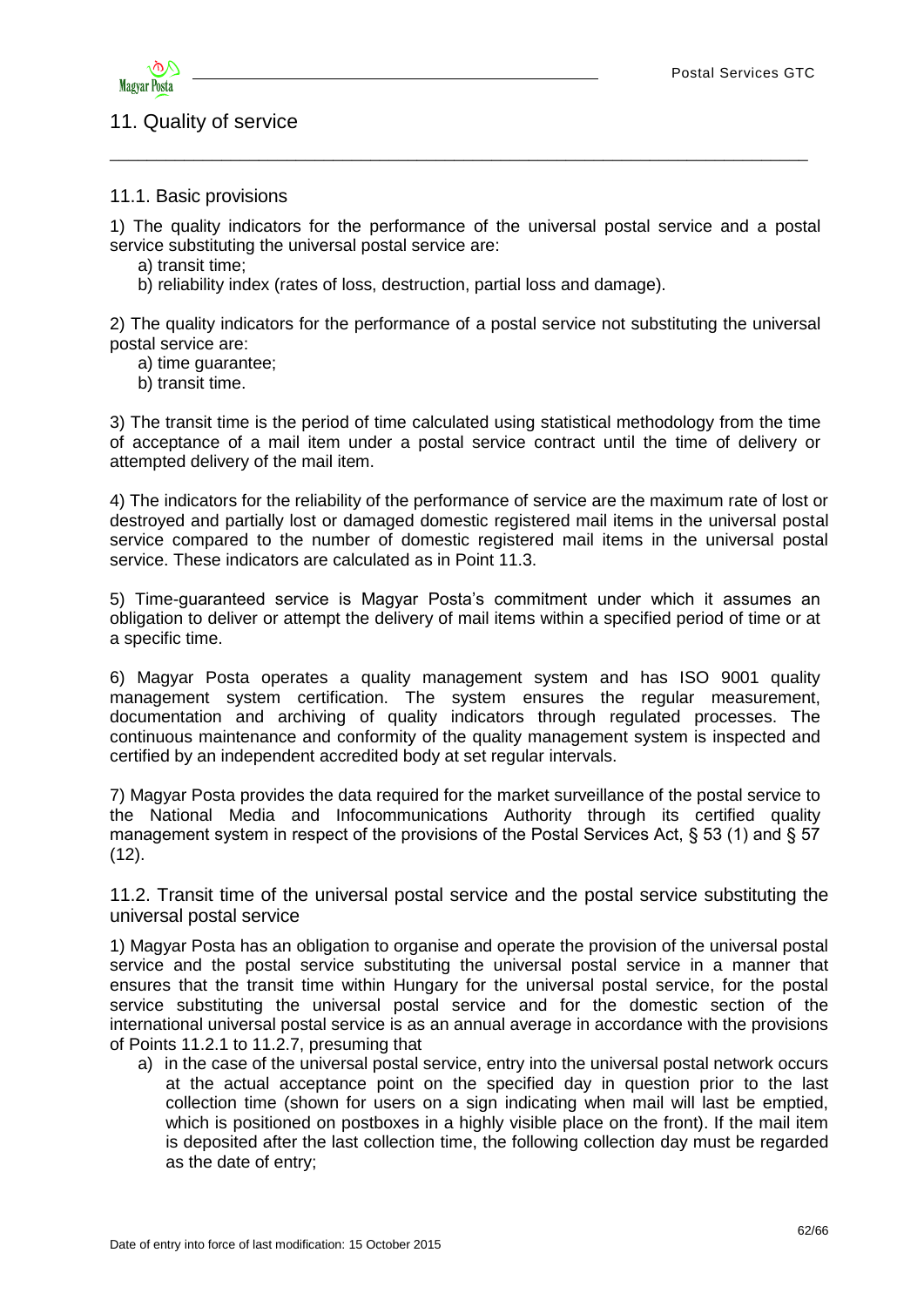

b) in the case of the postal service substituting the universal postal service, entry into the postal network occurs at the acceptance point and by the acceptance time fixed by Magyar Posta.

<span id="page-62-0"></span>11.2.1. Domestic transit times – compulsory transit times for letter-mail items under the universal postal service

1) At least 90% of single-piece tariff priority letter-mail items posted must be delivered or attempted to be delivered by the end of the working day after the date of posting and at least 97% by the end of the third working day after the date of posting.

2) At least 85% of single-piece tariff non-priority letter-mail items posted must be delivered or attempted to be delivered by the end of the third working day after the date of posting and at least 97% by the end of the fifth working day after the date of posting.

3) At least 90% of non-single-piece tariff priority letter-mail items posted must be delivered or attempted to be delivered by the end of the working day after the date of posting and at least 97% by the end of the third working day after the date of posting.

4) At least 85% of non-single-piece tariff non-priority letter-mail items posted must be delivered or attempted to be delivered by the end of the third working day after the date of posting and at least 97% by the end of the fifth working day after the date of posting.

<span id="page-62-1"></span>11.2.2. Domestic transit times – compulsory transit times for postal parcels under the universal postal service

1) At least 85% of postal parcels posted must be delivered or attempted to be delivered by the end of the second working day after the date of posting and at least 95% by the end of the third working day after the date of posting.

<span id="page-62-2"></span>11.2.3. Domestic transit times – compulsory transit times for official documents under the universal postal service

1) At least 85% of official documents posted must be delivered or attempted to be delivered by the end of the third working day after the date of posting and at least 97% by the end of the fifth working day after the date of posting.

<span id="page-62-3"></span>11.2.4. Domestic transit times – compulsory transit times for mail items containing literature for the blind under the universal postal service and mail items with other contents that may be dispatched under the universal postal service

1) At least 85% of mail items under this point must be delivered or attempted to be delivered by the end of the third working day after the date of posting and at least 97% by the end of the fifth working day after the date of posting.

<span id="page-62-4"></span>11.2.5. Domestic transit times – compulsory transit times for mail items under a postal service substituting the universal postal service

1) At least 85% of mail items under this point must be delivered or attempted to be delivered by the end of the third working day after the date of posting and at least 97% by the end of the fifth working day after the date of posting.

<span id="page-62-5"></span>11.2.6. International transit times – compulsory transit times for letter-mail items under the universal postal service

1) In international traffic crossing the borders of European Union member states, Magyar Posta must ensure that at least 85% of priority letter-mail items may be delivered, or their delivery attempted, by the end of the third working day after posting and at least 97% by the end of the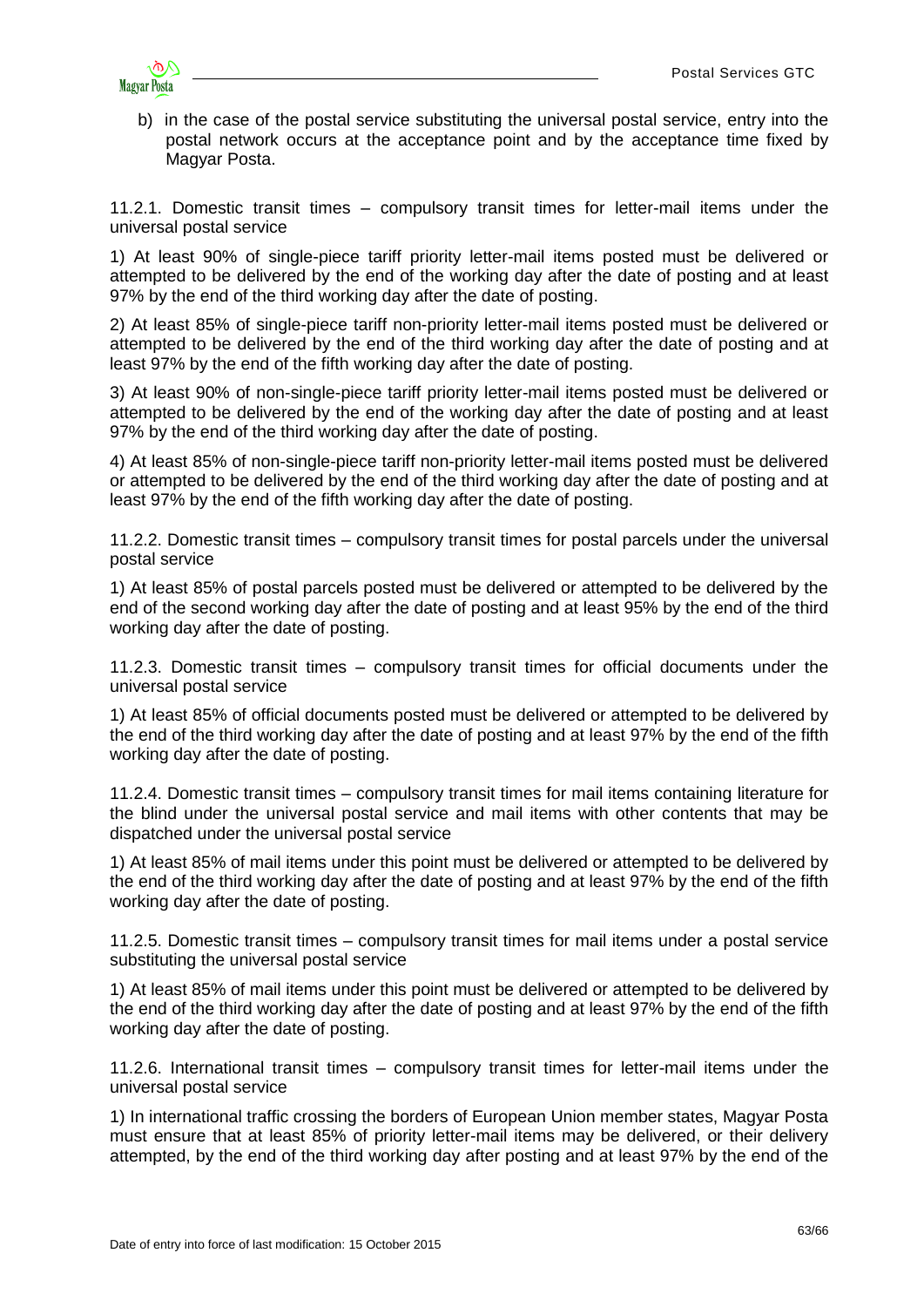

fifth working day after the date of posting provided that entry into the postal network occurred prior to the last specified collection time of the day at the access point in question.

2) In international traffic crossing the borders of European Union member states, Magyar Posta must ensure that non-priority letter-mail items may be delivered, or their delivery attempted, between the fourth and ninth working day after the date of posting.

3) In international traffic crossing the borders with other European countries, Magyar Posta must ensure that priority letter-mail items may be delivered, or their delivery attempted, between the third and eighth working day after the date of posting and non-priority items between the fifth and tenth working day.

4) In international traffic crossing the borders with other countries in the world, Magyar Posta must ensure that priority letter-mail items may be delivered, or their delivery attempted, between the fifth and tenth working day after the date of posting and non-priority items between the seventh and twenty-first working days.

<span id="page-63-0"></span>11.2.7. International transit times – transit times for postal parcels under the universal postal service

1) The C[OUNTRY](http://www.posta.hu/level/level_kulfoldre/orszaglapok) GUIDE provides information on the transit times of priority and non-priority international postal parcels.

<span id="page-63-1"></span>11.3. Requirements showing the reliability of the universal postal service

1) The indicators for the reliability of the universal postal service are the maximum rate of lost or destroyed and partially lost or damaged domestic registered mail items in the universal postal service compared to the number of domestic registered mail items in the universal postal service.

### <span id="page-63-2"></span>11.3.1. The indicator for lost or destroyed registered mail items

1) Magyar Posta has an obligation to organise and operate the provision of the universal postal service in a manner that ensures that in the course of performing the postal service related to domestic registered items posted under the universal postal service the number of lost or destroyed domestic registered items compared to the number of registered items accepted in domestic traffic complies with the following indicator:

### $E/F \leq 0.06$  thousandth

where

E is the number of lost or destroyed registered mail items posted under the universal postal service in domestic traffic in the reference year, and

F is the number of registered mail items accepted under the universal postal service in domestic traffic in the reference year.

2) In the course of defining the indicator, registered mail items posted under the universal postal service in domestic traffic whose acceptance was acknowledged by Magyar Posta in writing or by another verifiable means but whose delivery has not been acknowledged on the document for this purpose, or by the application of a device recording signatures and identifying the person of the authorised recipient, and the fact of delivery cannot be verified in any other way must be considered as lost or destroyed.

<span id="page-63-3"></span>11.3.2. The indicator for partially lost or damaged registered mail items

1) Magyar Posta has an obligation to organise and operate the provision of the universal postal service in a manner that ensures that in the course of performing the postal service related to domestic registered items posted under the universal postal service the number of partially lost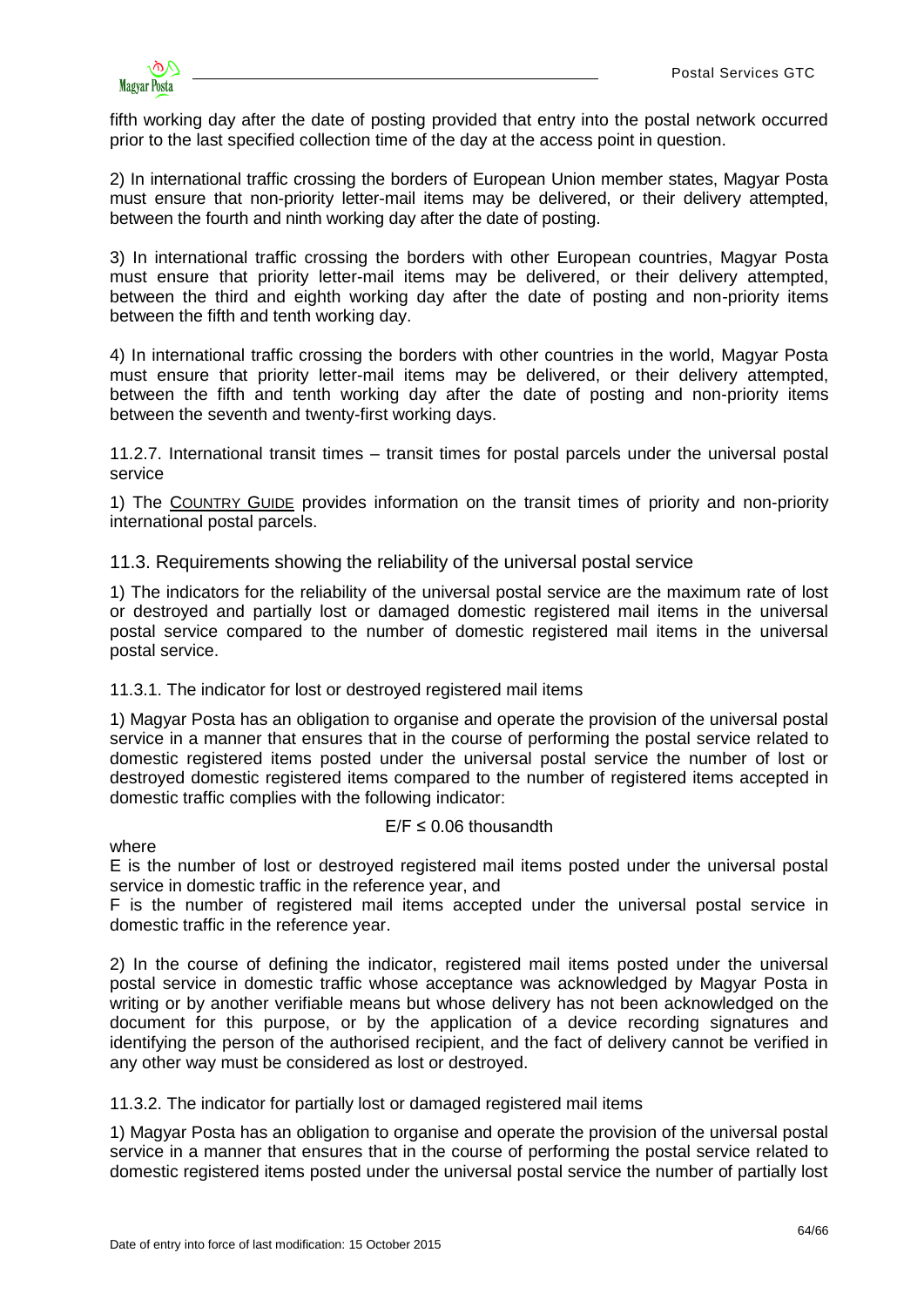

or damaged domestic registered items compared to the number of registered items accepted in domestic traffic complies with the following indicator:

 $S/F \leq 0.05$  thousandth

where

S is the number of partially lost or damaged registered mail items posted under the universal postal service in domestic traffic in the reference year, and

F is the number of registered mail items accepted under the universal postal service in domestic traffic in the reference year.

2) In the course of defining the indicator, those cases must be considered partially lost or damaged where it is demonstrated that Magyar Posta did not perform adequately due to the missing contents of or damage to registered mail items posted under the universal postal service in domestic traffic caused by Magyar Posta.

<span id="page-64-0"></span>11.4. Requirements showing the reliability of the postal service substituting the universal postal service

<span id="page-64-1"></span>11.4.1. The indicator for lost or destroyed registered mail items

1) Magyar Posta has an obligation to organise and operate the provision of the postal service substituting the universal postal service in a manner that ensures that in the course of performing the postal service related to domestic registered items posted under the postal service substituting the universal postal service the number of lost or destroyed domestic registered items compared to the number of registered items accepted in domestic traffic complies with the following indicator:

### $E/F \leq 0.22$  thousandth

#### where

E is the number of lost or destroyed registered mail items posted under the postal service substituting the universal postal service in domestic traffic in the reference year, and

F is the number of registered mail items accepted under the postal service substituting the universal postal service in domestic traffic in the reference year.

2) In the course of defining the indicator, registered mail items posted under the postal service substituting the universal postal service in domestic traffic whose acceptance was acknowledged by Magyar Posta in writing or by another verifiable means but whose delivery has not been acknowledged on the document for this purpose, or by the application of a device recording signatures and identifying the person of the authorised recipient, and the fact of delivery cannot be verified in any other way must be considered as lost or destroyed.

### <span id="page-64-2"></span>11.4.2. The indicator for partially lost or damaged registered mail items

1) Magyar Posta has an obligation to organise and operate the provision of the postal service substituting the universal postal service in a manner that ensures that in the course of performing the postal service related to domestic registered items posted under the postal service substituting the universal postal service the number of partially lost or damaged domestic registered items compared to the number of registered items accepted in domestic traffic complies with the following indicator:

### $S/F \leq 0.22$  thousandth

### where

S is the number of partially lost or damaged registered mail items posted under the postal service substituting the universal postal service in domestic traffic in the reference year, and F is the number of registered mail items accepted under the postal service substituting the universal postal service in domestic traffic in the reference year.